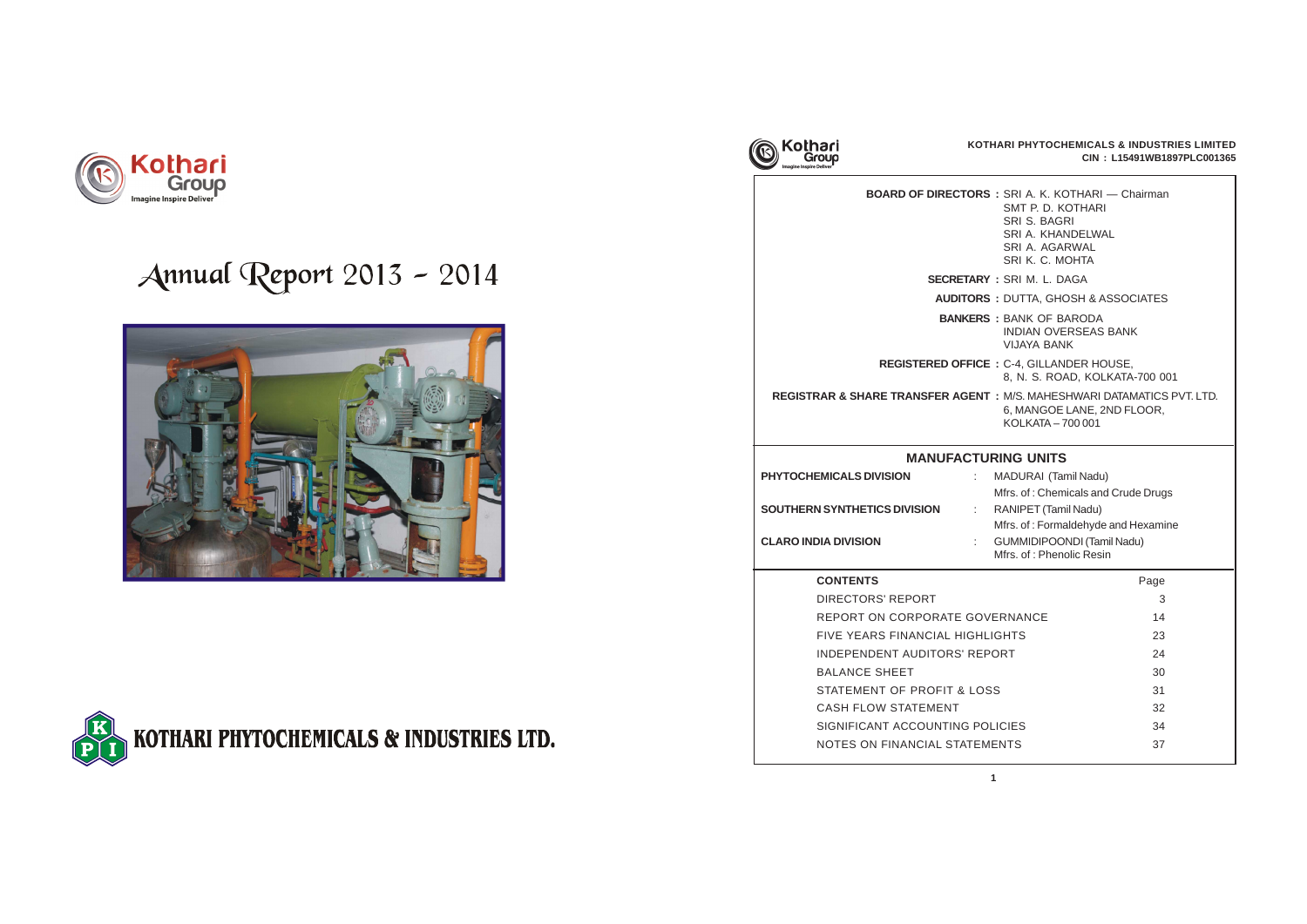

## **DIRECTORS' REPORT**

## **TO THE SHAREHOLDERS**

## **FINANCIAL RESULTS**

Profit for the year (after providing for

Which has been appropriated as under : Transfer to General Reserve 15,000,000

Tax on Proposed Dividend 1,319,891

Less: Provision for Taxation (Net) : Current Tax 7,100,000 Deferred Tax 10,156,697



Together with :

## **DIVIDEND**

of  $\overline{z}$  10/- each for the year under review.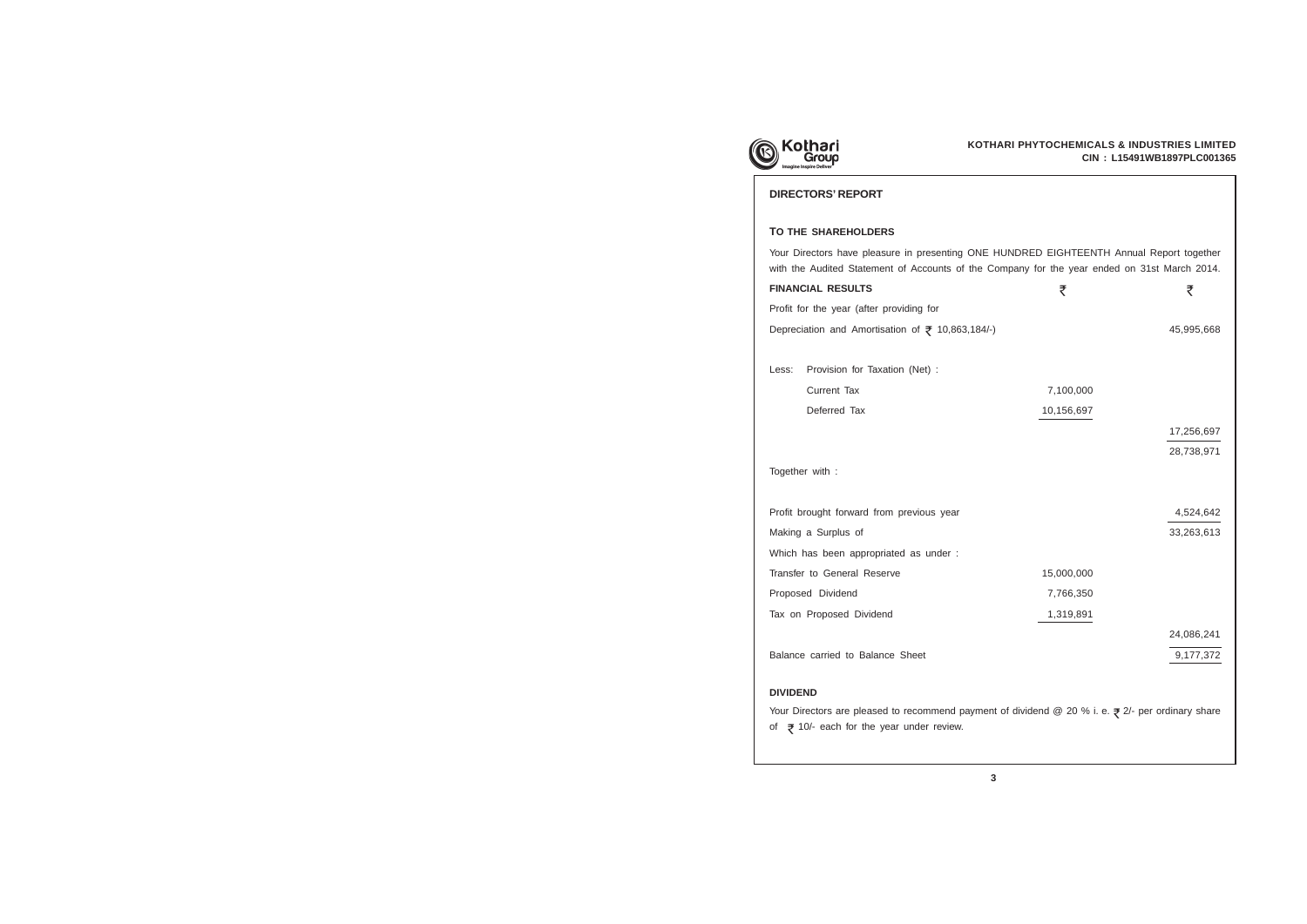

## **KOTHARI PHYTOCHEMICALS & INDUSTRIES LIMITED CIN : L15491WB1897PLC001365**

## **DIRECTORS' REPORT** — (Contd.)

### **MANAGEMENT'S DISCUSSION AND ANALYSIS**

The market condition remained sluggish for the whole year. Production and Sale of Formaldehyde and Resins was under the pressure of downward economic situation. The products in the Phytochemical Division of your Company are basically meant for export. Lab trial for the development of new products has been started by the said Division. Though some business activities have improved in USA, the weak economy in Eurozone is still continuing. Production of Formaldehyde and Hexamine is becoming uncertain because of power cut problem in Tamil Nadu. The turnover and margin of profit has been affected on account of these factors.

#### **SEGMENTWISE PERFORMANCE**

#### a) PHYTOCHEMICALS DIVISION

The overall performance of the Division during the year under review is satisfactory. There is marginal decrease in the turnover to  $\geq 12.85$  crores comparing to  $\geq 13.35$  crores in the earlier year. Though US economy have started looking up, uncertainty in Eurozone economy is still continuing. The raw material prices of Nux Vomica seeds are very much fluctuating. However, favourable exchange rate of US Dollar to Indian Rupee is helping us to maintain the normal profit margins. The Division is expecting bulk export orders for Calcium Sennoside and the present order book position is reasonably good.

The process for getting the statutory and environmental clearance for the new phyto extraction project has already started and the management expects this project to be commissioned by the end of this year.

Looking to the current order book and market condition, your directors are hopeful of improved results in the current year.

#### b) SOUTHERN SYNTHETICS DIVISION

The power scenario in Tamil Nadu continued to be poor and has adversely effected the working of the Division. The Formaldehyde Plant is a continuous process plant and has to be necessarily run on diesel during power shutdown which increases the cost of production substantially and makes the product uneconomical.

The ban imposed by the major consuming industry i.e. leather chemicals and leather goods is still continuing resulting in lower demand for formaldehyde. The prices of Methanol, the major raw material, has seen a very high volatility during the year touching unexpected levels



#### **DIRECTORS' REPORT** — (Contd.)

before settling towards the end of the year. This kind of volatility has disturbed the market and purchases by the end consumers.

The efforts to increase the yield and expanding market geography has started delivering results and your directors are hopeful of minimising the losses in the current year.

c) CLARO INDIA DIVISION

The major customers of Claro from automobile and refractory sectors were under severe recession during the year which is still continuing, resulting in lower demand for resins. The power scenario in Tamil Nadu has not improved and has affected the overall working of the division. However, efforts are being made to reduce the dependency on automobile and refractory sector and to develop new customers, for improving the performance of this division. With continuous thrust on expanding the customer base and development of new product variety, your directors are hopeful of better results for this division in the days to come.

#### **OPPORTUNITIES AND THREATS**

Restricted power supply and its frequent interruption in Tamil Nadu is a constraint to improve the economy of the Company. Though efforts are being made to run the plant by DG Set but the cost of the product is escalating, the price which does not fetch in the market. Growth appears to be restricted.

## **OUTLOOK**

Trials in the Lab / Pilot Plant have been taken and are still continuing for new Phyto products which indicate results may reasonably be good. New products if approved in the market will increase the revenue of the Company.

#### **RISK AND CONCERNS**

Monsoon appears to be scanty which will result in short supply of Nuxvomica seeds and their prices may shoot up. Higher diesel prices is still persisting that will increase the overall input cost of all the raw meterials. The volatility in the exchange rate of US Dollar to Indian Rupee and unscheduled power cut in Tamil Nadu are serious concern.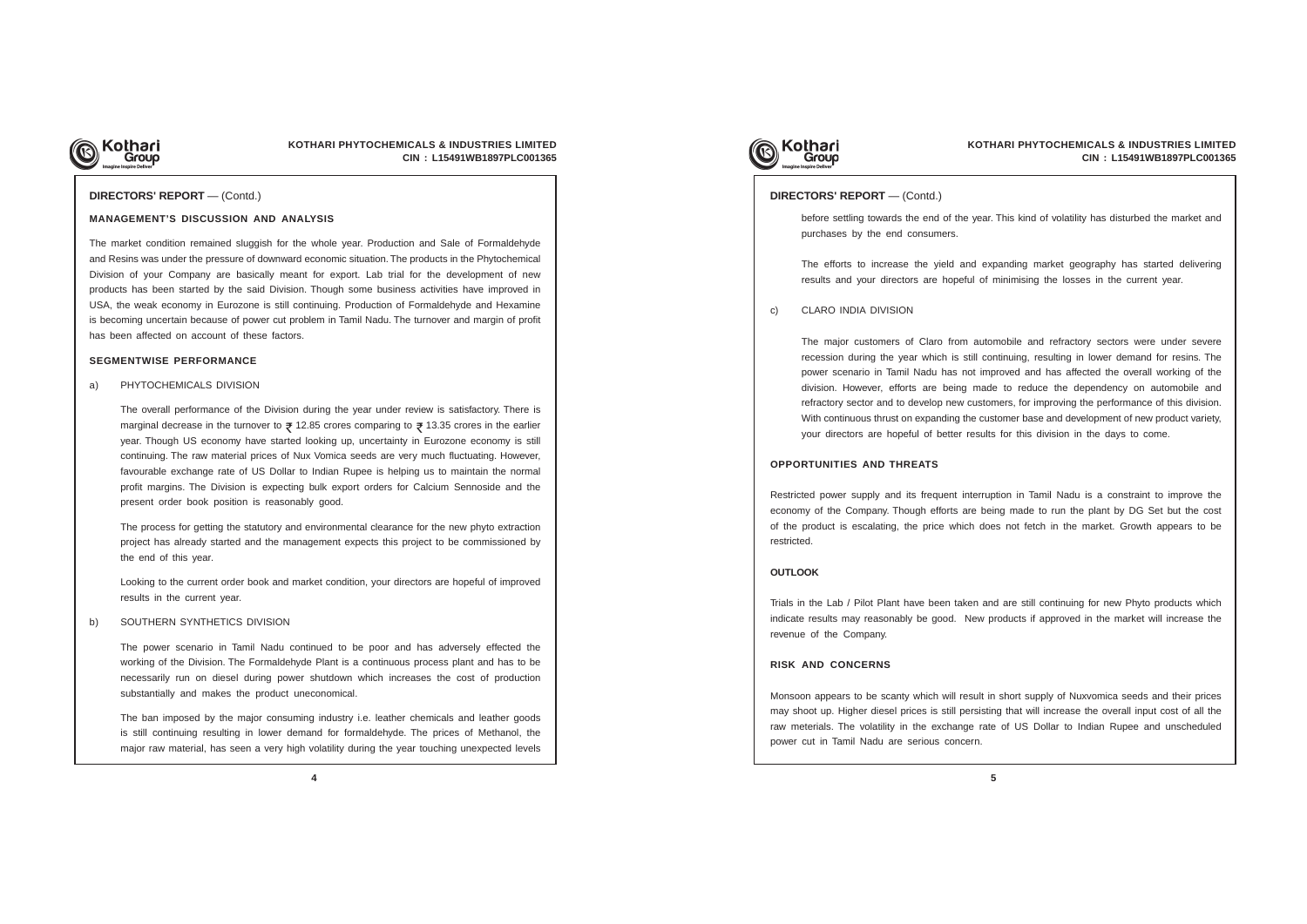

## **KOTHARI PHYTOCHEMICALS & INDUSTRIES LIMITED CIN : L15491WB1897PLC001365**

#### **DIRECTORS' REPORT** — (Contd.)

#### **INTERNAL CONTROL SYSTEMS AND THEIR ADEQUACY**

The Company has adequate internal control in all operational areas. The Company comply with laws and regulations from time to time. Independent Chartered Accountants Firms carry out the internal audit of all divisions of the Company. The Audit Committee at their meeting considers the comments, if any, in internal Audit Reports and devises ways and means to implement the suggestions.

### **MATERIAL DEVELOPMENT IN HUMAN RESOURCES AND INDUSTRIAL RELATIONS**

The Company constantly endeavours to provide opportunities for development of Human talent. Cordial Relations, Personal Touch and recreational facilities are made available for all around development of Employees and floor level work force.

#### **CAUTIONARY STATEMENT**

Projection and assessment made herein before may be considered forward looking within the meaning of applicable laws, but actual results may differ materially from such expectations, projections etc. whether express or implied due to unforeseen reasons and circumstances. Important factors that could make a difference to the Company's operations include global and domestic demand – supply conditions, finished goods prices, raw materials cost & availability, changes in Government regulations and tax structure, economic developments within India and the countries with which the Company has business contacts and other factors such as litigation and industrial relations. We feel you will use your own judgment in arriving any assessment.

#### **DIRECTORATE**

Sri Arun Kumar Kothari and Sri Keshari Chand Mohta Non - executive Directors retire from the Board by rotation and being eligible, offer themselves for re-election.

In accordance with provisions of Section 149 of the Companies Act, 2013, your Board of Directors are seeking the appointment of Sri Surendra Bagri, Sri Ajit Khandelwal and Sri Aniket Agarwal, who are liable for retirement by rotation, as Independent Directors for five consecutive years for a term upto 31<sup>st</sup> March, 2019. The Company has received notices under Section 160 of the Companies Act, 2013 from members signifying their intention to propose their respective names for appointment as Independent Director.

A brief particulars of these Directors, as required, has been given in the Statement of Corporate Governance published along with this Annual Report.



## **PARTICULARS OF EMPLOYEES**

The provisions of the Companies (Particulars of Employees) Rules, 1975 read with Section 217 (2A) of the Companies Act, 1956 are not applicable.

Sri A. K. Toshniwal has been appointed as an Additional Director on the Board with effect from 1st July, 2014 under Section 161(1) of the Companies Act, 2013 to hold such office only upto the date of the Annual General Meeting of the Company. In the same Board Meeting, he has been also appointed as Whole-time Director designated as Executive Director and Chief Executive Officer of the Company for a period of 2 years 9 months with effect from 1st July, 2014 subject to the approval of the members of the Company. A Notice under Section 160 of the Companies Act, 2013 with requisite deposit has been received from a member proposing his candidature for the office of the Director of the Company. The Board recommends his appointment as Managing Director designated as Executive Director and Chief Executive Officer of the Company.

## **DIRECTORS' RESPONSIBILITY STATEMENT**

Pursuant to Section 217 (2AA) of the Companies (Amendment) Act, 2000 the Directors' confirm that: (i) in the preparation of the annual accounts, the applicable accounting standards have been

(ii) the Directors have selected such accounting policies and applied them consistently and made judgements and estimates that are reasonable and prudent so as to give a true and fair view of the state of affairs of the Company at the end of the financial year and of profit of the

- followed;
- company for that period;
- 
- (iv) the Directors have prepared the annual accounts on a going concern basis.

(iii) the Directors have taken proper and sufficient care for the maintenance of adequate accounting records in accordance with the provisions of the Companies Act for safeguarding the assets of the Company and for preventing and detecting fraud and other irregularities;

## **PUBLIC DEPOSITS**

The Company has not accepted any deposits from public under Section 58A of the Companies Act, 1956 read with the Companies (Acceptance of Deposit) Rules, 1975.

## **DIRECTORS' REPORT** — (Contd.)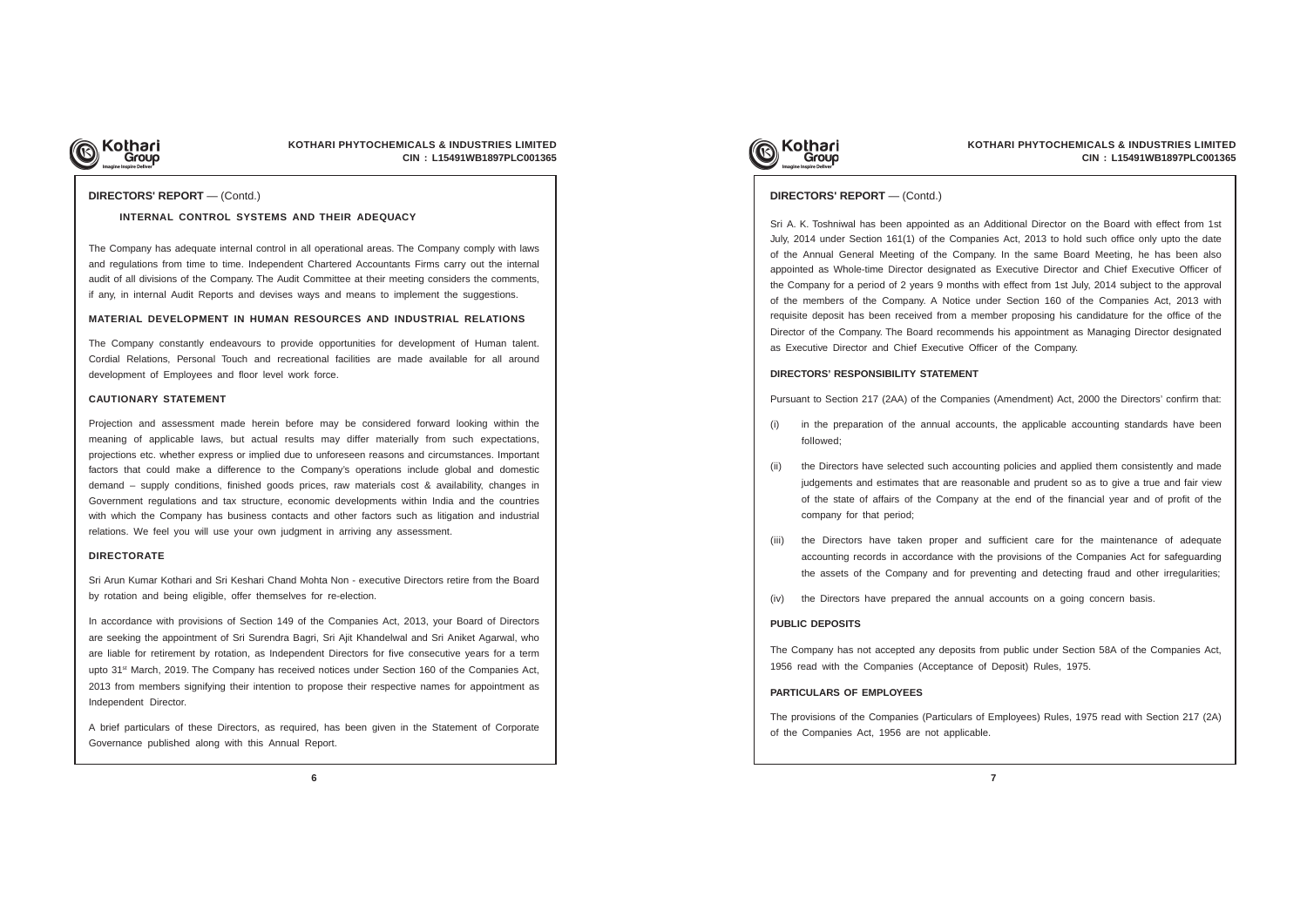

## **KOTHARI PHYTOCHEMICALS & INDUSTRIES LIMITED CIN : L15491WB1897PLC001365**

## **CONSERVATION OF ENERGY, TECHNOLOGY ABSORPTION, FOREIGN EXCHANGE EARNINGS AND OUTGO**

The information related to above pursuant to Section 217 (1) (e) of the Companies Act., 1956 read with Rule 2 of the Companies (Disclosure of Particulars in the Report of Board of Directors) Rules, 1988 are annexed herewith and forming part of this Report.

#### **CORPORATE GOVERNANCE**

A Report on the Corporate Governance Code along with a certificate from the Auditors of the Company regarding its compliance under Clause 49 of the Listing Agreement with Stock Exchanges is annexed herewith and forming a part of this Report.

#### **INDUSTRIAL RELATIONS**

The Directors wish to place on record their appreciation for the services rendered by all categories of employees of the Company. Employer – Employee relation was cordial and in good harmony during the year under report.

### **LISTING OF SHARES**

Your Directors confirm that the Annual Listing Fee has been regularly paid to the Calcutta Stock Exchange, where the shares of the Company are listed.

#### **COST AUDITOR**

As per the requirement of Central Government and pursuant to Section 233B of the Companies Act 1956, your Company has been carrying an audit of cost records relating to Bulk Drugs and Chemicals (Organic & inorganic) of the Company.

Pursuant to Section 148(3) of the Companies Act 2013 and on the recomandations of the Audit Committee, the Board of Directors of the Company has appointed Mr. M. Kannan, Cost Accountant as Cost Auditor for conducting the audit of cost records in respect of Bulk Drugs and Chemicals (Organic & Inorganic) the two Divisions of the Company for the financial year ending on 31<sup>st</sup> March, 2015. The Board has fixed his remuneration at ₹ 20,000/- (Rupees Twenty thousand only) plus service tax and re – imbursement of out of pocket expenses for each of said two divisions subject to the approval by the shareholders.





### **DIRECTORS' REPORT** — (Contd.)

Pursuant to Cost Audit (Report) Rules, 2011, the Cost Audit Report for the financial year 2012 – 2013 was filed on 9<sup>th</sup> September, 2013 on the MCA website vide SRN No. S22181242 in respect of both the divisions.

#### **AUDITORS**

Messrs Dutta, Ghosh & Associates, Chartered Accountants, 4 Ripon Street, Kolkata, the Auditors of the Company retire at this meeting, but being eligible offer themselves for re - appointment.

M/s. Singhi & Co., Chartered Accountants, the Branch Auditors for Phytochemicals Division at Madurai and M/s. Srikanth & Shanthi Associates, Chartered Accountants, the Branch Auditors for Southern Synthetics Division at Ranipet as well as for Claro India Division at Gummidipoondi, retire at this meeting, but being eligible offer themselves for re - appointment. A certificate under Section 141 of the Companies Act, 2013 have been obtained from each of them.

On behalf of the Board,

### **DIRECTORS' REPORT** — (Contd.)

Kolkata 30th June, 2014 **A. K. Kothari** Chairman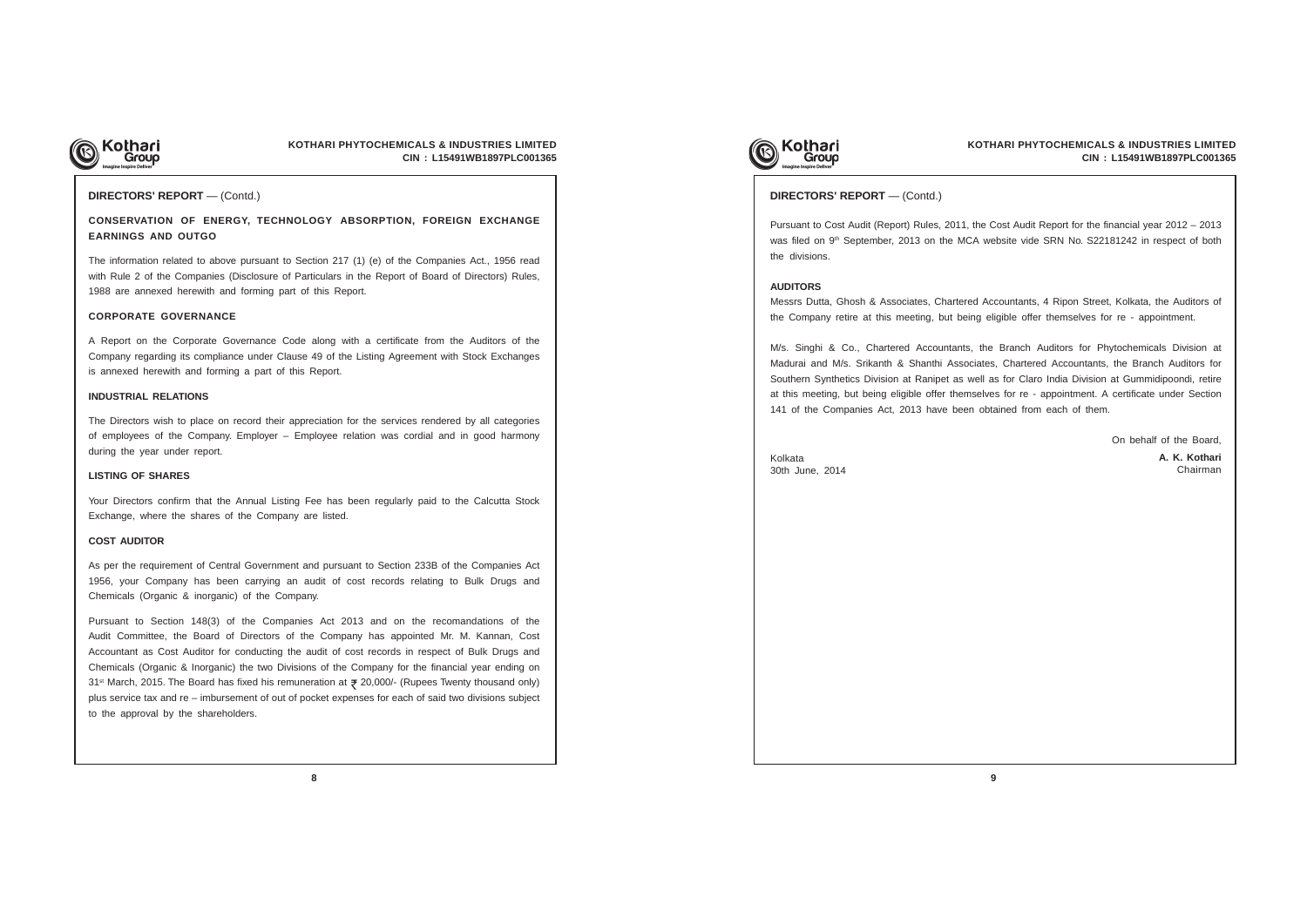

## **KOTHARI PHYTOCHEMICALS & INDUSTRIES LIMITED CIN : L15491WB1897PLC001365**

## **ANNEXURE**

STATEMENT UNDER SECTION 217(1) (e) READ WITH THE COMPANIES ( DISCLOSURE OF PARTICULARS IN THE REPORT OF BOARD OF DIRECTORS) RULES, 1988 AND FORMING PART OF THE DIRECTORS' REPORT FOR THE YEAR ENDED 31ST MARCH, 2014.

## **(A) CONSERVATION OF ENERGY :**

- **B. CONSUMPTION PER UNIT OF PRODUCTION**
- **1 Calcium Sennocide**
	- Production (Kgs.)

Electricity Unit (including own generation) (unit Others (Firewood, Saw dust, Paddy Husk etc.)

| <b>FORM'A'</b>                                                     |               |               |
|--------------------------------------------------------------------|---------------|---------------|
| PARTICULARS WITH RESPECT TO CONSERVATION OF ENERGY                 |               |               |
|                                                                    | $2013 - 2014$ | $2012 - 2013$ |
| A. POWER & FUEL CONSUMPTION                                        |               |               |
| 1. Electricity:                                                    |               |               |
| a) Purchased :                                                     |               |               |
| Units (Kwh)                                                        | 763,812       | 712,968       |
| Total Amount $(\bar{\tau})$                                        | 6,419,398     | 6,017,875     |
| Rate / Unit<br>$(\overline{\zeta})$                                | 8.40          | 8.44          |
| b) Own Generation :                                                |               |               |
| Through Diesel Generator                                           |               |               |
| Units (Kwh)                                                        | 83,512        | 350,540       |
| Unit / Ltr of Diesel Oil                                           | 0.86          | 1.77          |
| Cost / Unit (₹)                                                    | 20.00         | 17.16         |
| Diesel Oil:<br>c)                                                  |               |               |
| Quantity (Ltrs.)                                                   | 97,571        | 198,384       |
| Total Amount (₹)                                                   | 4,510,643     | 8,883,573     |
| Average Rate (₹)                                                   | 46.23         | 44.78         |
| 2. Other / Internal Generation (Firewood, Saw Dust & Paddy Husk) : |               |               |
| Quantity<br>(Kgs.)                                                 | 793,351       | 1,131,399     |
| <b>Total Cost</b><br>$(\overline{\mathbf{x}})$                     | 6,539,723     | 9,902,397     |
| Average Rate $(3)$                                                 | 8.24          | 8.75          |
|                                                                    |               |               |
|                                                                    |               |               |







| Ń              |                 |                 |
|----------------|-----------------|-----------------|
|                | 2,850           | 10,288          |
| its per Kg.)   | 19.99           | 17.78           |
| (Kgs. Per Kg.) | 3.99            | 7.25            |
|                | 3,762           | 4,601           |
| its per Kg.)   | 56.85           | 65.00           |
| (Kgs. Per Kg.) | 21.08           | 22.93           |
|                |                 |                 |
|                | 38,111          | 19,354          |
| its per Kg.)   | 5.87            | 12.00           |
| (Kgs. Per Kg.) | 1.50            | 1.74            |
|                | 3,399           | 3,312           |
| its per M/T)   | 47.43           | 48.39           |
| (Kgs. Per M/T) | 3.55            | 84.76           |
|                |                 |                 |
|                | 28              | 23              |
| its per M/T)   | 348.52          | 423.25          |
| (Kgs. Per M/T) | 122.65          | 292.54          |
|                |                 |                 |
| its per M/T)   | 1,278<br>142.24 | 1,312<br>136.57 |
| (Kgs. Per M/T) | 492.96          | 480.18          |
|                |                 |                 |

## **2 Brucine / Strychnine**

Production (Kgs.) Electricity Unit (including own generation) (unit Others (Firewood, Saw dust, Paddy Husk etc.)

## **3 Tolbutamide / Chloropropamide**

Production (Kgs.) Electricity Unit (including own generation) (unit Others (Firewood, Saw dust, Paddy Husk etc.)

## **4 Formaldehyde**

Production (M/T)

Electricity Unit (including own generation) (uni Others (Firewood, Saw dust, Paddy Husk etc.)

## **5 Hexamine**

Production (M/T) Electricity Unit (including own generation) (unit Others (Firewood, Saw dust, Paddy Husk etc.)

## **6 Phenolic Resin**

Production (M/T)

Electricity Unit (including own generation) (unit Others (Firewood, Saw dust, Paddy Husk etc.)

## **ANNEXURE** (Contd.)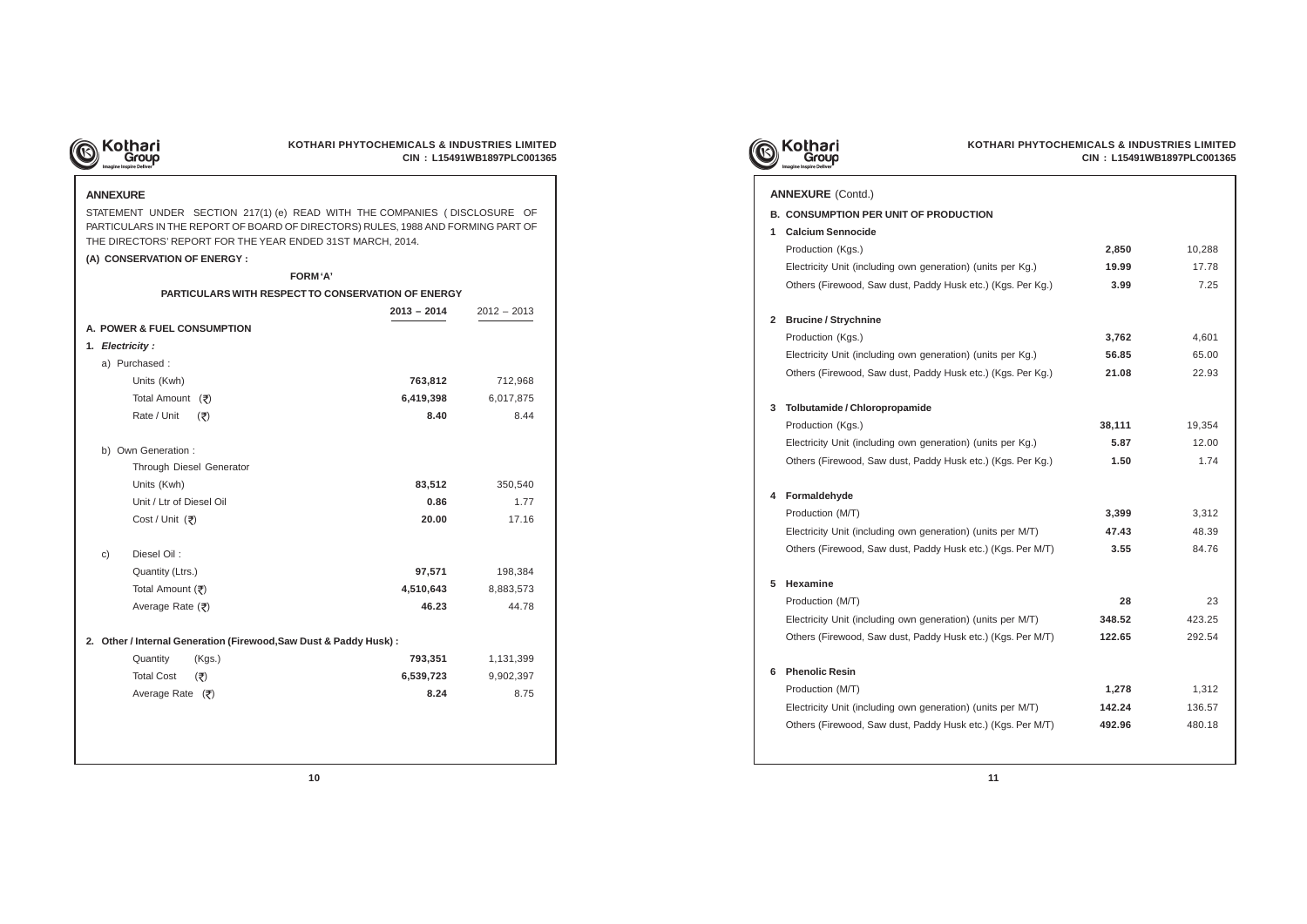

| <b>ANNEXURE (Contd.)</b>                                                          |                                                                                                                                                                                                          |  |  |  |  |  |
|-----------------------------------------------------------------------------------|----------------------------------------------------------------------------------------------------------------------------------------------------------------------------------------------------------|--|--|--|--|--|
| FORM 'B'                                                                          |                                                                                                                                                                                                          |  |  |  |  |  |
| (B) TECHNOLOGY ABSORPTION :                                                       |                                                                                                                                                                                                          |  |  |  |  |  |
| 1. RESEARCH AND DEVELOPMENT :                                                     |                                                                                                                                                                                                          |  |  |  |  |  |
| a) Specific area in which Research &<br>Development carried out by the Company :- |                                                                                                                                                                                                          |  |  |  |  |  |
| i) Phytochemicals Division                                                        | : The equipments for which we had<br>placed order are being supplied / under<br>process of supply. Some of the<br>equipments which are required to be<br>fabricated are being fabricated at the<br>site. |  |  |  |  |  |
| ii) Southern Synthetics / Claro India Division                                    | : Continuous efforts are being made to<br>improve the input-output norms. There<br>is no new research in these Divisions.                                                                                |  |  |  |  |  |
| Benefit derived as a result of above Research<br>b)<br>& Development :-           |                                                                                                                                                                                                          |  |  |  |  |  |
| Phytochemicals Division                                                           | : Benefits will start only after commercial<br>production of new phyto products. This<br>would enable us to introduce new range<br>of phyto products as our company<br>products.                         |  |  |  |  |  |
| Future course of action :-<br>C)                                                  |                                                                                                                                                                                                          |  |  |  |  |  |
| i) Phytochemicals Division                                                        | : i. We are planning to replace all the<br>equipments such as SS Reactors,<br>SS Extractors, SS Charcoalisers with<br>Glass Lined Reactors (GLRs).                                                       |  |  |  |  |  |
|                                                                                   | ii. We are planning for the production<br>of new synthetic drugs.                                                                                                                                        |  |  |  |  |  |
|                                                                                   | iii. Commercial production of new phyto<br>products will be started.                                                                                                                                     |  |  |  |  |  |
| Southern Synthetics / Claro India Division<br>ii)                                 | Due to sluggish market condition and<br>÷<br>Power cut, in the state of Tamilnadu, no<br>future action is planned.                                                                                       |  |  |  |  |  |
|                                                                                   |                                                                                                                                                                                                          |  |  |  |  |  |

| d) l |                                         | Expenditure on Research & Development :-                                    | R & D Expenditure remains merged with<br>various heads of accounts, as per the<br>established accounting practices.  |                    |
|------|-----------------------------------------|-----------------------------------------------------------------------------|----------------------------------------------------------------------------------------------------------------------|--------------------|
|      |                                         | TECHNOLOGY ABSORPTION, ADAPTION AND INNOVATION :                            |                                                                                                                      |                    |
|      |                                         | There is no significant reportable development in the area during the year. |                                                                                                                      |                    |
|      |                                         | FOREIGN EXCHANGE EARNINGS AND OUTGO :                                       |                                                                                                                      |                    |
| 1.   | Exports                                 |                                                                             | : Foreign Exchange earnings in comparison<br>to last year has decreased from Export<br>realisation.                  |                    |
| 2.   | Export Plan                             |                                                                             | : Commercial production of New Phyto<br>products will generate more Foreign<br>Exchange earnings in the coming days. |                    |
| 3.   | Total Foreign Exchange earned and used: |                                                                             |                                                                                                                      |                    |
|      |                                         |                                                                             | 2013-2014<br>₹                                                                                                       | $2012 - 2013$<br>₹ |
|      | Earnings                                |                                                                             | 1288.29 Lacs                                                                                                         | 1346.41 Lacs       |
|      | Outgo                                   |                                                                             | 306.71 Lacs                                                                                                          | 46.74 Lacs         |
|      |                                         |                                                                             |                                                                                                                      |                    |

|    | Kothari                                                                     |    | <b>KOTHARI PHYTOCHEMICALS &amp; I</b>                                 | <b>CIN: L154</b> |
|----|-----------------------------------------------------------------------------|----|-----------------------------------------------------------------------|------------------|
|    | <b>ANNEXURE (Contd.)</b>                                                    |    |                                                                       |                  |
| d) | Expenditure on Research & Development :- R & D Expenditure re               |    | various heads of a<br>established accoun                              |                  |
|    | 2. TECHNOLOGY ABSORPTION, ADAPTION AND INNOVATION :                         |    |                                                                       |                  |
|    | There is no significant reportable development in the area during the year. |    |                                                                       |                  |
|    | (C) FOREIGN EXCHANGE EARNINGS AND OUTGO :                                   |    |                                                                       |                  |
| 1. | Exports                                                                     |    | : Foreign Exchange ear<br>to last year has deci<br>realisation.       |                  |
| 2. | Export Plan                                                                 |    | : Commercial producti<br>products will genera<br>Exchange earnings in |                  |
| 3. | Total Foreign Exchange earned and used :                                    |    |                                                                       |                  |
|    |                                                                             |    | $2013 - 2014$<br>₹                                                    |                  |
|    | Earnings                                                                    | ÷. | 1288.29 Lacs                                                          |                  |
|    | Outgo                                                                       |    | 306.71 Lacs                                                           |                  |
|    |                                                                             |    |                                                                       |                  |
|    |                                                                             |    |                                                                       |                  |
|    |                                                                             |    |                                                                       |                  |
|    |                                                                             |    |                                                                       |                  |
|    |                                                                             |    |                                                                       |                  |
|    |                                                                             |    |                                                                       |                  |
|    |                                                                             |    |                                                                       |                  |
|    |                                                                             |    |                                                                       |                  |
|    |                                                                             |    |                                                                       |                  |
|    |                                                                             |    |                                                                       |                  |
|    |                                                                             |    |                                                                       |                  |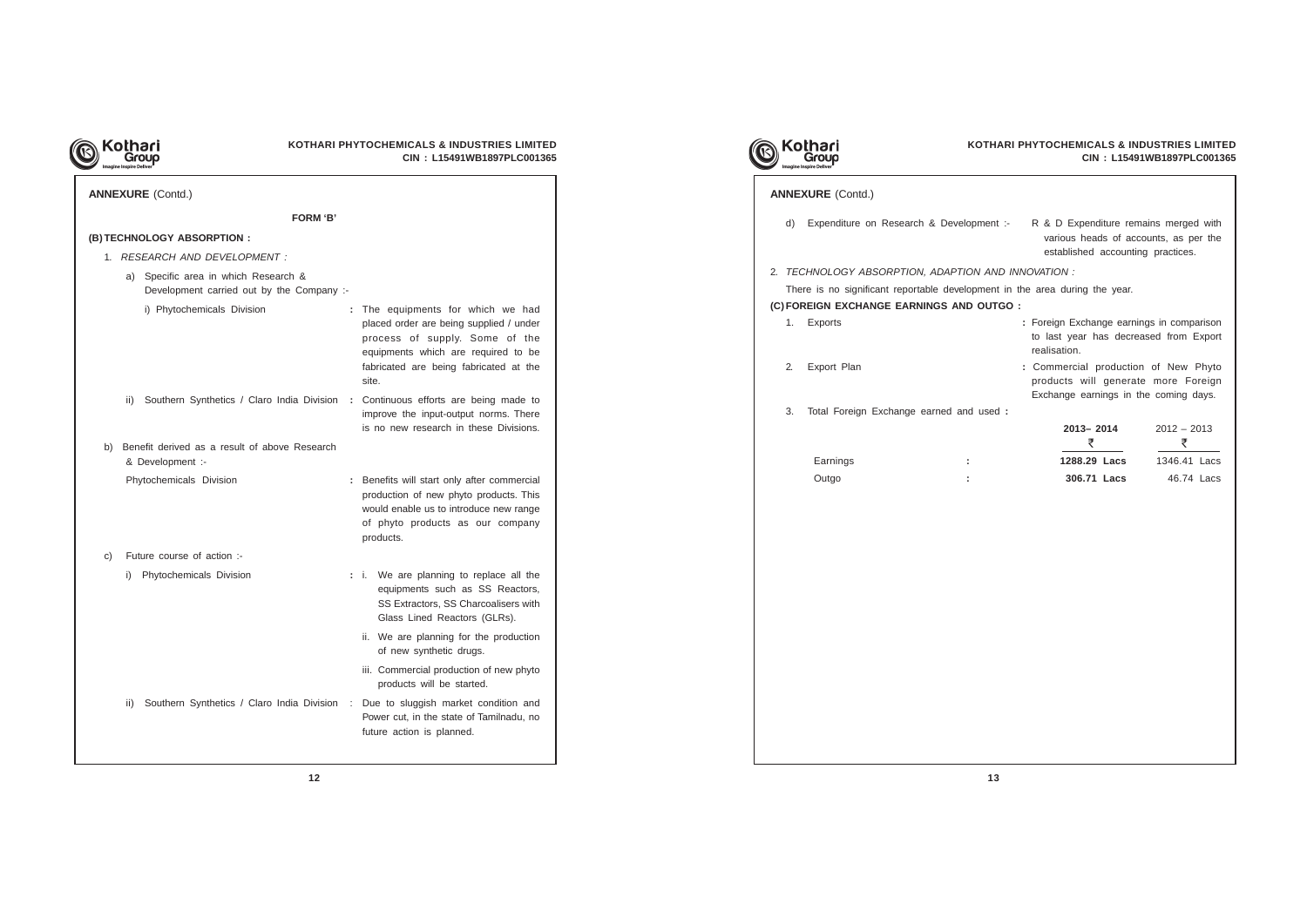

## **KOTHARI PHYTOCHEMICALS & INDUSTRIES LIMITED CIN : L15491WB1897PLC001365**

### **REPORT ON CORPORATE GOVERNANCE**

(Pursuant to Clause 49 of the Listing Agreement with the Stock Exchanges)

#### **1. Company's Philosophy on Code of Governance**

The Company endeavors to make good Corporate Governance so as to reflect transparency, accountability and responsibility in dealing with stakeholders, customers, shareholders and the corporate. It boosts the ethics and moral of the employees to motivate and serve at large to the society.

#### **2. Board of Directors**

#### **(a) Composition**

The Board of Directors comprises of six Directors consisting one Non - Executive Chairman, two Non - Executive and three Independent Directors.

The Non Executive Directors are skilled and professional. They have vast experience in finance and administration. Independent Directors are independent of management and take independent judicial decision in the matters.

The particulars of their other Directorship and Chairmanships / Memberships in the Board of other Companies and the Committees thereof as on 31st March, 2014 are as under: -

# Committee means Audit Committee and Shareholders'/ Investors' Grievance Committee in all Public Limited Companies.

| Name of            | <b>DIN</b> | No. of other<br><b>Directorship in Public</b>     | No. of Other Committee #<br><b>Positions held</b> | No. of<br><b>Shares</b> |                        |
|--------------------|------------|---------------------------------------------------|---------------------------------------------------|-------------------------|------------------------|
| <b>Director</b>    |            | <b>Limited Companies</b><br>Incorporated in India | As<br><b>Chairman</b>                             | As<br><b>Member</b>     | held in the<br>Company |
| Sri A.K.Kothari    | 00051900   |                                                   |                                                   | 4                       | 21040                  |
| Smt. P. D. Kothari | 00051860   | 6                                                 |                                                   |                         | 4000                   |
| Sri S.Bagri        | 00659888   |                                                   |                                                   |                         |                        |
| Sri A.Khandelwal   | 00416445   | 5                                                 | $\mathfrak{p}$                                    |                         |                        |
| Sri A. Agarwal     | 00054252   | 2                                                 |                                                   |                         |                        |
| Sri K.C.Mohta      | 00051816   | 2                                                 |                                                   |                         | 100                    |

#### **(b) Attendance of Directors at the Board Meetings and last AGM**

During the financial year 2013 - 2014, the Board met four times on  $30<sup>th</sup>$  May, 2013, 12<sup>th</sup> August, 2013, 31<sup>st</sup> October, 2013 and 11<sup>th</sup> February, 2014.



Details of attendance of Directors at Board Meetings and last Annual General Meeting are as follows:

#### **REPORT ON CORPORATE GOVERNANCE** – (Contd.)

| Name of<br><b>Director</b> | <b>Category of Directorship</b> | No. of Board<br><b>Meetings</b><br>attended | Attendance at<br>the last AGM<br>on 12.08.2013 |
|----------------------------|---------------------------------|---------------------------------------------|------------------------------------------------|
| Sri A. K. Kothari          | Non-Executive Chairman          |                                             | No                                             |
| Smt. P. D. Kothari         | Non-Executive                   | 3                                           | No                                             |
| Sri S. Bagri               | Non-Executive, Independent      | 4                                           | Yes                                            |
| Sri A. Khandelwal          | Non-Executive, Independent      | 4                                           | Yes                                            |
| Sri A. Agarwal             | Non-Executive, Independent      | 3                                           | Yes                                            |
| Sri K. C. Mohta            | Non-Executive                   | 4                                           | Yes                                            |

| Name of Member         | No. of Meetings Attended |
|------------------------|--------------------------|
| Sri S. Bagri, Chairman |                          |
| Sri A. K. Kothari      |                          |
| Sri A. Khandelwal      |                          |

### **3. Committees of the Board**

### **(a) Audit Committee**

The Committee consists of three members, with the majority being independent directors having financial and accounting knowledge. The members of the Committee are Sri S. Bagri, Chairman, Sri A. K. Kothari and Sri A. Khandelwal, members.

The Audit Committee met four times during year under review, on 30<sup>th</sup> May, 2013, 12<sup>th</sup> August, 2013, 31<sup>st</sup> October, 2013 and 11<sup>th</sup> February, 2014.

The details of attendance of each member at these meetings are as follows: -

At the invitation of the Company, Statutory Auditors and Internal Auditors also attends the Audit Committee meetings.

The role and terms of reference of the Audit Committee cover all the matters specified for it under clause 49 of the Listing Agreement as well as Section 292A of the Companies Act, 1956.

## **(b) Shareholders' / Investors' Grievance Committee**

The Shareholders' / Investors' Grievance Committee comprises of Sri A. Khandelwal, Chairman, Smt. P. D. Kothari and Sri K. C. Mohta, members. The Company Secretary acts as the Compliance Officer. During the year ended 31<sup>st</sup> March, 2014, the Committee met once on 29<sup>th</sup> March, 2014 and all the members attended the meeting.

During the year, the Company received 2 (Two) complaints from the Shareholders regarding non receipt of Share Certificate and Dividend Warrant, which were attended and their grievances were satisfactorily redressed. There was no Investors' complaint pending against the Company as on 31st March, 2014.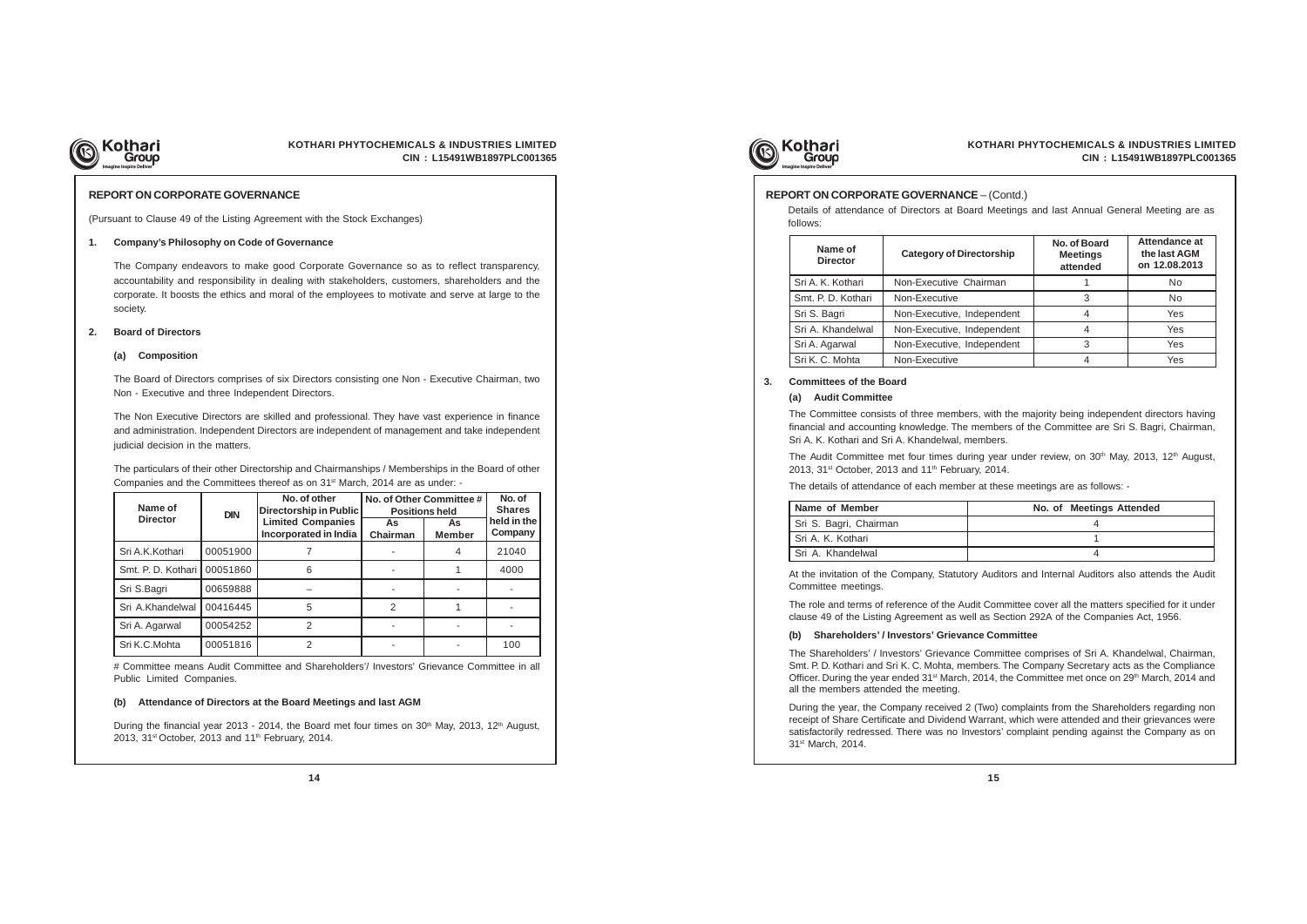

## **KOTHARI PHYTOCHEMICALS & INDUSTRIES LIMITED CIN : L15491WB1897PLC001365**

## **REPORT ON CORPORATE GOVERNANCE** – (Contd.)

|                              |                  |                                  | Committee Fees ₹ |                                                 |                   |
|------------------------------|------------------|----------------------------------|------------------|-------------------------------------------------|-------------------|
| <b>Name</b>                  | Commission*<br>₹ | <b>Board</b><br><b>Fees</b><br>₹ | Audit            | Shareholders/<br>Investors'<br><b>Grievance</b> | <b>Total</b><br>₹ |
| Sri A. K. Kothari - Chairman | 50,000           | 2,000                            | 2,000            |                                                 | 54,000            |
| Smt. P. D. Kothari           | 50,000           | 5,000                            |                  | 2,000                                           | 57,000            |
| Sri S. Bagri                 | 50,000           | 6,000                            | 6,000            |                                                 | 62,000            |
| Sri A. Khandelwal            | 50,000           | 6,000                            | 6,000            | 2,000                                           | 64,000            |
| Sri A. Agarwal               | 50,000           | 5,000                            |                  |                                                 | 55,000            |
| Sri K. C. Mohta              | 50,000           | 6,000                            |                  | 2,000                                           | 58,000            |

 $*$  The commission for the year ended 31 $st$  March, 2014 will be paid to the Directors, subject to deduction of tax components after adoption of accounts by the shareholders at the ensuing Annual General Meeting.

## **4. Details of Remuneration / Fees paid to Directors**

#### **5. General Body Meetings**

(a) Location and time of last three Annual General Meetings (AGM):

| <b>Financial Year</b> | Date of AGM | <b>Venue</b>                             | Time        |
|-----------------------|-------------|------------------------------------------|-------------|
| 2012-2013             | 12.08.2013  | Indian Chamber of Commerce               | $3.00$ P.M. |
|                       |             | 4, India Exchange Place, Kolkata-700 001 |             |
| 2011-2012             | 17.08.2012  | $-$ Do $-$                               | 3.00 P.M.   |
| 2010-2011             | 13.12.2011  | $-$ Do $-$                               | 3.00 P.M.   |

- (b) No Special Resolution was passed by the Company at the Annual General Meeting held on  $12<sup>th</sup>$  August, 2013. During the earlier two years one special resolution was passed on 17<sup>th</sup> August, 2012 for approving the commission payable to Directors for further period of 5 years.
- (c) During the year ended  $31^{st}$  March, 2014, no resolution was passed through postal ballot. The Company does not propose to pass any resolution through Postal Ballot in the ensuing AGM.
- (d) Information about Directors proposed to be re appointed as required under Clause 49 (IV) (i) of the Listing Agreement with the Stock Exchange is furnished below:





| SI. No.        | <b>Name of Company</b>                                                                                                                                                                                                                                                                                                                                                                                                                  | <b>Nature of Office</b>                                                                                                                    |
|----------------|-----------------------------------------------------------------------------------------------------------------------------------------------------------------------------------------------------------------------------------------------------------------------------------------------------------------------------------------------------------------------------------------------------------------------------------------|--------------------------------------------------------------------------------------------------------------------------------------------|
| 1              | <b>Albert David Limited</b>                                                                                                                                                                                                                                                                                                                                                                                                             | Chairman & Managing Director<br>Member of Audit Committe,<br>Remuneration Committee and<br>Shareholer's/ Investors'<br>Grievance Committee |
| 2              | <b>Bhaktwatsal Investments Limited</b>                                                                                                                                                                                                                                                                                                                                                                                                  | Director                                                                                                                                   |
| 3              | <b>Bharat Fritz Werner Limited</b>                                                                                                                                                                                                                                                                                                                                                                                                      | Director                                                                                                                                   |
| 4              | Gillanders Arbuthnot & Company Limited                                                                                                                                                                                                                                                                                                                                                                                                  | Chairman of Finance Committee,<br>Member of Audit Committee and<br>Shareholder's / Investors'<br>Grievance Committee                       |
| 5              | Indian Glass & Electricals Limited                                                                                                                                                                                                                                                                                                                                                                                                      | Director                                                                                                                                   |
| 6              | Vishnuhari Investments & Properties Limited                                                                                                                                                                                                                                                                                                                                                                                             | Director                                                                                                                                   |
| $\overline{7}$ | Arvind Engineering Works Limited                                                                                                                                                                                                                                                                                                                                                                                                        | Director                                                                                                                                   |
| 2.             |                                                                                                                                                                                                                                                                                                                                                                                                                                         |                                                                                                                                            |
|                | Sri Keshari Chand Mohta, aged about 82 years, is a commerce and law graduate and has<br>been associated with the Board of Directors of the Company since December 1998 and has<br>vast experience in the fields of company law, finance and accounts. Details of his other<br>Directorship are as follows :-                                                                                                                            |                                                                                                                                            |
| SI. No.        | <b>Name of Company</b>                                                                                                                                                                                                                                                                                                                                                                                                                  | <b>Nature of Office</b>                                                                                                                    |
| 1              | <b>Bhaktwatsal Investments Limited</b>                                                                                                                                                                                                                                                                                                                                                                                                  | Director                                                                                                                                   |
| $\overline{2}$ | Satyam Financial Services Limited                                                                                                                                                                                                                                                                                                                                                                                                       | Director                                                                                                                                   |
| 1.             | Brief Resume and other particulars of Independent Directors<br>Sri Surendra Bagri, aged about 49 years, is a Chartered Accountant and has vast experience<br>in finance and commerce since last 20 years. He is a reputed Businessman. Sri Bagri is<br>associated with big conglomerates and has good knowledge in running business and risk<br>management and insurance services. Details of his other Directorships are as follows :- |                                                                                                                                            |
| SI. No.        | Name of Company                                                                                                                                                                                                                                                                                                                                                                                                                         | <b>Nature of Office</b>                                                                                                                    |
| 1              | Axiom Insurance Brokers Private Limited                                                                                                                                                                                                                                                                                                                                                                                                 | Director                                                                                                                                   |
| $\overline{2}$ | Axiom Business Solutions Private Limited                                                                                                                                                                                                                                                                                                                                                                                                | Director                                                                                                                                   |

### **REPORT ON CORPORATE GOVERNANCE** – (Contd.)

**Brief Resume and other particulars of the Directors seeking Appointment / Re - appointment.**

**(1) Sri Arun Kumar Kothari**, aged about 61 years, is an Industrialist having rich experience in the field of business and management. Details of his other Directorships are as follows :-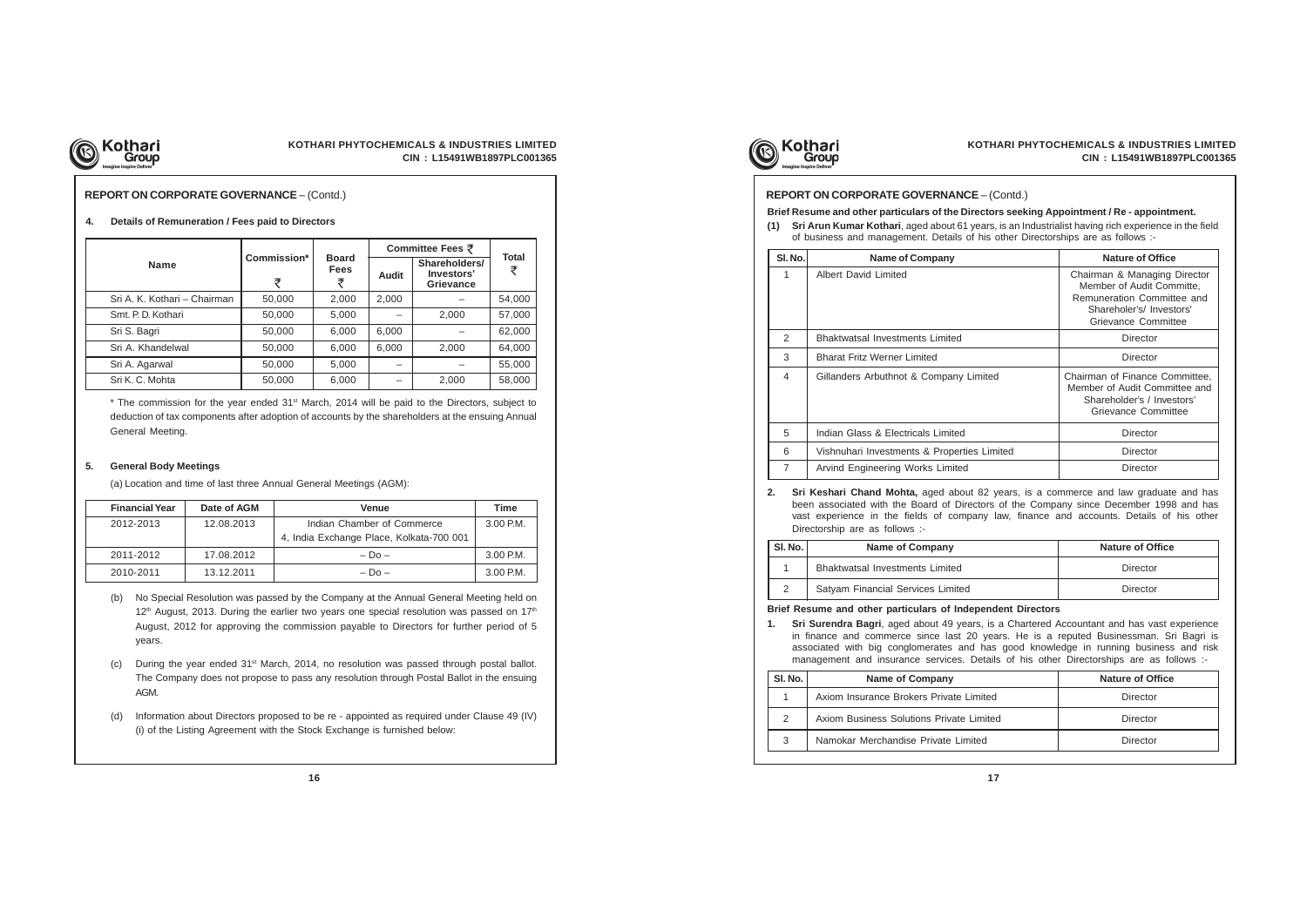

## **KOTHARI PHYTOCHEMICALS & INDUSTRIES LIMITED CIN : L15491WB1897PLC001365**

**2. Sri Ajit Khandelwal,** aged about 57 years has experience in the Capital Market for over 34 years. Sri Khandelwal was President of A N M I and Director of The Calcutta Stock Exchange Ltd. and served various commercial Houses related to Financial, Banking and Capital Markets. At present he is Independent Director of Pressman Advertising Ltd., Ellenbarris Industrial Gasses Ltd., Bharat Fritz Werner Ltd. He is member of the Executive Committee of Bharat Chamber of Commerce representing finance vertical. Details of his Directorships are as follows :-

> None of the transactions with any of the related parties were in conflict with the interests of the Company. However, the details of related parties and transactions are disclosed in Note 27.05 to the Notes on Financial Statements for the year ended 31<sup>st</sup> March, 2014.





#### **REPORT ON CORPORATE GOVERNANCE** – (Contd.)

**3. Sri Aniket Agarwal,** aged about 47 years, is a reputed Advocate at Calcutta High Court since last 25 years. He is expert in Corporate Laws. He is partner of Khaitan & Co., Kolkata. He is a guide and advisor in all legal matters. Details of his other Directorships are as follows :-

| SI. No. | <b>Name of Company</b>       | <b>Nature of Office</b> |  |  |
|---------|------------------------------|-------------------------|--|--|
|         | Stone India Limited          | Director                |  |  |
| 2       | The Oudh Sugar Mills Limited | Director                |  |  |

### **6. Disclosures**

| SI. No.        | <b>Name of Company</b>                    | <b>Nature of Office</b>                                                                    |
|----------------|-------------------------------------------|--------------------------------------------------------------------------------------------|
| 1              | <b>BNK Capital Markets Limited</b>        | Managing Director, Member of<br>Shareholders / Investor Grievances<br>& Transfer Committee |
| 2              | Ellenbarrie Industrial Gases Limited      | Director and Member of<br><b>Remuneration Committee</b>                                    |
| 3              | <b>Bharat Fritz Werner Limited</b>        | Director                                                                                   |
| 4              | Pressman Advertising Limited              | Director                                                                                   |
| 5              | Patrex Vyapar Private Limited             | Director                                                                                   |
| 6              | <b>BNK Securities Private Limited</b>     | Director                                                                                   |
| $\overline{7}$ | <b>BNK Commodities Private Limited</b>    | Director                                                                                   |
| 8              | Asian Securities Exchange Private Limited | Director                                                                                   |
| 9              | Multiple Infra Private Limited            | Director                                                                                   |
| 10             | Abacus Funds Services Private Limited     | Director                                                                                   |

● **Disclosures on materially significant related party transactions, i. e. transactions of the Company of material nature, with its promoters, the directors or the management, their subsidiaries or relatives etc. that may have potential conflict with the interest of the Company.**

## ● **Details of non - compliance by the Company, penalties, strictures imposed on the Company by Stock Exchange or SEBI or any statutory authority, on any matter related to the capital markets, during the last three years.** No penalties or strictures have been imposed by any regulatory authority on any matter related to capital markets during the last three years. **7. Means of Communication** ● The quarterly / half yearly financial results are prepared in the proforma prescribed under the Listing Agreement and are approved by the Board of Directors and published in one of the prominent business dailies in English and a regional newspaper i.e. Bengali. ● Management Discussion and Analysis forms part of this Annual Report. **8. General Shareholder's Information REPORT ON CORPORATE GOVERNANCE** – (Contd.) **Date, time & venue of the Annual General Meeting Financial Calendar Pinancisc Property Calculated April to March**  $\left| \right\rangle$  arter Results  $\left| \right\rangle$  Second week of August 2014 Quarter & Half Yearly Second week of November 2014 arter Results  $\vert$  Second week of February 2015 **Annual Results for** ending<br>ch 2015 Last week of May 2015 12th August, 2014 at 11.30 A.M. at the Idian Chamber of Commerce, Auditorium Exchange Place, 10th Floor, Kolkata - 700 001 **Digust, 2014 Book Closure Period** 6th August, 2014 to 12th August, 2014 **Sical – 21160**  $hat - 10021160$ **NSDL / CDSL – ISIN No. I** INE264E01016. a Stock Exchange Limited nge, Kolkata-700 001 for the year 2014-2015 has been paid to the ange. **Outstanding ADRs/GDRs/ |** N.A **Warrants or any convertible instruments, conversion date and likely impact on equity**

- 
- 

| Date, time & venue of the<br><b>Annual General Meeting</b>                                     | ln<br>4, India              |
|------------------------------------------------------------------------------------------------|-----------------------------|
| <b>Financial Calendar 2014-2015</b>                                                            | Financial<br>$\bullet$      |
| (tentative and subject to change)                                                              | First Qua                   |
|                                                                                                | Second C                    |
|                                                                                                | Results                     |
|                                                                                                | <b>Third Qua</b>            |
|                                                                                                | Audited A                   |
|                                                                                                | the year<br>31st Maro       |
|                                                                                                |                             |
| <b>Dividend Payment Date</b>                                                                   | After 12th Au               |
| <b>Book Closure Period</b>                                                                     | 6th August,                 |
| <b>Stock Code</b>                                                                              | CSE: Phys<br>Dem            |
|                                                                                                |                             |
| NSDL / CDSL - ISIN No.                                                                         | <b>INE264E010</b>           |
| Listing at Stock Exchange                                                                      | The Calcutta<br>7 Lyons Ra  |
|                                                                                                | Listing Fees<br>Stock Excha |
| <b>Outstanding ADRs/GDRs/</b><br><b>Warrants or any convertible</b><br>instruments, conversion | N.A                         |
| date and likely impact on equity                                                               |                             |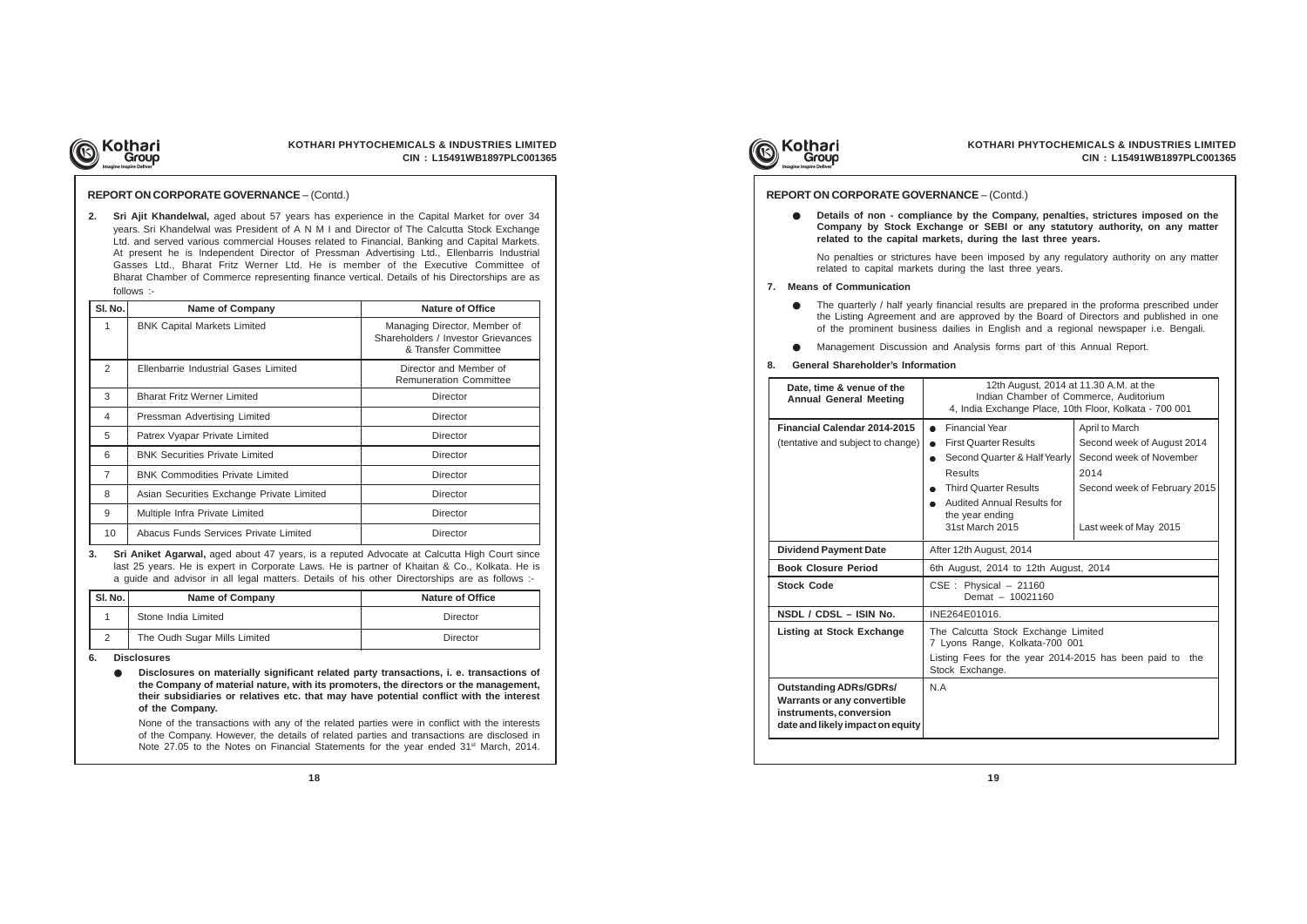

## **KOTHARI PHYTOCHEMICALS & INDUSTRIES LIMITED CIN : L15491WB1897PLC001365**

| Ordinary<br><b>Shares Held</b>             | No. of<br><b>Shareholders</b> | $%$ of<br><b>Shareholders</b> | No. of<br><b>Shares Held</b> | $%$ of<br><b>Shares Held</b> |
|--------------------------------------------|-------------------------------|-------------------------------|------------------------------|------------------------------|
| 500<br>$\overline{\phantom{0}}$            | 2780                          | 98.86                         | 16181                        | 0.42                         |
| 501<br>1000<br>$\overline{\phantom{0}}$    | 8                             | 0.28                          | 6129                         | 0.16                         |
| 1001<br>5000<br>$\overline{\phantom{0}}$   | 7                             | 0.25                          | 19920                        | 0.51                         |
| 5001<br>10000<br>$\overline{\phantom{0}}$  |                               | 0.04                          | 8000                         | 0.21                         |
| 10001<br>50000<br>$\overline{\phantom{0}}$ | 5                             | 0.18                          | 113758                       | 2.93                         |
| 50001<br>100000                            |                               |                               |                              |                              |
| Above 100000                               | 11                            | 0.39                          | 3719187                      | 95.77                        |
| Total                                      | 2812                          | 100                           | 3883175                      | 100                          |

### **Distribution of shareholding as on 31st March, 2014**

**Shareholding pattern as on 31st March, 2014**

| Category                          | No. of Shares Held | % of Shares Held |
|-----------------------------------|--------------------|------------------|
| Indian Promoters                  | 2847945            | 73.34            |
| Nationalised Banks & Mutual Funds | 3200               | 0.08             |
| NRI/OCBs                          | 4084               | 0.11             |
| Public                            | 1027946            | 26.47            |
| Total                             | 3883175            | 100.00           |

| <b>REPORT ON CORPORATE GOVERNANCE – (Contd.)</b> |  |
|--------------------------------------------------|--|
|--------------------------------------------------|--|

rents are complete in all respects. The Registrars & Share Transfer Agent processes the shares lodged for transfer and the Compliance Officer then monitors and approves the transfer of shares and reports the status of shares transferred to the Company's Board at each of its meetings. The Company also offers the facility of Transfer – cum - Demat to its shareholders. Dematerialisation requests are normally disposed off within a period of 15 Days.









**Stock Market Price :** Shares of the Company were not traded in the Stock Exchange during the year. Accordingly, comparison of the Company's Shares with BSE Sensex could not be given. **Registrars & Share :** M/s. Maheshwari Datamatics Private Limited

| <b>Transfer Agent</b> | 6, Mangoe Lane, 2 <sup>nd</sup> Floor,<br>Kolkata - 700 001<br>Ph: (033) 2243-5809/5029<br>Fax: 91-33-2248-4787<br>Email: mdpl@cal.vsnl.net.in / mdpldc@yahoo.com                                                                                    |  |  |
|-----------------------|------------------------------------------------------------------------------------------------------------------------------------------------------------------------------------------------------------------------------------------------------|--|--|
|                       | <b>Share Transfer System:</b> Requests for transfer of shares in physical form are registered and<br>returned within 15 days of lodgement thereof, if the documents are<br>complete in all respects. The Registrary & Share Transfer Agent processes |  |  |

| <b>REPORT ON CORPORATE GOVERNANCE - (Contd.)</b>                                                            |                                                                                                                                                                                                                                                                                                                                                                                                                              |                    |                                                                                      |                                       |  |  |
|-------------------------------------------------------------------------------------------------------------|------------------------------------------------------------------------------------------------------------------------------------------------------------------------------------------------------------------------------------------------------------------------------------------------------------------------------------------------------------------------------------------------------------------------------|--------------------|--------------------------------------------------------------------------------------|---------------------------------------|--|--|
| Dematerialisation of:<br><b>Shares and Liquidity</b>                                                        | The Company has entered into Agreements with both the Depositories<br>registered under the Depositories Act, 1996, i. e. NSDL and CDSL to<br>facilitate holding and trading in shares of the Company in dematerialised<br>form in accordance with the provisions of the Depositories Act, 1996. As<br>on 31 <sup>st</sup> March 2014, shares representing total Ordinary Share Capital of<br>the Company were held as under: |                    |                                                                                      |                                       |  |  |
|                                                                                                             |                                                                                                                                                                                                                                                                                                                                                                                                                              |                    | No. of Shares                                                                        | Percentage of<br><b>Total Capital</b> |  |  |
|                                                                                                             | In Dematerialised form                                                                                                                                                                                                                                                                                                                                                                                                       |                    | 3,815,214                                                                            | 98.25%                                |  |  |
|                                                                                                             | In Physical form                                                                                                                                                                                                                                                                                                                                                                                                             |                    | 67,961                                                                               | 1.75%                                 |  |  |
|                                                                                                             |                                                                                                                                                                                                                                                                                                                                                                                                                              |                    | 3,883,175                                                                            | 100%                                  |  |  |
| <b>Plant Locations</b>                                                                                      | Kothari Phytochemicals & Industries Limited<br>C - 4, Gillander House, 8 N.S. Road, Kolkata - 700 001<br>Phone No: 91-33-2230-2331 (6 lines)<br>Fax: 91-33-2242-7286<br>E.Mail: mldaga1957@yahoo.co.in<br>(A) Phytochemical Division (Factory)<br>÷<br>Nagari, Thanichchiyam Post - 625 221<br>Madurai, Tamilnadu                                                                                                            |                    |                                                                                      |                                       |  |  |
|                                                                                                             |                                                                                                                                                                                                                                                                                                                                                                                                                              | Ranipet, Tamilnadu | (B) Southern Synthetics Division (Factory)<br>Plot No. 14, SIPCOT Industrial Complex |                                       |  |  |
| (C) Claro India Division (Factory)<br>B-7, SIPCOT Industrial Complex,<br>Gummidipoondi - 601 201, Tamilnadu |                                                                                                                                                                                                                                                                                                                                                                                                                              |                    |                                                                                      |                                       |  |  |
|                                                                                                             |                                                                                                                                                                                                                                                                                                                                                                                                                              | <b>DECLARATION</b> |                                                                                      |                                       |  |  |
|                                                                                                             | As provided under Clause 49 of the Listing Agreement with Stock Exchange, the Board Members and<br>the Senior Management Team have confirmed compliance with the Code of Conduct for the financial<br>year ended on 31 <sup>st</sup> March 2014.                                                                                                                                                                             |                    |                                                                                      |                                       |  |  |

For and on behalf of the Board

Kolkata 30th June, 2014 **A. K. Kothari** Chairman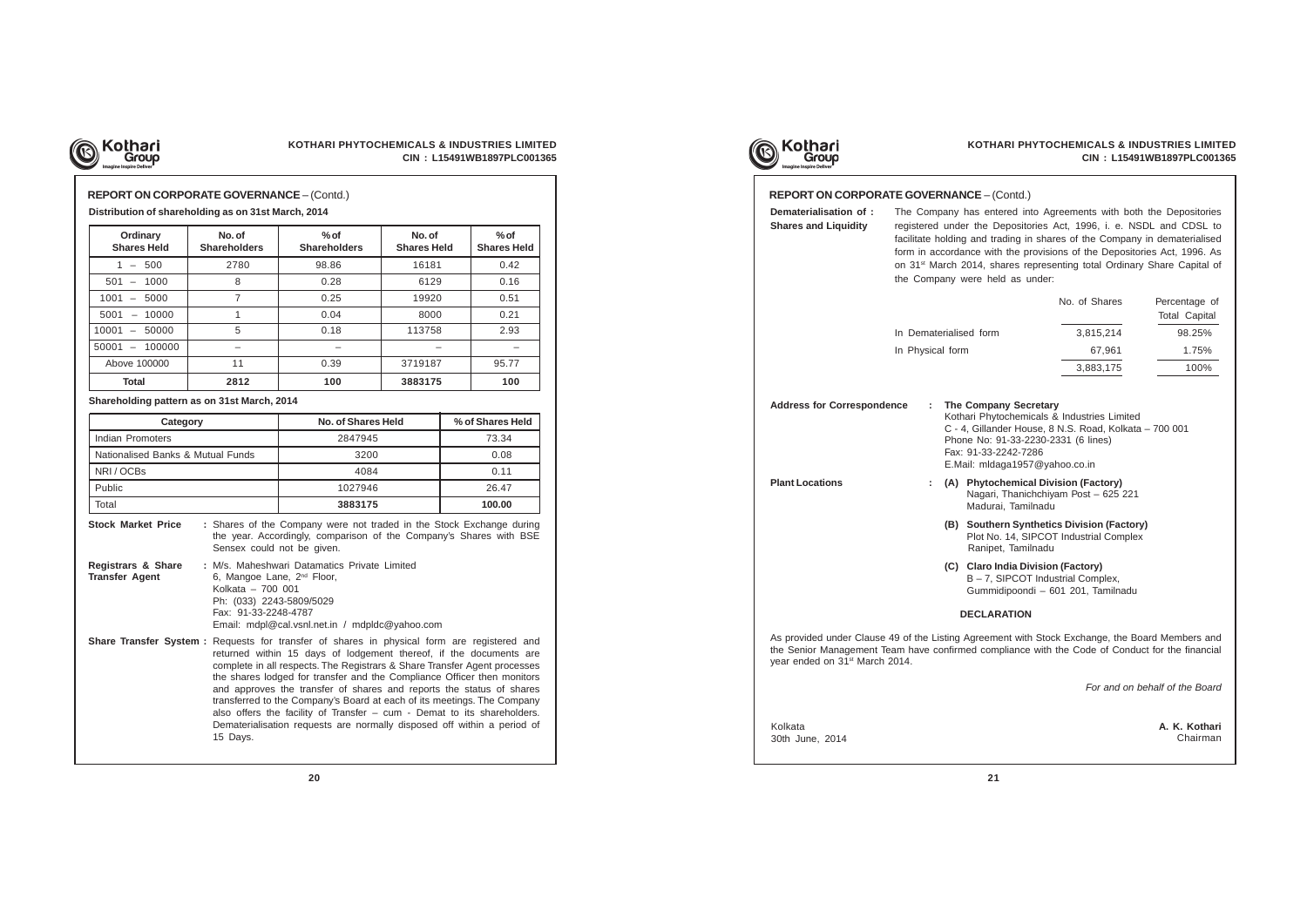

## **KOTHARI PHYTOCHEMICALS & INDUSTRIES LIMITED CIN : L15491WB1897PLC001365**

## **AUDITORS' CERTIFICATE REGARDING COMPLIANCE OF CONDITIONS OF CORPORATE GOVERNANCE**

**To the Members of**

### **Kothari Phytochemicals & Industries Limited**

We have reviewed the compliance of conditions of Corporate Governance by Kothari Phytochemicals & Industries Limited for the year ended 31st March 2014, as stipulated in Clause 49 of the Listing Agreement of the said Company, with the relevant records and documents maintained by the Company furnished to us.

The compliance of conditions of Corporate Governance is the responsibility of the Company's management. Our examination was limited to procedures and implementation thereof, adopted by the Company for ensuring the compliance of the conditions of Corporate Governance. It is neither an audit nor an expression of opinion on the financial statements of the Company.

We further state that such compliance is neither an assurance as to the future viability of the Company nor the efficiency or effectiveness with which the management has conducted the affairs of the Company.

On the basis of our review and according to the information and explanations given to us, we certify that the conditions of Corporate Governance as stipulated in Clause 49 of the Listing Agreement with the Stock Exchange have been complied with in all material respects by the Company.

A. K. Basak Partner Membership Number-10240 For and on behalf of **Dutta Ghosh & Associates** Kolkata, 30th June, 2014 **Chartered Accountants** Firm Registration No. 309088E







## **FIVE YEAR FINANCIAL HIGHLIGHTS**

 **'000**

|                                                | 2010   | 2011      | 2012     | 2013    | 2014    |
|------------------------------------------------|--------|-----------|----------|---------|---------|
|                                                |        |           |          |         |         |
| SHARE CAPITAL                                  | 38372  | 38832     | 38832    | 38832   | 38832   |
| <b>RESERVE &amp; SURPLUS</b>                   | 246006 | 244874    | 261944   | 278904  | 298557  |
| SHAREHOLDERS ' FUND (Equity)                   | 284378 | 283706    | 300776   | 317736  | 337389  |
| <b>LOAN FUND (DEBT)</b>                        | 27763  | 65209     | 31490    | 37102   | 28518   |
| DEFERRED TAX LIABILITY/(ASSET)                 | 2844   | (18, 942) | (7, 451) | (7,693) | 2,464   |
| FIXED ASSETS (NET)                             | 71171  | 94714     | 96273    | 91565   | 88976   |
| <b>INVESTMENTS</b>                             | 109061 | 82684     | 91503    | 89292   | 115261  |
| NET CURRENT ASSETS                             | 134753 | 152575    | 137039   | 166288  | 164134  |
| NET ASSETS EMPLOYED                            | 314985 | 348,915   | 332,266  | 354,838 | 365,907 |
| <b>SALES</b>                                   | 155936 | 261395    | 287398   | 281275  | 330747  |
| PROFIT (LOSS) BEFORE TAX                       | 24799  | 69817     | 38331    | 31579   | 45996   |
| PROFIT (LOSS) AFTER TAX                        | 23426  | 86603     | 23840    | 26046   | 28739   |
| DIVIDEND DISTRIBUTED *                         | 8949   | 4513      | 6770     | 9086    | 9086    |
| RETAINED EARNINGS<br>FOR THE YEAR              | 4486   | 495       | 7565     | 4525    | 9177    |
| <b>EQUITY DIVIDEND %</b>                       | 20     | 10        | 15       | 20      | 20      |
| <b>EARNINGS PER EQUITY SHARE</b>               | 6.11   | 22.30     | 6.14     | 6.71    | 7.40    |
| SHAREHOLDERS ' FUND PER<br><b>EQUITY SHARE</b> | 74.11  | 73.06     | 77.46    | 81.82   | 86.88   |
| <b>DEBT/EQUITY RATIO</b>                       | 0.10:1 | 0.23:1    | 0.10:1   | 0.12:1  | 0.08:1  |
|                                                |        |           |          |         |         |
|                                                |        |           |          |         |         |

\* Inclusive of Dividend Tax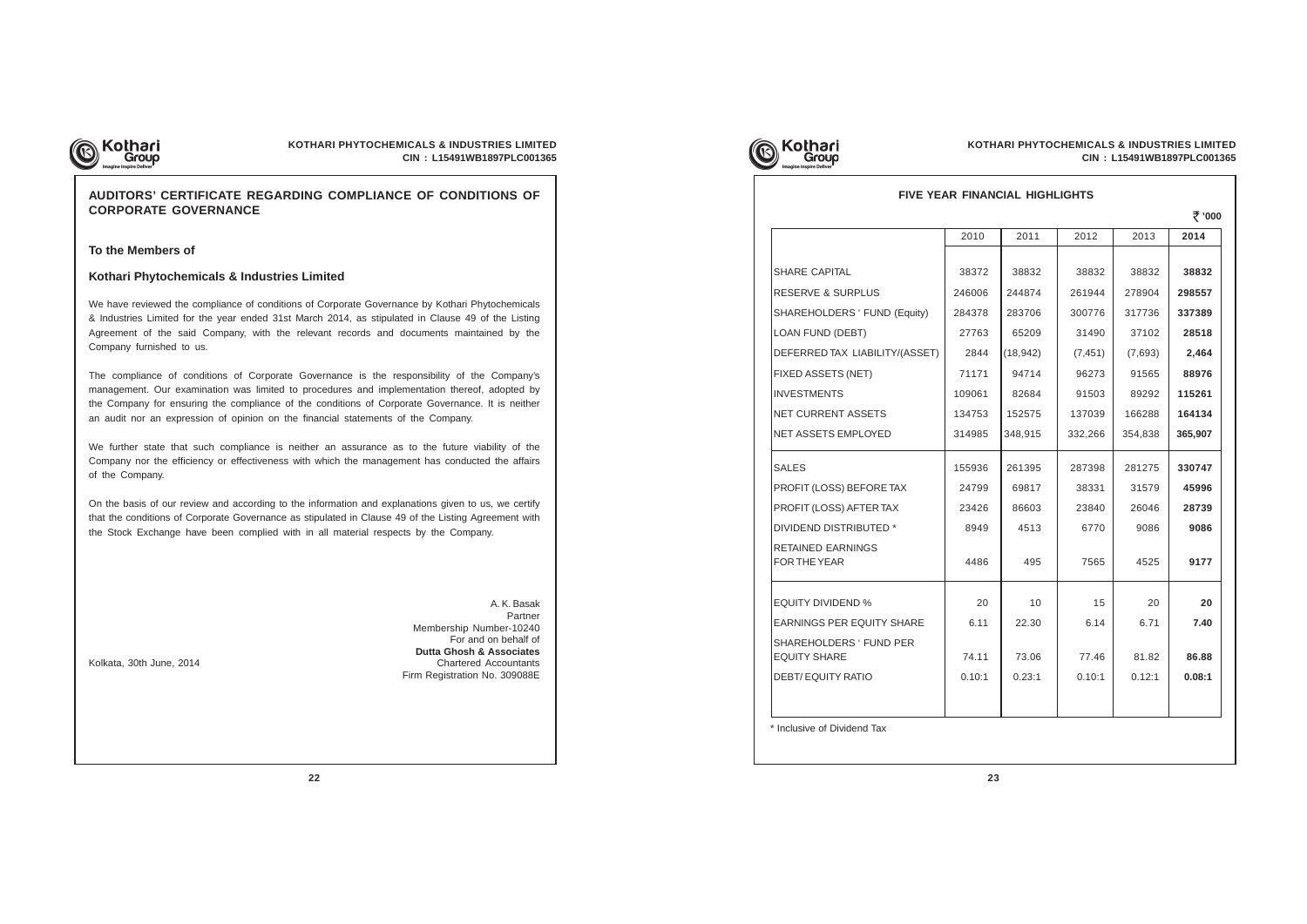

## **KOTHARI PHYTOCHEMICALS & INDUSTRIES LIMITED CIN : L15491WB1897PLC001365**

## **INDEPENDENT AUDITORS' REPORT**

#### To The Members of **KOTHARI PHYTOCHEMICALS & INDUSTRIES LIMITED**

We have audited the accompanying financial statements of **KOTHARI PHYTOCHEMICALS & INDUSTRIES LIMITED** ("the Company"), which comprise the Balance Sheet as at 31st March, 2014 and the Statement of Profit and Loss and Cash Flow Statement for the year then ended, and a summary of significant accounting policies and other explanatory information.

The reports on the audits of Phytochemicals Division by Messrs Singhi & Co., Southern Synthetics Division and Claro India Division by Messrs Srikanth & Shanthi Associates, have been forwarded to us as required by clause (c) of sub – section (3) of Section 228 of the Companies Act, 1956 of India (the Act), and have been considered in preparing our report.

#### **Management's Responsibility for the Financial Statements**

Management is responsible for the preparation of these financial statements that give a true and fair view of the financial position, financial performance and Cash flows of the Company in accordance with the Accounting Standards referred to in sub - section (3C) of section 211 of the Companies Act, 1956 ("the Act"). This responsibility includes the design, implementation and maintenance of internal control relevant to the preparation and presentation of the financial statements that give a true and fair view and are free from material misstatement, whether due to fraud or error.

#### **Auditor's Responsibility**

Our responsibility is to express an opinion on these financial statements based on our audit. We conducted our audit in accordance with the Standards on Auditing issued by the Institute of Chartered Accountants of India. Those Standards require that we comply with ethical requirements and plan and perform the audit to obtain reasonable assurance about whether the financial statements are free from material misstatement.

An audit involves performing procedures to obtain audit evidence about the amounts and disclosures in the financial statements. The procedures selected depend on the auditor's judgment, including the assessment of the risks of material misstatement of the financial statements, whether due to fraud or error. In making those risk assessments, the auditor considers internal control relevant to the Company's preparation and fair presentation of the financial statements in order to design audit procedures that are appropriate in the circumstances. An audit also includes evaluating the appropriateness of accounting policies used and the reasonableness of the accounting estimates made by management, as well as evaluating the overall presentation of the financial statements.

We believe that the audit evidence we have obtained is sufficient and appropriate to provide a basis for our audit opinion.

#### **Opinion**

In our opinion and to the best of our information and according to the explanations given to us, the said financial statements give the information required by the Act in the manner so required and also give, a true and fair view in conformity with the accounting principles generally accepted in India:



## **INDEPENDENT AUDITORS' REPORT–** (Contd.)

A. K. Basak Partner Membership Number-10240 For and on behalf of **Dutta, Ghosh & Associates** Kolkata, 27th May, 2014 Chartered Accountants Firm Registration No. 309088E

(a) in the case of the Balance Sheet, of the state of affairs of the Company as at 31st March,

- 2014;
- and
- 

(b) in the case of the Statement of Profit and Loss, of the profit for the year ended on that date;

(c) in the case of the Cash Flow Statement, of the cash flows for the year ended on that date.

## **Report on Other Legal and Regulatory Requirements**

1. As required by the Companies (Auditor's Report) Order, 2003 as amended by the Companies (Auditor's Report) (Amendment) order, 2004 (together the Order) issued by the Central Government of India in terms of sub - section (4A) of Section 227 of the Companies Act, 1956 of India (the 'Act') and on basis of such checks of the books and records of the company as we considered appropriate and according to the information and explanations given to us, we setout in the Annexure a Statement on the matters specified in paragraphs 4 and 5 of the said

- Order.
- 2. As required by section 227(3) of the Act, we report that:
	- (i) We have obtained all the information and explanations, which, to the best of our knowledge and belief were necessary for the purposes of our audit.
	- (ii) In our opinion, proper books of account as required by law, have been kept by the Company so far as appears from our examination of those books.
	- (iii) The Balance Sheet, Statement of Profit and Loss and Cash Flow Statement dealt with by this report are in agreement with the books of account.
	- (iv) The Balance Sheet, Statement of Profit and Loss and Cash Flow Statement dealt with by this report, comply with the Accounting Standards referred to in sub - section (3C) of Section 211 of the Companies Act, 1956.
	- (v) On the basis of written representations received from the Directors as on 31st March, 2014, and taken on record by the Board of Directors, we report that none of the Directors is disqualified as on 31st March, 2014 from being appointed as a Director in terms of clause (g) of sub - section (1) of Section 274 of the Companies Act, 1956.
	- (vi) Since the Central Government has not issued any notification as to the rate at which the cess is to be paid under section 441A of the Companies Act, 1956 nor has it issued any Rules under the said section, prescribing the manner in which such cess is to be paid, no cess is due and payable by the Company.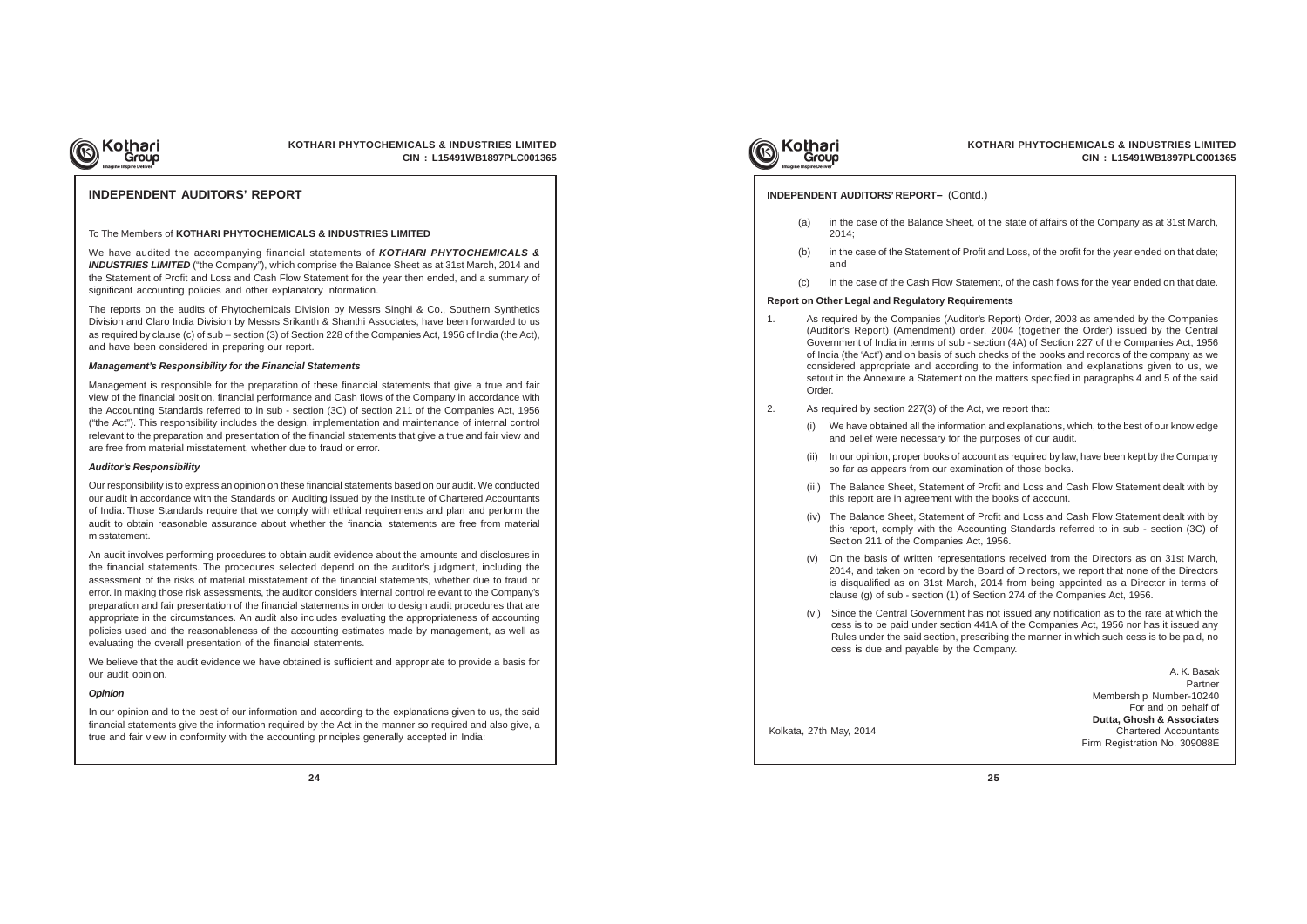

## **KOTHARI PHYTOCHEMICALS & INDUSTRIES LIMITED CIN : L15491WB1897PLC001365**

**Annexure referred to in Paragraph 1 of our Report of even date to the Members of KOTHARI PHYTOCHEMICALS & INDUSTRIES LIMITED on the accounts of the company for the year ended 31st March, 2014**

- 1. (a) The Company has maintained proper records to show full particulars including quantitative details and situation of its fixed assets.
	- (b) The fixed assets of the Company have been physically verified by the management during the year and no material discrepancies between the book records and the physical inventory have been noticed on such verification. In our opinion, the frequency of verification is reasonable.
	- (c) In our opinion, and according to the information and explanations given to us, no substantial part of fixed assets has been disposed off by the Company during the year and the going concern status of the Company is not affected.
- 2. (a) The inventory of the Company at all its locations has been physically verified by the management during the year. In our opinion, the frequency of verification is reasonable.
	- (b) In our opinion, the procedures of physical verification of inventory followed by the management are reasonable and adequate in relation to the size of the company and the nature of its business.
	- (c) On the basis of our examination of the inventory records, in our opinion the Company has maintained proper records of inventory. The discrepancies noticed on physical verification of inventory as compared to book records were not material and the same have been properly dealt with in the books of account.
- 3. The company has not taken or granted any loans, secured or unsecured, from or to companies, firms or other parties covered in the register maintained under Section 301 of the Act. Accordingly, the clauses (iii) (b), (iii) (c), (iii) (d), (iii) (f) and (iii) (g) of the paragraph 4 of the Order are not applicable.
- 4. In our opinion and according to the information and explanations given to us, there is an adequate internal control system commensurate with the size of the company and the nature of its business for the purchases of inventory, fixed assets and for the sale of goods. Further, on the basis of our examinations of the books and records of the company, and according to the information and explanations given to us, we have neither come across nor have we been informed of any (c)



#### **INDEPENDENT AUDITORS' REPORT–** (Contd.)

continuing failure to correct major weaknesses in the aforesaid internal control systems.

5. (a) In our opinion and according to the information and explanations given to us, the particulars of contracts or arrangements referred to in section 301 of the Act have been entered in the

(b) In our opinion and according to the information and explanations given to us, the transaction made in pursuance of contracts or arrangements entered in the register maintained under Section 301 of the Act, and exceeding the value of rupees five lacs in respect of any party during the year have been made at prices which are reasonable having regard to the

6. The Company has not accepted any deposits from the public within the meaning of Section 58A

7. In our opinion, the company has an internal audit system, commensurate with its size and nature

8. We have broadly reviewed the books of account maintained by the Company in respect of Bulk Drugs at its Phytochemicals Division and Chemicals (Organic & inorganic) at Southern Synthetics and Claro India Divisions where, pursuant to the Rules made by the Central Government of India, the maintenance of cost records has been prescribed under clause (d) of sub – section (1) of Section 209 of the Act, and are of the opinion that, prima facie, the prescribed accounts and records have been made and maintained. We have not, however, made a detailed examination

- register required to be maintained under that section.
	- prevailing market prices at the relevant time.
- and 58AA of the Act and the Rules framed there under.
- of its business.
- of the records with a view to determine whether they are accurate or complete.
- to it.
	- the date they became payable.

9. (a) According to the information and explanations given to us and the records of the Company examined by us, in our opinion, the company has been regular in depositing with appropriate authorities undisputed statutory dues including Provident Fund, Investor Education and Protection Fund, Employees' State Insurance, Income Tax, Sales tax, Wealth tax, Service Tax, Custom Duty, Excise Duty, Cess and other material statutory dues applicable

(b) According to the information and explanations given to us, no undisputed amounts payable in respect of Income Tax, Wealth Tax, Service Tax, Sales Tax, Customs Duty, Excise Duty and Cess were in arrears, as at 31st March, 2014 for a period of more than six months from

## **INDEPENDENT AUDITORS' REPORT–** (Contd.)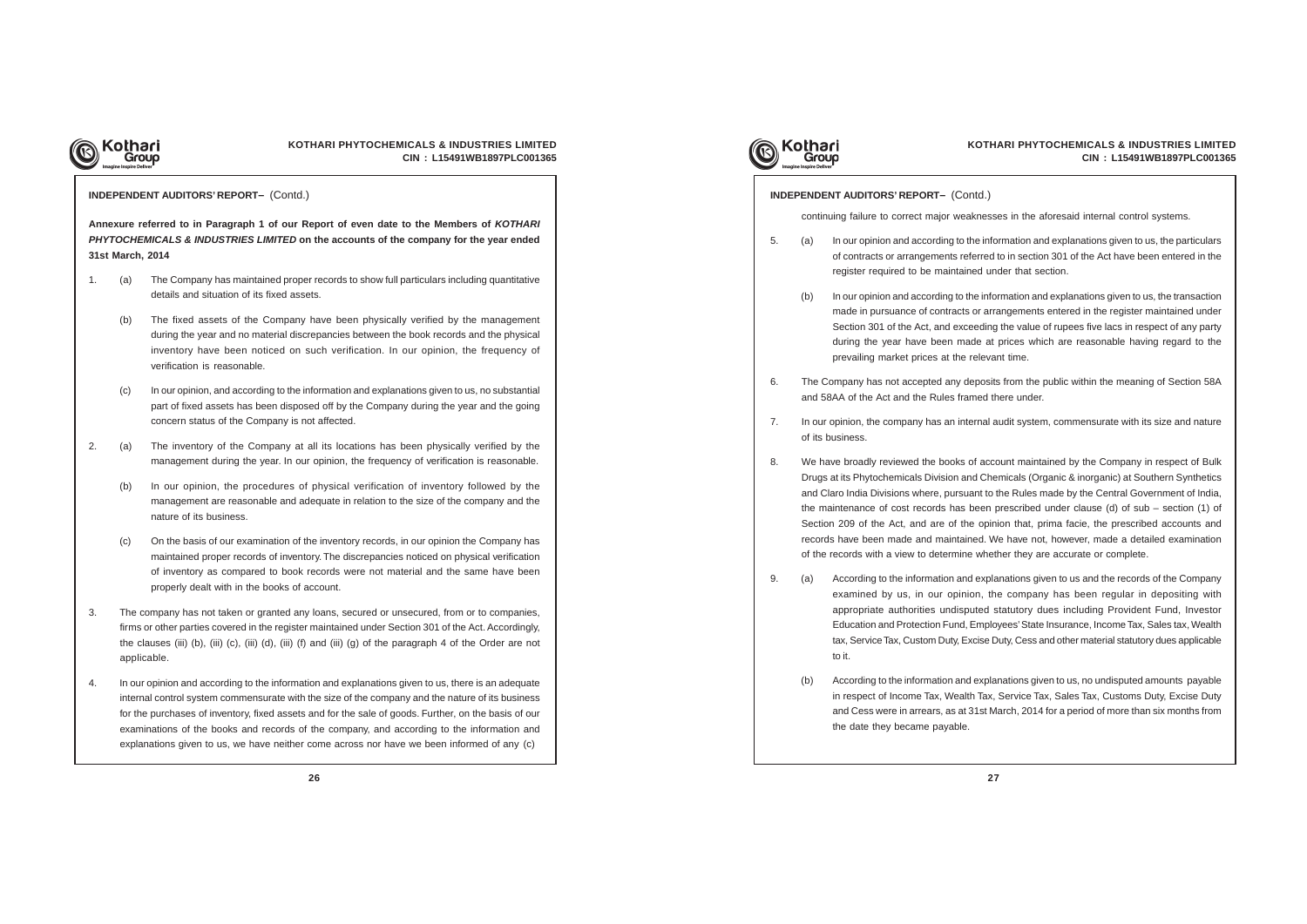

## **KOTHARI PHYTOCHEMICALS & INDUSTRIES LIMITED CIN : L15491WB1897PLC001365**

According to the information and explanations given to us and the records of the Company examined by us, there are no dues in respect of Income Tax, Wealth Tax, Service Tax, Custom Duty, Excise Duty and Cess as at 31st March, 2014, which have not been deposited on account of any dispute other than Sales Tax dues as set out below:

- 10. The Company has no accumulated losses as at 31st March, 2014 and it has not incurred any cash losses in the financial year ended on that date or in the immediately preceding financial year.
- 11. According to the records of the Company examined by us and the information and explanations given to us, the Company has not defaulted in repayment of dues to any financial institution or banks. The Company had neither any outstanding debentures at the beginning of the year nor has it issued any debentures during the year.
- 12. The Company has not granted any loans and advances on the basis of security by way of pledge of shares, debentures and other securities.
- 13. The provisions of any special statute applicable to chit fund / nidhi / mutual benefit fund / societies are not applicable to the Company.
- 14. In our opinion, the Company is not a dealer or trader in shares, securities, debentures and other investments.
- 15. In our opinion, and according to the information and explanations given to us, the Company has not given any guarantee for loans taken by others from banks or financial institutions during the year.
- 16. The company has not obtained any term loans at any time during the year.
- 17. In our opinion and according to the information and explanations given to us and on an overall examination of the Balance Sheet of the Company, there are no funds raised on short term basis which have been used for long term investment.



### **INDEPENDENT AUDITORS' REPORT–** (Contd.)

| Name of Statute     | Nature of | Amount                  | Period of which | Forum where dispute is       |
|---------------------|-----------|-------------------------|-----------------|------------------------------|
|                     | Dues      | ₹<br>the amount related |                 | pending                      |
| Tamil Nadu General  | Sales Tax | 3,22,570                | $1986 - 89$     | The Tamil Nadu Taxation      |
| Sales Tax Act, 1959 |           |                         |                 | special Tribunal as per      |
|                     |           |                         |                 | directions of the High Court |
|                     |           |                         |                 | at Madras                    |

18. The company has not made any preferential allotment of shares to parties and companies

19. The company has not issued any debentures during the year and no amount is outstanding in

- covered in the register maintained under Section 301 of the Act during the year.
- respect of debentures as on Balance Sheet date.
- 20. The company has not raised any money by public issue during the year.
- the management.

21. During the course of our examination of the books and records of the company carried out in accordance with the generally accepted auditing practices in India, and according to the information and explanations given to us, we have neither come across any instance of fraud on or by the company, either noticed or reported during the year, nor have we been informed of such case by

A. K. Basak Partner Membership Number-10240 For and on behalf of **Dutta, Ghosh & Associates** Kolkata, 27th May, 2014 Chartered Accountants Firm Registration No. 309088E

#### **INDEPENDENT AUDITORS' REPORT–** (Contd.)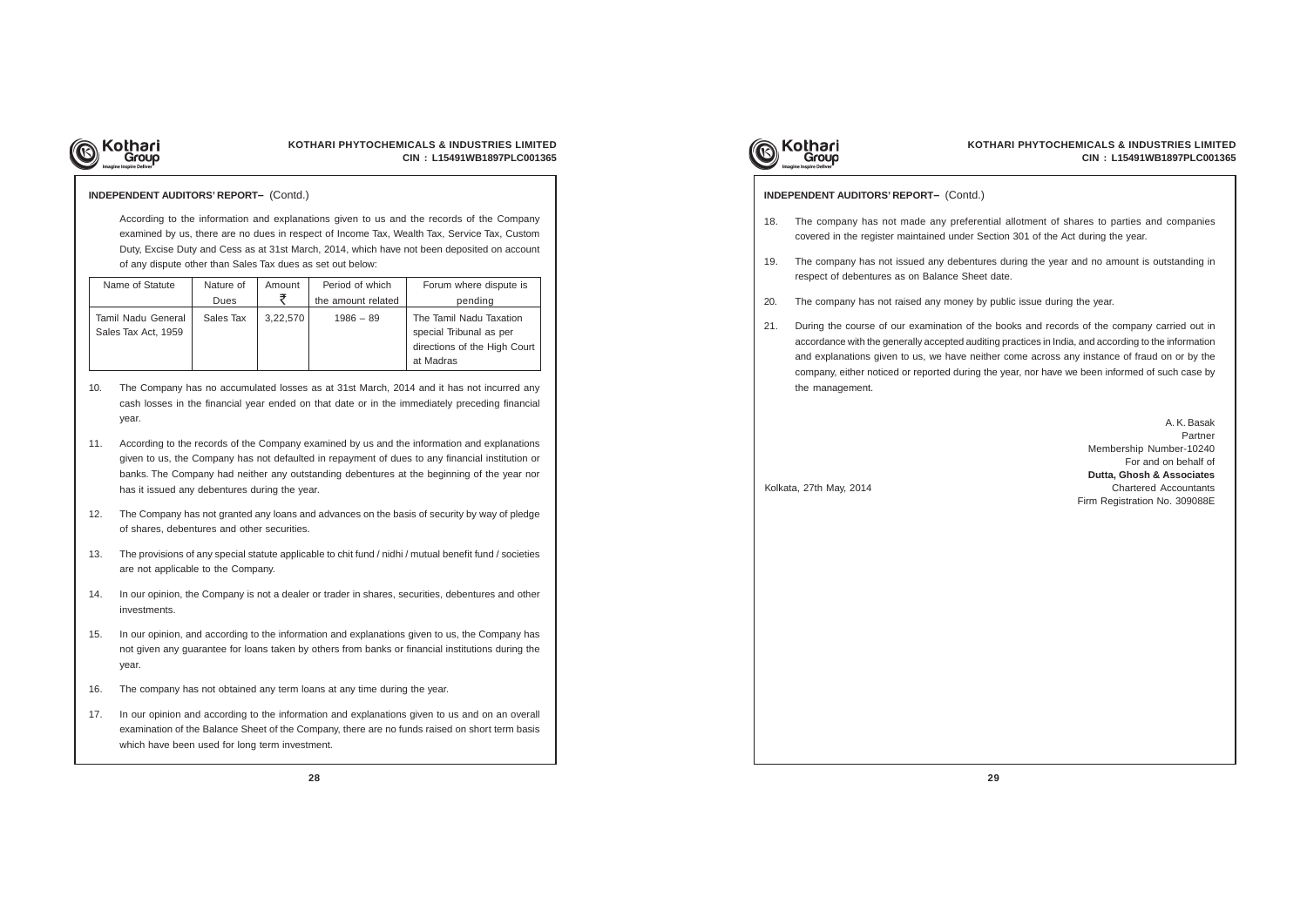

# **CIN : L15491WB1897PLC001365**

| <b>BALANCE SHEET AS AT 31ST MARCH, 2014</b>                       |                      |                    |                                                                         |                           |                           |  |
|-------------------------------------------------------------------|----------------------|--------------------|-------------------------------------------------------------------------|---------------------------|---------------------------|--|
| As at 31st<br>As at 31st                                          |                      |                    |                                                                         |                           |                           |  |
|                                                                   | <b>Note</b>          | <b>March, 2014</b> |                                                                         |                           | March, 2013               |  |
|                                                                   |                      | ₹                  | ₹                                                                       | ₹                         | ₹                         |  |
| <b>EQUITY AND LIABILITIES</b>                                     |                      |                    |                                                                         |                           |                           |  |
| <b>Shareholders' Fund</b>                                         |                      |                    |                                                                         |                           |                           |  |
| Share Capital                                                     | 1                    | 38,831,750         |                                                                         | 38,831,750                |                           |  |
| Reserves and Surplus                                              | 2                    | 298,556,878        |                                                                         | 278,904,148               |                           |  |
|                                                                   |                      |                    | 337,388,628                                                             |                           | 317,735,898               |  |
| <b>Non - Current Liabilities</b>                                  |                      |                    |                                                                         |                           |                           |  |
| Deferred Tax Liabilities (Net)                                    | 10                   | 2,463,903          |                                                                         |                           |                           |  |
| Long Term Provisions                                              | 3                    | 1,595,000          |                                                                         | 1,399,361                 |                           |  |
|                                                                   |                      |                    | 4,058,903                                                               |                           | 1,399,361                 |  |
| <b>Current Liabilities</b>                                        |                      |                    |                                                                         |                           |                           |  |
| Short Term Borrowings                                             | 4                    | 28,517,739         |                                                                         | 37,101,998                |                           |  |
| <b>Trade Payables</b>                                             | 5                    | 36,518,133         |                                                                         | 27,210,489                |                           |  |
| <b>Other Current Liabilities</b>                                  | 6                    | 5,627,319          |                                                                         | 6,477,509                 |                           |  |
| <b>Short Term Provisions</b>                                      | 7                    | 9,086,241          |                                                                         | 9,086,241                 |                           |  |
|                                                                   |                      |                    | 79,749,432                                                              |                           | 79,876,237                |  |
| <b>TOTAL</b>                                                      |                      |                    | 421,196,963                                                             |                           | 399,011,496               |  |
| <b>ASSETS</b>                                                     |                      |                    |                                                                         |                           |                           |  |
| <b>Non - Current Assets</b>                                       |                      |                    |                                                                         |                           |                           |  |
| Fixed Assets - Tangible                                           | 8                    | 88,975,795         |                                                                         | 91,565,065                |                           |  |
| Non - Current Investments                                         | 9                    | 115,260,916        |                                                                         | 89,291,882                |                           |  |
| Deferred Tax Assets (Net)                                         | 10                   |                    |                                                                         | 7,692,795                 |                           |  |
| Long Term Loans and Advances                                      | 11                   | 12,541,607         |                                                                         | 11,018,542                |                           |  |
|                                                                   |                      |                    | 216,778,318                                                             |                           | 199,568,284               |  |
| <b>Current Assets</b>                                             |                      |                    |                                                                         |                           |                           |  |
| Inventories                                                       | 12                   | 89,273,031         |                                                                         | 61,932,935                |                           |  |
| Trade Receivables                                                 | 13                   | 33,945,165         |                                                                         | 30,908,682                |                           |  |
| Cash and Bank Balances                                            | 14                   | 58,194,318         |                                                                         | 87,581,985                |                           |  |
| <b>Other Current Assets</b>                                       | 15                   | 1,938,540          |                                                                         | 2,209,768                 |                           |  |
| Short Term Loans & Advances                                       | 16                   | 21,067,591         |                                                                         | 16,809,842                |                           |  |
|                                                                   |                      |                    | 204,418,645                                                             |                           | 199,443,212               |  |
| <b>TOTAL</b>                                                      |                      |                    | 421,196,963                                                             |                           | 399,011,496               |  |
| <b>Significant Accounting Policies</b>                            |                      |                    |                                                                         |                           |                           |  |
| Notes on Financial Statements                                     | 1 to 27              |                    |                                                                         |                           |                           |  |
| This is the Balance Sheet referred to in our report of even date. |                      |                    | The Notes referred to above form an integral part of the Balance Sheet. |                           |                           |  |
|                                                                   | A.K.Basak<br>Partner |                    |                                                                         |                           | On behalf of the Board    |  |
| Membership Number-10240                                           |                      |                    |                                                                         |                           |                           |  |
| For and on behalf of<br>Dutta, Ghosh & Associates                 |                      |                    |                                                                         |                           |                           |  |
| Kolkata,<br>Chartered Accountants                                 |                      |                    | M. L. Daga<br>Secretary                                                 | A. K. Kothari<br>Chairman | P. D. Kothari<br>Director |  |
| 27th May, 2014 Firm Registration No. 309088E                      |                      |                    |                                                                         |                           |                           |  |

| Grol<br><b>Imagine Inspire Delive</b>                                                                                    |             |                                                                                       | CIN: L15491WB1897PLC001365            |
|--------------------------------------------------------------------------------------------------------------------------|-------------|---------------------------------------------------------------------------------------|---------------------------------------|
| STATEMENT OF PROFIT AND LOSS FOR THE YEAR ENDED ON 31ST MARCH, 2014                                                      |             |                                                                                       |                                       |
| <b>INCOME:</b>                                                                                                           | <b>Note</b> | 2013-2014                                                                             | $2012 - 2013$                         |
|                                                                                                                          |             | ₹                                                                                     | ₹                                     |
| Revenue from Operations                                                                                                  | 17          | 315,067,668                                                                           | 268,241,738                           |
| Other Income                                                                                                             | 18          | 18,260,421                                                                            | 11,429,607                            |
| <b>Total Revenue</b>                                                                                                     |             | 333,328,089                                                                           | 279,671,345                           |
| <b>EXPENDITURE:</b>                                                                                                      |             |                                                                                       |                                       |
| Cost of Materials Consumed                                                                                               | 19          | 170,685,529                                                                           | 166,254,764                           |
| Purchases of Stock - in - Trade                                                                                          | 20          | 38,224,525                                                                            |                                       |
| Changes in Inventories of Finished Goods,<br>Work-in-Progress and Stock-in-Trade                                         | 21          | (10, 105, 465)                                                                        | (11,894,436)                          |
| <b>Employee Benefits Expense</b>                                                                                         | 22          | 24,953,696                                                                            | 24,395,556                            |
| <b>Finance Costs</b>                                                                                                     | 23          | 2,594,756                                                                             | 2,010,250                             |
| Depreciation and Amortisation Expense                                                                                    | 24          | 10,863,184                                                                            | 11,126,781                            |
| Other Expenses                                                                                                           | 25          | 50,116,196                                                                            | 56,199,795                            |
| <b>Total Expenses</b>                                                                                                    |             | 287,332,421                                                                           | 248,092,710                           |
| <b>PROFIT BEFORE TAXATION</b>                                                                                            |             | 45,995,668                                                                            | 31,578,635                            |
| Provision For Tax:                                                                                                       |             |                                                                                       |                                       |
| <b>Current Tax</b>                                                                                                       |             | (7, 100, 000)                                                                         | (5,800,000)                           |
| Deferred Tax                                                                                                             |             | (10, 156, 697)                                                                        | 241,550                               |
| Taxation adjustments of earlier years (net)                                                                              |             |                                                                                       | 25,553                                |
| <b>PROFIT FOR THE YEAR</b>                                                                                               |             | 28,738,971                                                                            | 26,045,738                            |
| Earning per Ordinary Share of Rs. 10/- each                                                                              |             |                                                                                       |                                       |
| Basic and Diluted                                                                                                        | 26          | 7.40                                                                                  | 6.71                                  |
| <b>Significant Accounting Policies</b><br>Notes on Financial Statements                                                  | 1 to 27     |                                                                                       |                                       |
| This is the Statement of Profit and Loss referred to in our report of even date.                                         |             | The Notes referred to above form an integral part of the Statement of Profit and Loss |                                       |
| A.K.Basak<br>Partner<br>Membership Number-10240<br>For and on behalf of                                                  |             |                                                                                       | On behalf of the Board                |
| Dutta, Ghosh & Associates<br>Kolkata,<br><b>Chartered Accountants</b><br>27th May, 2014<br>Firm Registration No. 309088E |             | M. L. Daga<br>A. K. Kothari<br>Secretary                                              | P. D. Kothari<br>Chairman<br>Director |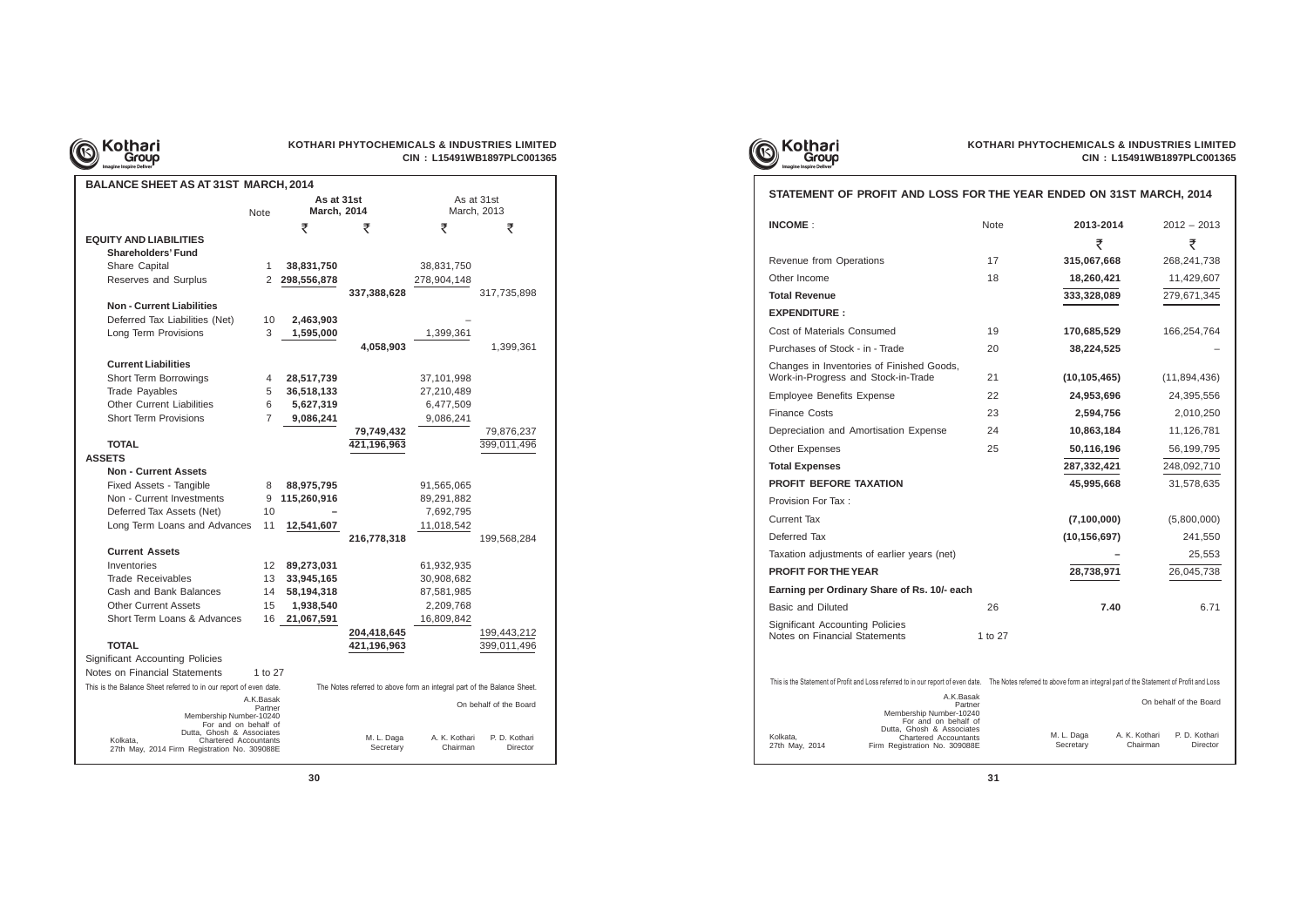

## **KOTHARI PHYTOCHEMICALS & INDUSTRIES LIMITED CIN : L15491WB1897PLC001365**

| CASH FLOW STATEMENT FOR THE YEAR ENDED 31ST MARCH, 2014  |                |                         |               |             |
|----------------------------------------------------------|----------------|-------------------------|---------------|-------------|
|                                                          |                | $2012 - 2013$           |               |             |
|                                                          | ₹              | ₹                       | ₹             | ₹           |
| A. Cash Flow from Operating Activities :                 |                |                         |               |             |
| Profit before Tax and Extraordinary/ Non-recurring items |                | 45,995,668              |               | 31,578,635  |
| Adjustments for:                                         |                |                         |               |             |
| Depreciation and Amortisation                            | 10,863,184     |                         | 11,126,781    |             |
| (Profit)/Loss on Sale/Discard of<br>Fixed Assets (Net)   |                |                         | 409,548       |             |
|                                                          | 3,864,931      |                         |               |             |
| Income from Investments (Dividend)                       | (11,506,089)   |                         | (3, 284, 884) |             |
| Profit on Sale of Investments                            | (1,321,401)    |                         | (1,739,976)   |             |
| Provision for Diminution in the Value<br>of Investment   |                |                         | 1,800,000     |             |
| Irrecoverable Bad & Sundry                               |                |                         |               |             |
| Receivables written off                                  | 2,070,145      |                         | 26,932        |             |
| Interest (Net)                                           | (2,665,194)    |                         | (3,725,997)   |             |
| Liability no longer required written back                | (112, 933)     | 1,192,643               | (652, 726)    | 3,959,678   |
| Operating Profit before Working Capital Changes          |                | 47,188,311              |               | 35,538,313  |
| Adjustments for:                                         |                |                         |               |             |
| Trade and Other Receivables                              | (13, 267, 909) |                         | 7,261,136     |             |
| Inventories                                              | (27, 340, 096) |                         | 1,025,497     |             |
| Trade Payables                                           |                | 10,165,042 (30,442,963) | 2,515,242     | 10,801,875  |
| Cash Generated from Operations                           |                | 16,745,348              |               | 46,340,188  |
| Direct Taxes - (Payments)/Refunds                        | (4, 551, 324)  | (4, 551, 324)           | (8,000,154)   | (8,000,154) |
| <b>Net Cash From Operating Activities</b>                |                | 12,194,024              |               | 38,340,034  |
| <b>B. Cash Flow From Investing Activities:</b>           |                |                         |               |             |
| <b>Purchase of Fixed Assets</b>                          | (12, 200, 750) |                         | (6,828,301)   |             |
| Proceeds from Sale of Fixed Assets                       | 61,905         |                         |               |             |
| Dividend Received                                        | 11,506,089     |                         | 3,284,884     |             |
| Purchase of Investments                                  | (39, 404, 637) |                         | (5,728,880)   |             |
| Proceeds from Sale of Investments                        | 14,757,004     |                         | 7,880,382     |             |
| Interest Received                                        | 5,362,970      |                         | 6,155,917     |             |
| Net Cash (used in) / From Investing Activities           |                | (19, 917, 419)          |               | 4,764,002   |
|                                                          |                |                         |               |             |



## CAS

|                                                                                                                                                      | <b>CASH FLOW STATEMENT</b> (Contd.)                                     |                                              |                |               |                                         |  |  |
|------------------------------------------------------------------------------------------------------------------------------------------------------|-------------------------------------------------------------------------|----------------------------------------------|----------------|---------------|-----------------------------------------|--|--|
|                                                                                                                                                      |                                                                         |                                              | $2013 - 2014$  | $2012 - 2013$ |                                         |  |  |
|                                                                                                                                                      |                                                                         | ₹                                            | ₹              | ₹             | ₹                                       |  |  |
|                                                                                                                                                      | <b>C. Cash Flow from Financing Activities</b>                           |                                              |                |               |                                         |  |  |
|                                                                                                                                                      | Net Increase/(Decrease) in Short Term<br>Borrowings from Banks          | 10,190,741                                   |                | 12,611,521    |                                         |  |  |
|                                                                                                                                                      | Net Increase/(Decrease) in Short Term<br>Borrowings from Others         | (18, 775, 000)                               |                | (7,000,000)   |                                         |  |  |
|                                                                                                                                                      | <b>Interest Paid</b>                                                    | (4,015,794)                                  |                | (589, 212)    |                                         |  |  |
|                                                                                                                                                      | Dividends Paid                                                          | (7,744,328)                                  |                | (5,832,393)   |                                         |  |  |
|                                                                                                                                                      | Dividend Tax Paid                                                       | (1,319,891)                                  |                | (944, 922)    |                                         |  |  |
|                                                                                                                                                      | Net Cash (Used in) / From Financing Activities                          |                                              | (21,664,272)   |               | (1,755,006)                             |  |  |
|                                                                                                                                                      | Net Increase / (Decrease) in Cash and<br>Cash Equivalents $(A + B + C)$ |                                              | (29,387,667)   |               | 41,349,030                              |  |  |
|                                                                                                                                                      | <b>Opening Cash and Cash Equivalents</b>                                | 87,581,985                                   |                | 46,232,955    |                                         |  |  |
|                                                                                                                                                      | <b>Closing Cash and Cash Equivalents</b>                                | 58,194,318                                   | (29, 387, 667) | 87,581,985    | 41,349,030                              |  |  |
|                                                                                                                                                      | <b>Cash and Cash Equivalents Comprise:</b>                              |                                              |                |               |                                         |  |  |
|                                                                                                                                                      | Cash in Hand and Balances with Banks                                    |                                              | 58,194,318     |               | 87,581,985                              |  |  |
|                                                                                                                                                      | (As per Note - 14)                                                      |                                              |                |               |                                         |  |  |
|                                                                                                                                                      | NOTES:                                                                  |                                              |                |               |                                         |  |  |
| The above Cash Flow Statement has been prepared under the "Indirect Method" as set out in the<br>1.<br>Accounting Standard-3 on Cash Flow Statement. |                                                                         |                                              |                |               |                                         |  |  |
| 2.<br>Previous year's figures have been regrouped / re-arranged wherever necessary.                                                                  |                                                                         |                                              |                |               |                                         |  |  |
|                                                                                                                                                      | This is the Cash Flow Statement referred to in our report of even date. |                                              |                |               |                                         |  |  |
|                                                                                                                                                      |                                                                         |                                              |                |               |                                         |  |  |
|                                                                                                                                                      | Membership Number-10240<br>Dutta, Ghosh & Associates                    | A.K.Basak<br>Partner<br>For and on behalf of | M. L. Daga     | A. K. Kothari | On behalf of the Board<br>P. D. Kothari |  |  |
| Kolkata,                                                                                                                                             | 27th May, 2014<br>Firm Registration No. 309088E                         | Chartered Accountants                        | Secretary      | Chairman      | Director                                |  |  |

## NOT

- 
-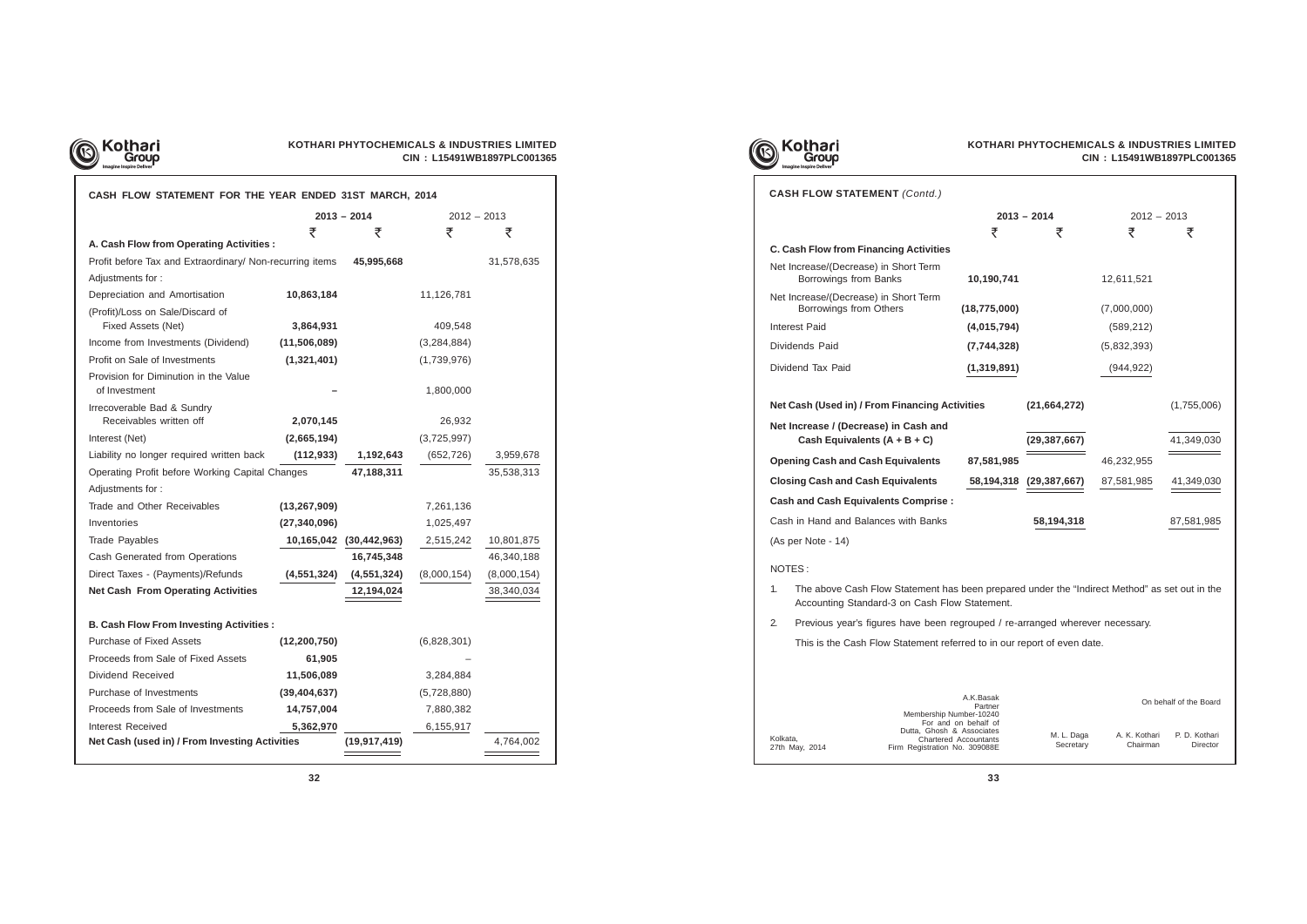

## **KOTHARI PHYTOCHEMICALS & INDUSTRIES LIMITED CIN : L15491WB1897PLC001365**

#### **SIGNIFICANT ACCOUNTING POLICIES:**

#### **(a) Basis of preparation of accounts :**

The financial statements have been prepared in accordance with the generally accepted accounting principles.

#### **(b) Fixed Assets :**

Fixed Assets are stated at cost less Depreciation. Cost includes cost of acquisition inclusive of duties, taxes, incidental expenses, erection / commissioning expenses and borrowing cost attributable to qualifying assets up to the date, the asset is put to use. An impairment loss is recognized wherever the carrying amount of the fixed asset of a cash generating unit exceeds its net selling price or value in use whichever is higher.

#### **(c) Depreciation :**

- (b) On assets acquired from 1<sup>st</sup> April, 1987 at rates specified in Schedule XIV of the Companies Act, 1956 as applicable in the respective years.
- III. Southern Synthetics Division:-
- (a) Formaldehyde Plant:- On written down value method at the rates specified in Schedule XIV of the Companies Act, 1956.



Depreciation is provided on the 'Written Down Value Method' except in case of the Company's Phytochemicals Division and Hexamine plant of Southern Synthetics Division and Claro India Division where depreciation is provided under the 'Straight Line Method' at rates indicated below.

#### I. Head Office:-

On written down value method at the rates specified in Schedule XIV of the Companies Act, 1956 as applicable in the respective years.

#### II. Phytochemicals Division:-

On Straight line method at the rates as under:-

- Raw materials **Raw materials** At cost on weighted average method.
- Stores and spare parts  **At cost on weighted average method.**
- Materials in process **Acceleration** At estimated cost.
- Finished goods **Finished** goods  **At cost on weighted average method or net** realizable value, whichever is lower.

(a) For additions upto 31st March, 1987

| Non - factory Building                 | 1.638 % |
|----------------------------------------|---------|
| Factory Building                       | 3.392%  |
| Machinery and Electrical Installations | 5.278 % |
| Tubewell and Water Works               | 5.278 % |
| Laboratory Equipment                   | 5.278 % |
| <b>Office Equipment</b>                | 5.278 % |
| <b>Furniture and Fittings</b>          | 3.392%  |

(b) Hexamine Plant:- On straight line method at the rates specified in Schedule XIV of the Companies

- 
- Act, 1956.
- IV. Claro India Division:-

On straight line method at the rates specified in Schedule XIV of the Companies Act, 1956. Leasehold land is being amortised over the period of lease.

**(d) Investments:**

Long term investments are stated at cost net of provision against diminution, if any, in carrying cost of investment other than decline of temporary nature.

**(e) Inventories:**

Inventories are valued as under:-

#### **(f) Foreign Currency Transaction:**

Transaction in foreign currencies is recognized at rates existing at transaction date. Year – end balances of receivables / payables are translated at applicable year – end rates and resultant translation gain / loss is recognized in the Statement of Profit and Loss. Exchange differences, if any, relating to Fixed Assets acquired outside India are recognized in the Statement of Profit & Loss.

## **(g) Employee Benefits:**

i) Defined Contribution Plans

Contributions to defined contribution schemes such as Provident Fund, etc. are charged to Statement of Profit & Loss as and when they are paid to government administered Provident Fund towards which the Company has no further obligations beyond its monthly contributions.

ii) Defined Benefit Plans

The Company has a defined benefit Gratuity Plan covering all its employees. Gratuity is covered under a Scheme of Life Insurance Corporation of India (LIC) and contributions in respect of such scheme are recognized in the Statement of Profit and Loss. The liability as at the Balance Sheet date is provided for, based on the actuarial valuation carried out in accordance with revised Accounting Standard 15 (revised 2005) on 'Employee Benefits' as at the end of the year.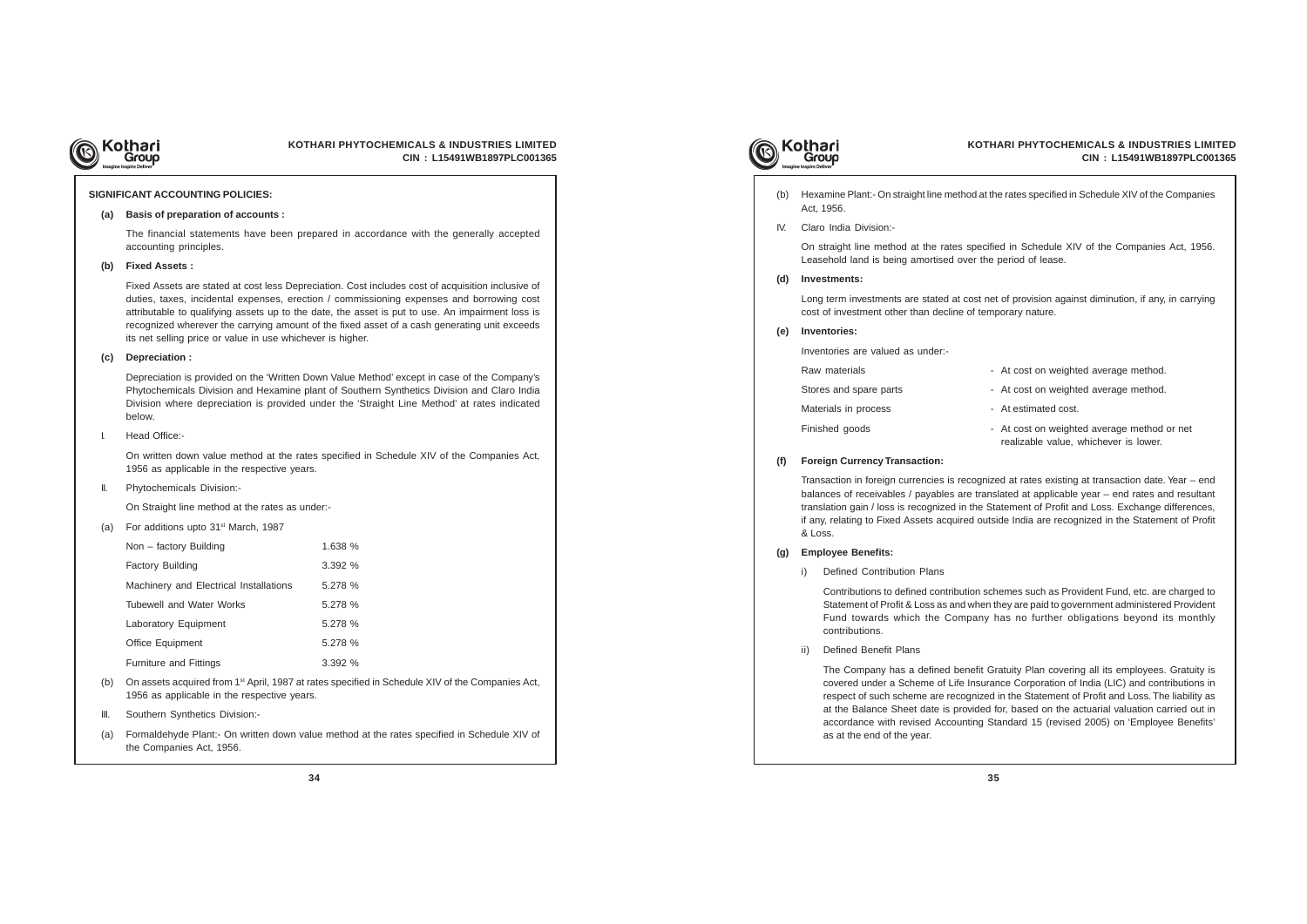

## **KOTHARI PHYTOCHEMICALS & INDUSTRIES LIMITED CIN : L15491WB1897PLC001365**

#### iii) Other long term employee benefits

Other long term employee benefit comprises of leave encashment which is provided for based on the actuarial valuation carried out in accordance with revised AS 15 as at the end of the year.

#### **(h) Research and Development:**

Revenue expenditure on Research and Development is expensed in the year in which it is incurred and related Capital Expenditure is considered as addition to fixed assets.

#### **(i) Borrowing Costs:**

Borrowing Costs that are attributable to the acquisition of construction of qualifying assets are capitalized as part of the cost of such assets. A qualifying asset is one that necessarily takes substantial period of time to get ready for intended use. All other borrowing costs are charged to revenue.

#### **(j) Taxes on Income:**

Income Tax expenses comprise current tax and deferred tax charge. Deferred tax is recognized on timing differences, being the difference between taxable income and accounting income that originate in one period and are capable of reversal in one or more subsequent periods. Deferred tax assets are recognized only if there is reasonable certainty that sufficient future taxable income will be available against which such deferred tax assets will be realized. Such assets are reviewed as at each Balance Sheet date to reassess realisability thereof.

#### **(k) Provisions:**

A provision is recognized when an enterprise has a present obligation as a result of past event and it is possible that an outflow of resources will be required to settle the obligation, in respect of which a reliable estimate can be made.

In the event of liquidation of the Company, the remaining assets of the Company, after pay Creditors. The distribution will be in propor shareholders.

1.2 The details of shareholders holding more tha

Provisions made are not discounted to its present value and are determined based on management estimate required to settle the obligation at the balance sheet date. These are reviewed at each balance sheet date and adjusted to reflect the current management estimates.

**Commercial House Private Limited** Kothari & Company Private Limited M. D. Kothari & Company Limited Kothari Investment & Industries Private Limited **13.15** Vishnuhari Investments & Properties Limited **6.22% 241,568** 6.22% 241,568

1.3 The reconcilation of the number of shares out

Ordinary Shares at the beginning of the yea Ordinary Shares at the end of the year **3,883,175** 3,883,175

#### **(l) Recognition of Income and Expenditure:**

Items of income and expenditure are recognized on accrual and prudent basis.





#### **NOTES ON FINANCIAL STATEMENTS FOR**

## **SHARE CAPITAL :**

#### **AUTHORISED :**

300,000 Preference Shares of ₹ 100/- ea 17,000,000 Ordinary Shares of  $\bar{x}$  10/- each.

#### **ISSUED, SUBSCRIBED AND PAID UP :**

3,883,175 (2013 - 3,883,175) Ordinary Sha ₹ 10/- each fully paid-up.

1.1 The Company has issued Ordinary shares ha Ordinary shares is entitled to one vote per Indian Rupees. The dividend proposed by the shareholders in the ensuing Annual General the amount of dividend per share recognistions ₹ 77,66,350/- (2013 ₹ 77,66,350/-).

| IAL STATEMENTS FOR THE YEAR ENDED 31ST MARCH, 2014                                                                                                                                                                                                                                                                                                                                                                                                                                                                  |                  |                              |                  |                              |
|---------------------------------------------------------------------------------------------------------------------------------------------------------------------------------------------------------------------------------------------------------------------------------------------------------------------------------------------------------------------------------------------------------------------------------------------------------------------------------------------------------------------|------------------|------------------------------|------------------|------------------------------|
|                                                                                                                                                                                                                                                                                                                                                                                                                                                                                                                     |                  | As at 31st<br>March,<br>2014 |                  | As at 31st<br>March,<br>2013 |
|                                                                                                                                                                                                                                                                                                                                                                                                                                                                                                                     |                  | ₹                            |                  | ₹                            |
| rence Shares of ₹ 100/- each.                                                                                                                                                                                                                                                                                                                                                                                                                                                                                       |                  | 30,000,000                   |                  | 30,000,000                   |
| ary Shares of ₹10/- each.                                                                                                                                                                                                                                                                                                                                                                                                                                                                                           |                  | 170,000,000                  |                  | 170,000,000                  |
|                                                                                                                                                                                                                                                                                                                                                                                                                                                                                                                     |                  | 200,000,000                  |                  | 200,000,000                  |
| D AND PAID UP :<br>3 - 3,883,175) Ordinary Shares of                                                                                                                                                                                                                                                                                                                                                                                                                                                                |                  |                              |                  |                              |
| - each fully paid-up.                                                                                                                                                                                                                                                                                                                                                                                                                                                                                               |                  | 38,831,750<br>38,831,750     |                  | 38,831,750<br>38,831,750     |
| e dividend proposed by the Board of Directors is subject to the approval of the<br>ie ensuing Annual General Meeting. During the year ended 31st March 2014,<br>vidend per share recognised as distributions to Ordinary shareholders was<br>13 ₹ 77,66,350/-).<br>idation of the Company, the holders of ordinary shares will be entitled to receive<br>of the Company, after payment of Secured, Unsecured Liabilities and Other<br>stribution will be in proportion to the number of Ordinary shares held by the |                  |                              |                  |                              |
| reholders holding more than 5% shares.                                                                                                                                                                                                                                                                                                                                                                                                                                                                              |                  |                              |                  |                              |
| Name                                                                                                                                                                                                                                                                                                                                                                                                                                                                                                                |                  | As at 31st March 2014        |                  | As at 31st March 2013        |
|                                                                                                                                                                                                                                                                                                                                                                                                                                                                                                                     |                  | % held No. of Shares         | % held           | No. of Shares                |
| e Private Limited                                                                                                                                                                                                                                                                                                                                                                                                                                                                                                   | 20.48%           | 795,414                      | 21.51%           | 835,414                      |
| ny Private Limited<br>mpany Limited                                                                                                                                                                                                                                                                                                                                                                                                                                                                                 | 15.32%<br>14.85% | 594,960<br>576,525           | 15.32%<br>14.85% | 594,960<br>576,525           |
| t & Industries Private Limited 13.15%                                                                                                                                                                                                                                                                                                                                                                                                                                                                               |                  | 510,720                      | 13.15%           | 510,720                      |
| nents & Properties Limited                                                                                                                                                                                                                                                                                                                                                                                                                                                                                          | 6.22%            | 241,568                      | 6.22%            | 241,568                      |
| of the number of shares outstanding is set out below.                                                                                                                                                                                                                                                                                                                                                                                                                                                               |                  |                              |                  |                              |
|                                                                                                                                                                                                                                                                                                                                                                                                                                                                                                                     |                  | As at                        |                  | As at                        |
|                                                                                                                                                                                                                                                                                                                                                                                                                                                                                                                     |                  | 31st March,                  |                  | 31st March,                  |
|                                                                                                                                                                                                                                                                                                                                                                                                                                                                                                                     |                  | 2014                         |                  | 2013                         |
| it the beginning of the year                                                                                                                                                                                                                                                                                                                                                                                                                                                                                        |                  | 3,883,175                    |                  | 3,883,175                    |
| t the end of the year.                                                                                                                                                                                                                                                                                                                                                                                                                                                                                              |                  | 3883175                      |                  | 3883175                      |

**NOTE - 1**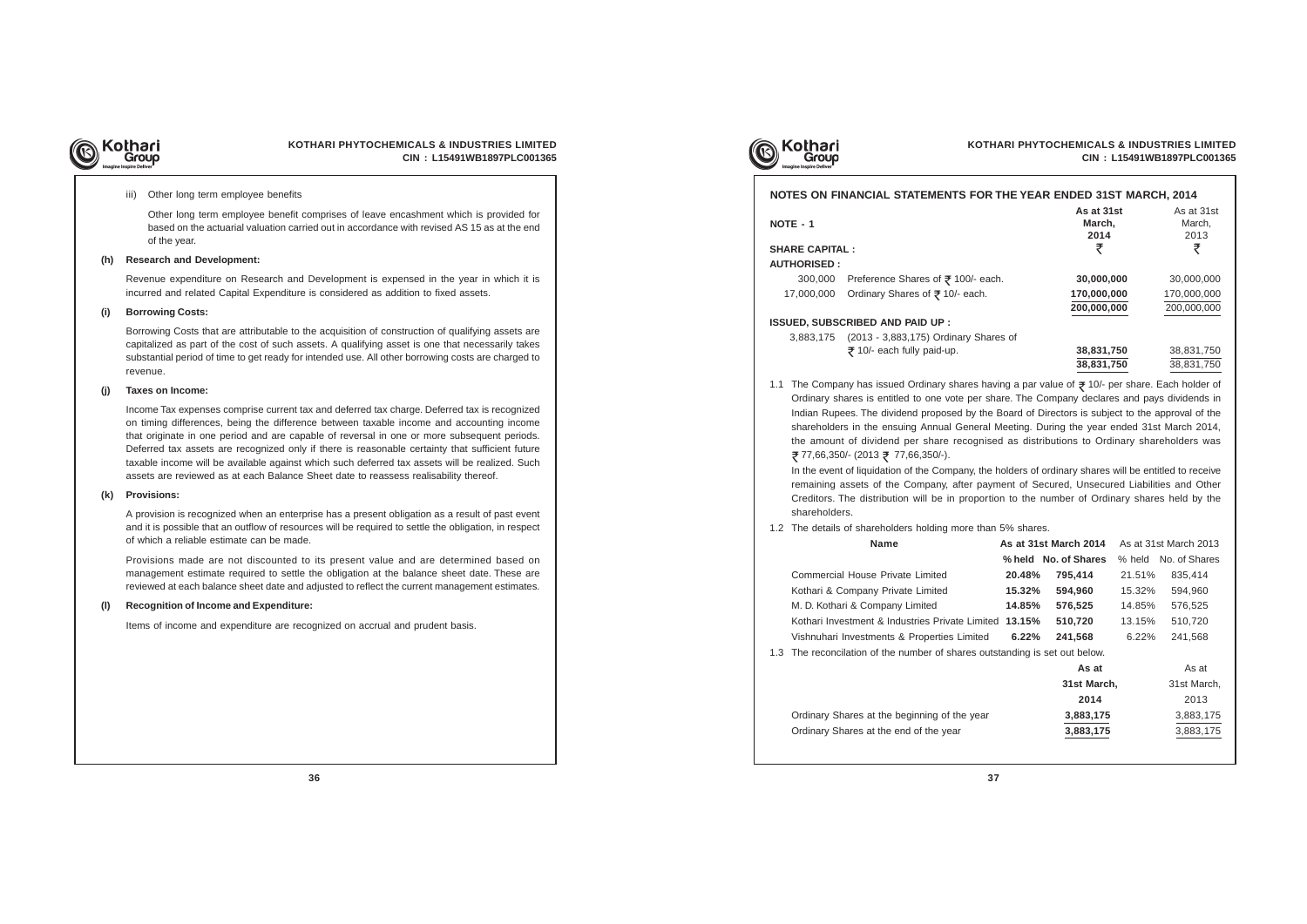

## **KOTHARI PHYTOCHEMICALS & INDUSTRIES LIMITED CIN : L15491WB1897PLC001365**

| NOTES ON FINANCIAL STATEMENTS FOR THE YEAR ENDED 31ST MARCH, 2014 |             |                              |             |                              |
|-------------------------------------------------------------------|-------------|------------------------------|-------------|------------------------------|
|                                                                   |             | As at 31st<br>March,<br>2014 |             | As at 31st<br>March,<br>2013 |
| <b>NOTE - 2</b>                                                   | ₹           | ₹                            | ₹           | ₹                            |
| <b>RESERVES AND SURPLUS</b>                                       |             |                              |             |                              |
| Capital Reserve                                                   |             |                              |             |                              |
| As per last Balance Sheet                                         |             | 9,193,040                    |             | 9,193,040                    |
| Securities Premium Account                                        |             |                              |             |                              |
| As per Last Balance Sheet                                         |             | 1,450,657                    |             | 1,450,657                    |
| <b>General Reserve</b>                                            |             |                              |             |                              |
| As per last Balance Sheet                                         | 263,735,809 |                              | 243,735,809 |                              |
| Add: Transferred from statement of                                |             |                              |             |                              |
| <b>Profit and Loss</b>                                            | 15,000,000  |                              | 20,000,000  |                              |
|                                                                   |             | 278,735,809                  |             | 263,735,809                  |
| Surplus in the Statement of Profit and Loss                       |             |                              |             |                              |
| As per last Balance Sheet                                         | 4,524,642   |                              | 7,565,145   |                              |
| Add: Profit for the year                                          | 28,738,971  |                              | 26,045,738  |                              |
|                                                                   | 33,263,613  |                              | 33,610,883  |                              |
| Less: Appropriations:                                             |             |                              |             |                              |
| Transferred to General Reserve                                    | 15,000,000  |                              | 20,000,000  |                              |
| Proposed Dividend on Equity Shares                                | 7,766,350   |                              | 7,766,350   |                              |
| [Dividend per Share ₹ 2/- (2013 ₹ 2/-)]                           |             |                              |             |                              |
| Tax on Proposed Dividend                                          | 1,319,891   |                              | 1,319,891   |                              |
|                                                                   |             | 9,177,372                    |             | 4,524,642                    |
|                                                                   |             | 298,556,878                  |             | 278,904,148                  |
|                                                                   |             |                              |             |                              |
|                                                                   |             |                              |             |                              |
|                                                                   |             |                              |             |                              |





## **NOTES ON FINANCIAL STATEMENTS FOR**

## **NOTE - 4**

## **SHORT TERM BORROWINGS Secured**

## **PHYTOCHEMICALS DIVISION**

- Working Capital Loans
- From Vijaya Bank
- i) Cash Credit
	- Exclusive First Charge on Entire Stocks Materials, Semi Finished and Finished Goods Receivables and entire Fixed Assets of the and further secured by deposit of Title De 23.24 acres Land situated at Nagari.
- ii) Packing Credit

## **Unsecured**

- Loans Repayable on Demand
- From Related Parties **–** 11,775,000
- From Bodies Corporate **–** 7,000,000

## **NOTE - 3**

|                  | NOTES ON FINANCIAL STATEMENTS FOR THE YEAR ENDED 31ST MARCH, 2014                                                                                                                                                                                                                                                                                                       |                              |            |                              |
|------------------|-------------------------------------------------------------------------------------------------------------------------------------------------------------------------------------------------------------------------------------------------------------------------------------------------------------------------------------------------------------------------|------------------------------|------------|------------------------------|
| NOTE - 3         |                                                                                                                                                                                                                                                                                                                                                                         | As at 31st<br>March,<br>2014 |            | As at 31st<br>March,<br>2013 |
|                  | ₹<br><b>LONGTERM PROVISIONS</b>                                                                                                                                                                                                                                                                                                                                         | ₹                            | ₹          | ₹                            |
|                  | Provision for Employee Benefits                                                                                                                                                                                                                                                                                                                                         |                              |            |                              |
| – Gratuity       |                                                                                                                                                                                                                                                                                                                                                                         | 45,547                       |            |                              |
|                  | - Leave Encashment Benefit                                                                                                                                                                                                                                                                                                                                              | 1,549,453                    |            | 1,399,361                    |
|                  |                                                                                                                                                                                                                                                                                                                                                                         | 1,595,000                    |            | 1,399,361                    |
| <b>NOTE - 4</b>  |                                                                                                                                                                                                                                                                                                                                                                         |                              |            |                              |
|                  | <b>SHORT TERM BORROWINGS</b>                                                                                                                                                                                                                                                                                                                                            |                              |            |                              |
| <b>Secured</b>   |                                                                                                                                                                                                                                                                                                                                                                         |                              |            |                              |
|                  | <b>PHYTOCHEMICALS DIVISION</b>                                                                                                                                                                                                                                                                                                                                          |                              |            |                              |
|                  | <b>Working Capital Loans</b>                                                                                                                                                                                                                                                                                                                                            |                              |            |                              |
|                  | - From Vijaya Bank                                                                                                                                                                                                                                                                                                                                                      |                              |            |                              |
| i)               | Cash Credit                                                                                                                                                                                                                                                                                                                                                             |                              |            |                              |
|                  | Exclusive First Charge on Entire Stocks of Raw<br>Materials, Semi Finished and Finished Goods,<br>Receivables and entire Fixed Assets of the Division<br>and further secured by deposit of Title Deeds of<br>23.24 acres Land situated at Nagari.                                                                                                                       |                              |            | 2,957,367                    |
| ii)              | Packing Credit                                                                                                                                                                                                                                                                                                                                                          |                              |            |                              |
| iii)             | Exclusive First Charge on Entire Stocks of Raw<br>Materials, Semi Finished and Finished Goods and<br>further secured by deposit of Title Deeds of 23.24<br>acres Land Situated at Nagari and the entire Fixed<br>Assets of the Division. Stock against Packing Credit<br>Limit facility shall be backed by firm Export Orders<br>Loan against security of Fixed Deposit | 23,997,262<br>4,500,000      |            | 15,349,154                   |
| <b>Unsecured</b> |                                                                                                                                                                                                                                                                                                                                                                         |                              |            |                              |
|                  | Loans Repayable on Demand                                                                                                                                                                                                                                                                                                                                               |                              |            |                              |
|                  | - From Related Parties                                                                                                                                                                                                                                                                                                                                                  |                              | 11,775,000 |                              |
|                  | - From Bodies Corporate                                                                                                                                                                                                                                                                                                                                                 |                              | 7,000,000  |                              |
|                  |                                                                                                                                                                                                                                                                                                                                                                         |                              |            | 18,775,000                   |
|                  | State Government of Tamil Nadu -                                                                                                                                                                                                                                                                                                                                        |                              |            |                              |
|                  | Sales Tax Deferral Scheme                                                                                                                                                                                                                                                                                                                                               | 20,477                       |            | 20,477                       |
|                  |                                                                                                                                                                                                                                                                                                                                                                         | 28,517,739                   |            | 37,101,998                   |
|                  |                                                                                                                                                                                                                                                                                                                                                                         |                              |            |                              |

## **LONG TERM PROVISIONS**

- Provision for Employee Benefits
- 
- Leave Encashment Benefit **1,549,453** 1,399,361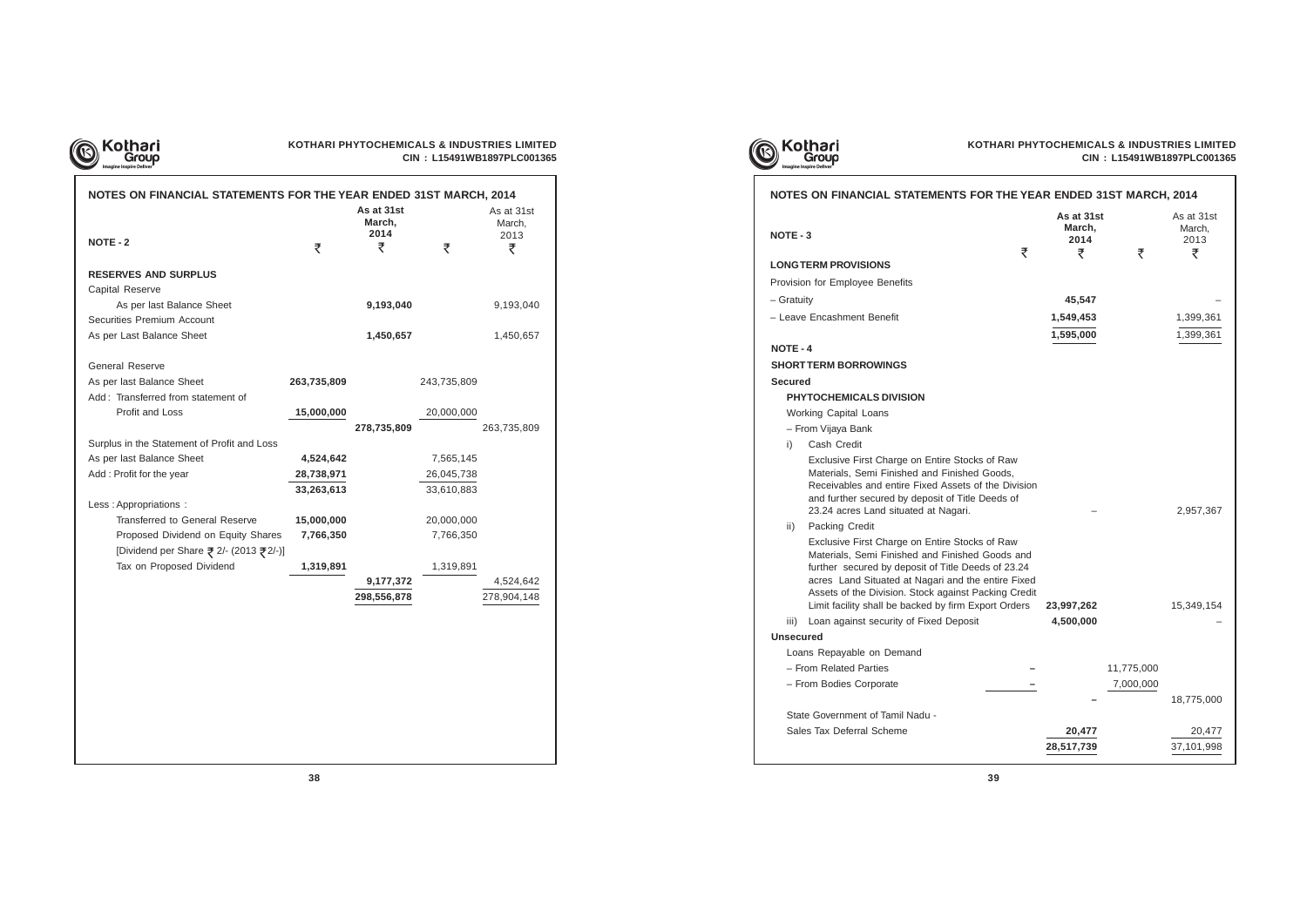| 0<br>NOTES ON FINANCIAL STATEMENTS FOR THE YEAR<br><b>Kothari</b><br>MGroup                                                                                                                                  | KOTHARI PHYTOCHEMICALS & INDUSTRIES LIMITED<br>ENDED 31ST MARCH, 2014 | CIN : L15491WB1897PLC001365                              |
|--------------------------------------------------------------------------------------------------------------------------------------------------------------------------------------------------------------|-----------------------------------------------------------------------|----------------------------------------------------------|
| NOTE-5                                                                                                                                                                                                       | As at 31st<br>March,<br>2014<br>$\overline{\mathcal{A}}$              | As at 31st<br>March,<br>2013<br>$\overline{\mathcal{A}}$ |
| For Goods<br>TRADE PAYABLES                                                                                                                                                                                  | 36,518,133<br>36,518,133                                              | 27,210,489<br>27,210,489                                 |
| (As per information available with the Company no amount is due to Micro, Small and Medium Enterprises                                                                                                       |                                                                       |                                                          |
| NOTE-6                                                                                                                                                                                                       |                                                                       |                                                          |
| <b>OTHER CURRENT LIABILITES</b><br>Interest accrued but not due on borrowings                                                                                                                                | I                                                                     | 1,421,038                                                |
| Advances from Customers                                                                                                                                                                                      | 3,733                                                                 | 8,691                                                    |
| Unpaid Dividend (To be credited to Investor<br>Education & Protection Fund as and when become due)                                                                                                           | 129,215                                                               | 106,969                                                  |
| Unpaid Fractional amount of shares                                                                                                                                                                           | 234,914                                                               | 235,138                                                  |
| Other Payables*                                                                                                                                                                                              | 5,627,319<br>5,259,457                                                | 6,477,509<br>4,705,673                                   |
| $\overline{\xi}$ 7,81,499/- (2013 $\overline{\xi}$ 7,46,293/-) and Commission Payable $\overline{\xi}$ 2,02,893/- (2013 $\overline{\xi}$ 2,02,893/-)<br>*Includes Statutory Liabilities<br>11,39,241/- (2013 | ₹ 11,91,933/-), Salary, Wages                                         | pue<br>Bonus                                             |
| <b>NOTE-7</b>                                                                                                                                                                                                |                                                                       |                                                          |
| <b>Proposed Dividend</b><br>SHORTTERM PROVISIONS                                                                                                                                                             | 7,766,350                                                             | 7,766,350                                                |
| Tax on Proposed Dividend                                                                                                                                                                                     | 9,086,241<br>1,319,891                                                | 9,086,241<br>1,319,891                                   |
|                                                                                                                                                                                                              |                                                                       |                                                          |

**40**

**41**

Freehold Land **2,074,532 – – 2,074,532 – – – – 2,074,532** 2,074,532

| NOTES ON FINANCIAL STATEMENTS FOR THE YEAR ENDED 31ST MARCH, 2014 |                                                |                  |                          |                                 |                                                            |                                                          |                          |                                 |                                                            |                                         |
|-------------------------------------------------------------------|------------------------------------------------|------------------|--------------------------|---------------------------------|------------------------------------------------------------|----------------------------------------------------------|--------------------------|---------------------------------|------------------------------------------------------------|-----------------------------------------|
| NOTE - 8                                                          |                                                |                  |                          |                                 |                                                            |                                                          |                          |                                 |                                                            |                                         |
| <b>FIXED ASSETS</b>                                               |                                                |                  |                          |                                 |                                                            |                                                          |                          |                                 |                                                            |                                         |
|                                                                   |                                                |                  | <b>GROSS BLOCK</b>       |                                 |                                                            | <b>DEPRECIATION / AMORTISATION</b>                       |                          |                                 |                                                            | <b>NET BLOCK</b>                        |
| <b>PARTICULARS</b>                                                | <b>Balance</b><br>as at<br>31st March,<br>2013 | <b>Additions</b> | Deduction/<br>Adjustment | <b>Balance</b><br>as at<br>2014 | <b>Balance</b><br>as at<br>31st March, 31st March,<br>2013 | Depreciation/<br>Amortisation Adjustment<br>for the year | Deduction/               | <b>Balance</b><br>as at<br>2014 | <b>Balance</b><br>as at<br>31st March, 31st March,<br>2014 | Balance<br>as at<br>31st March,<br>2013 |
| <b>Tangible Assets</b>                                            | ₹                                              | ₹                | ₹                        | ₹                               | ₹                                                          | ₹                                                        | ₹                        | ₹                               | ₹                                                          | ₹                                       |
| Leasehold Land                                                    | 1,262,400                                      |                  |                          | 1,262,400                       | 267,794                                                    | 12,752                                                   | $\overline{\phantom{0}}$ | 280,546                         | 981,854                                                    | 994,606                                 |

| <b>Buildings</b>                | 43,492,839  | $\overline{\phantom{0}}$ | -                        | 43,492,839  | 18,167,915  | 1,155,541                | $\overline{\phantom{0}}$ | 19,323,456               | 24,169,383 | 25,324,924 |
|---------------------------------|-------------|--------------------------|--------------------------|-------------|-------------|--------------------------|--------------------------|--------------------------|------------|------------|
| Plant and Equipment             | 142,597,391 | 8,178,795                | 9,992,192                | 140,783,994 | 84,568,961  | 9,141,856                | 6,126,584                | 87,584,233               | 53,199,761 | 58,028,430 |
| Electric Installation           | 8,899,035   | 261,868                  | -                        | 9,160,903   | 7,071,395   | 363,261                  | -                        | 7,434,656                | 1,726,247  | 1,827,640  |
| Office Equipment                | 1,609,888   | 99,857                   | 16,000                   | 1,693,745   | 810,444     | 66,740                   | 1,773                    | 875,411                  | 818,334    | 799,444    |
| <b>Furniture and Fixtures</b>   | 955,426     | 1,200                    | -                        | 956,626     | 785,862     | 17,896                   | -                        | 803,758                  | 152,868    | 169,564    |
| Motor Vehicles                  | 2,442,468   | $\qquad \qquad -$        | 940,018                  | 1,502,450   | 1,668,677   | 104,317                  | 893,017                  | 879,977                  | 622,473    | 773,791    |
| <b>Tubewell and Water Works</b> | 50,356      | -                        | -                        | 50,356      | 7,490       | 821                      |                          | 8,311                    | 42,045     | 42,866     |
| Total:                          | 203,384,335 | 8,541,720                | 10,948,210               | 200,977,845 | 113,348,538 | 10,863,184               | 7,021,374                | 117,190,348              | 83,787,497 | 90,035,797 |
| Capital Work in Progress        | -           | $\overline{\phantom{0}}$ | $\overline{\phantom{0}}$ | -           | -           | $\overline{\phantom{0}}$ |                          | $\overline{\phantom{0}}$ | 5,188,298  | 1,529,268  |
| 2013                            | 202,292,226 | 5,299,033                | 4,206,924                | 203,384,335 | 106,019,133 | 11,126,781               | 3,797,376                | 113,348,538              | 90,035,797 |            |
|                                 |             |                          |                          |             |             |                          |                          |                          |            |            |
|                                 |             |                          |                          |             |             |                          |                          |                          |            |            |
|                                 |             |                          |                          |             |             |                          |                          |                          |            |            |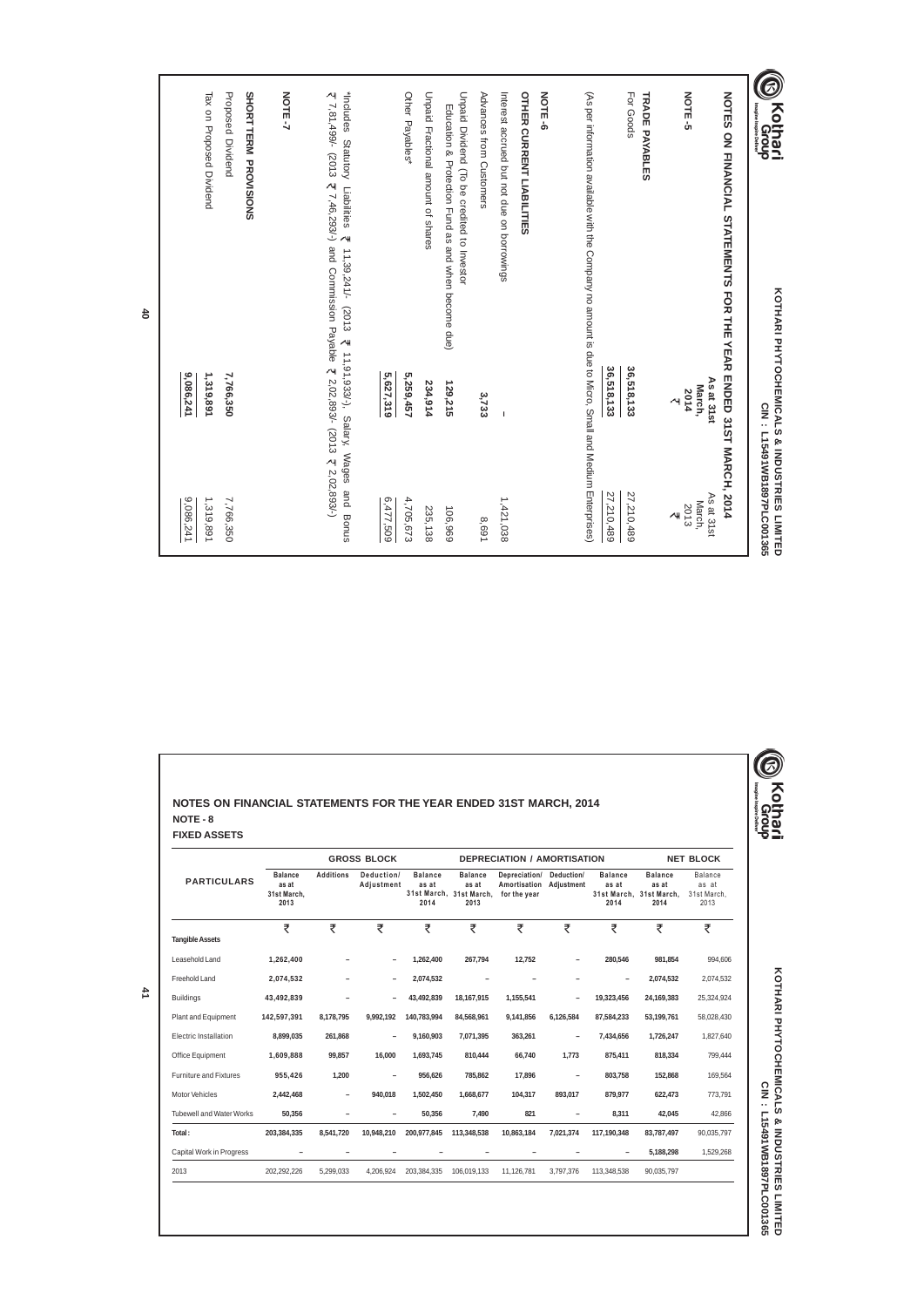

## **KOTHARI PHYTOCHEMICALS & INDUSTRIES LIMITED CIN : L15491WB1897PLC001365**

| <br><b>INVESTMENT IN STILLING:</b> |                                                         |                |           |                       |
|------------------------------------|---------------------------------------------------------|----------------|-----------|-----------------------|
|                                    | i) In Equity Shares - Quoted, fully paid up             |                |           |                       |
|                                    | 6,000 Welspun Corporation Limited                       | 5              |           | 1,362,315 1,362,315   |
| $(2013 - 6,000)$                   |                                                         |                |           |                       |
|                                    | 104 Kesoram Textile Mills Limited                       | $\overline{2}$ |           |                       |
| $(2013 - 104)$                     |                                                         |                |           |                       |
| $(2013 - 500)$                     | 500 Vijaya Bank Limited                                 | 10             | 12,000    | 12,000                |
|                                    | 195 Xpro India Limited                                  | 10             |           |                       |
| $(2013 - 195)$                     |                                                         |                |           |                       |
|                                    | 70,335 Albert David Limited                             | 10             | 6,731,077 | 6,731,077             |
| $(2013 - 70, 335)$                 |                                                         |                |           |                       |
|                                    | 4,400 Century Textile & Industries Limited              | 10             | 1,936,827 | 1,936,827             |
| $(2013 - 4,400)$                   |                                                         |                |           |                       |
|                                    | 1,500 Alstom T & D India Limited                        | $\overline{2}$ | 441,912   | 441,912               |
| $(2013 - 1,500)$                   |                                                         |                |           |                       |
|                                    | 15,000 Assam Company India Limited                      | $\mathbf{1}$   | 316,081   | 316,081               |
| $(2013 - 15,000)$                  |                                                         |                |           |                       |
|                                    | 175 Balmer Lawrie & Company Limited                     | 10             | 59,005    | 59,005                |
|                                    | (2013 - 100) (Received 75 Bonus shares during the year) |                |           |                       |
|                                    | 6,000 Crains Software International Limited             | $\overline{2}$ | 222,976   | 222,976               |
| $(2013 - 6,000)$                   |                                                         | 10             | 959,707   | 959,707               |
| $(2013 - 8,500)$                   | 8,500 The Dhampur Sugar Mills Limited                   |                |           |                       |
|                                    | 13,000 Electrosteel Castings Limited                    | 1              | 538,633   | 538,633               |
| $(2013 - 13,000)$                  |                                                         |                |           |                       |
|                                    | 5,000 First Source Solutions Limited                    | 10             | 172,273   | 172,273               |
| $(2013 - 5,000)$                   |                                                         |                |           |                       |
|                                    | 6,000 GMR Infrastructure Limited                        | 1              | 351,659   | 351,659               |
| $(2013 - 6,000)$                   |                                                         |                |           |                       |
|                                    | 8,000 India Cements Limited                             | 10             | 884,392   | 884,392               |
| $(2013 - 8,000)$                   |                                                         |                |           |                       |
|                                    | 3,000 NCL Industries Limited                            | 10             | 127,601   | 127,601               |
| $(2013 - 3,000)$                   |                                                         |                |           |                       |
|                                    | <b>Carried Forward</b>                                  |                |           | 14,116,458 14,116,458 |



# Kothari<br>Group<br>Imagine Inspire Deliver



## **NO**

#### **NOTES ON FINANCIAL STATEMENTS FOR THE YEAR ENDED 31ST MARCH, 2014** As at 31st **As at 31st March,** March, Face **NOTE -9 2014** 2013 Value ₹ ₹ ₹ **NON - CURRENT INVESTMENTS** (Long Term Investments) **Other than Trade - At or under cost A. INVESTMENT IN ASSOCIATES: In Equity Shares - Quoted, fully paid up** 5,501,078 **Gillanders Arbuthnot & Company Limited** 10 **51,748,615** 51,798,615 (2013 - 5,506,078) (Sold 5,000 shares during the year) **51,748,615** 51,798,615 **B. INVESTMENT IN OTHERS: (i) In Equity Shares - Quoted, fully paid up** 6,000 **Welspun Corporation Limited** 5 **1,362,315** 1,362,315 (2013 - 6,000) 104 **Kesoram Textile Mills Limited** 2 **–** – (2013 - 104) 500 **Vijaya Bank Limited** 10 **12,000** 12,000 (2013 - 500) 195 **Xpro India Limited** 10 **–** – (2013 - 195)

|                     | NOTES ON FINANCIAL STATEMENTS FOR THE YEAR ENDED 31ST MARCH, 2014   |              |                       |                                 |
|---------------------|---------------------------------------------------------------------|--------------|-----------------------|---------------------------------|
|                     |                                                                     | Face         | March.                | As at 31st As at 31st<br>March, |
| NOTE -9 (Contd.)    |                                                                     | Value<br>₹   | 2014<br>₹             | 2013<br>₹                       |
|                     | <b>Brought Forward</b>                                              |              | 14,116,458 14,116,458 |                                 |
| 4,298               | <b>Prism Cement Limited</b>                                         | 10           | 223,254               | 223,254                         |
| $(2013 - 4, 298)$   |                                                                     |              |                       |                                 |
| 2,000               | <b>Rico Auto Industries Limited</b>                                 | $\mathbf{1}$ | 58,255                | 58,255                          |
| $(2013 - 2,000)$    |                                                                     |              |                       |                                 |
|                     | 450 Shanthi Gears Limited                                           | $\mathbf{1}$ | 18,183                | 97,360                          |
|                     | (2013 - 2,500) (Sold 2,050 shares during the year)                  |              |                       |                                 |
|                     | <b>Vardhaman Textiles Limited</b>                                   | 10           |                       | 193,980                         |
|                     | (2013 - 750) (Sold during the year)<br>5,000 Deccan Cements Limited | 10           |                       |                                 |
|                     |                                                                     |              | 993,031               | 993,031                         |
| $(2013 - 5,000)$    | 10,000 IOL Chemicals and Pharmaceuticals Limited                    | 10           | 632,380               | 632,380                         |
| $(2013 - 10,000)$   |                                                                     |              |                       |                                 |
|                     | 1,200 Reliance Industries Limited                                   | 10           | 1,092,261             | 1,297,737                       |
| $(2013 - 1,400)$    | (Sold 200 shares during the year)                                   |              |                       |                                 |
| 1,500               | <b>Schneider Electric Infrastructure Limited</b>                    | 2            |                       |                                 |
| $(2013 - 1,500)$    |                                                                     |              |                       |                                 |
| 2,800               | Jai Prakash Associates Limited                                      | 2            | 208,009               | 208,009                         |
| $(2013 - 2,800)$    |                                                                     |              |                       |                                 |
|                     | 3,000 Titan Company Limited                                         | $\mathbf{1}$ | 613,197               | 715,397                         |
|                     | (2013-3,500) (Erstwhile: Titan Industries Limited)                  |              |                       |                                 |
|                     | (Sold 500 shares during the year)                                   |              |                       |                                 |
|                     | <b>TOTAL B (i)</b>                                                  |              | 17,955,028 18,535,861 |                                 |
|                     | (ii) In Equity Shares - Unquoted, fully paid up                     |              |                       |                                 |
|                     | 1,160 Tulip Tea Company Limited                                     | 25           | 9,110                 | 9,110                           |
| $(2013 - 1,160)$    |                                                                     |              |                       |                                 |
| 15                  | Aaham Printers Private Limited (in Liquidation) 100                 |              | 1                     | 1                               |
| $(2013 - 15)$       |                                                                     |              |                       |                                 |
| 50,000              | <b>Satyam Financial Services Limited</b>                            | 10           | 501,250               | 501,250                         |
| $(2013 - 50,000)$   |                                                                     |              |                       |                                 |
| 60                  | <b>Cimmco Limited</b>                                               | 10           | 10,800                | 10,800                          |
| $(2013 - 60)$       |                                                                     |              |                       |                                 |
|                     | 2,929 Pilani Investment & Industries                                |              |                       |                                 |
|                     | <b>Corporation Limited</b>                                          | 10           | 8,338                 | 8,338                           |
| $(2013 - 2,929)$    |                                                                     |              |                       |                                 |
| 350                 | Vardhaman Special Steels Limited                                    | 10           |                       |                                 |
| $(2013 - 350)$      |                                                                     |              |                       |                                 |
| 450,000             | Vidyasagar Industries Private Limited                               | 10           | 4,500,000             | 4,500,000                       |
| $(2013 - 4,50,000)$ |                                                                     |              |                       |                                 |
|                     | Carried Forward                                                     |              | 5,029,499             | 5,029,499                       |
|                     |                                                                     |              |                       |                                 |
|                     |                                                                     |              |                       |                                 |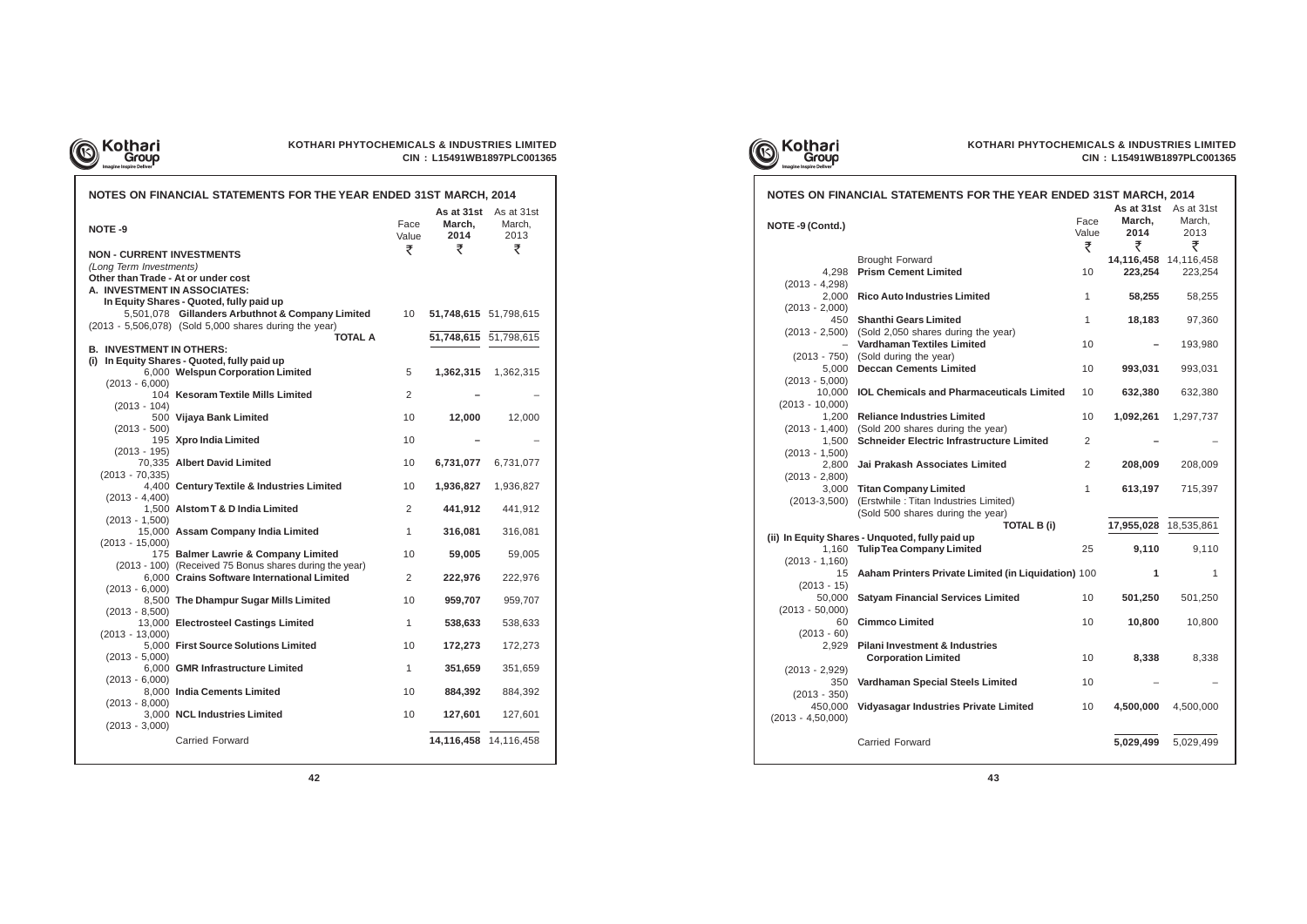

## **KOTHARI PHYTOCHEMICALS & INDUSTRIES LIMITED CIN : L15491WB1897PLC001365**

|                          | NOTES ON FINANCIAL STATEMENTS FOR THE YEAR ENDED 31ST MARCH, 2014 |                    |                                   |                                   |
|--------------------------|-------------------------------------------------------------------|--------------------|-----------------------------------|-----------------------------------|
| NOTE -9 (Contd.)         |                                                                   | Face<br>Value<br>₹ | As at 31st<br>March,<br>2014<br>₹ | As at 31st<br>March,<br>2013<br>₹ |
|                          | <b>Brought Forward</b>                                            |                    | 5,029,499                         | 5,029,499                         |
| 296,504                  | <b>Bharat Fritz Werner Limited</b>                                |                    | 2 29,789,757                      |                                   |
| $(2013 - Nil)$           | (Purchased during the year)                                       |                    |                                   |                                   |
| 2,000                    | <b>Bharat Fritz Werner Limited DVR</b>                            | 2                  | 210,180                           |                                   |
| $(2013 - Nil)$           | (Purchased during the year)                                       |                    |                                   |                                   |
| 300                      | <b>Welspun Enterprises Limited</b>                                | 5                  |                                   |                                   |
| $(2013-Nil)$             | (Alloted pursuant to a Scheme of Arrangement                      |                    |                                   |                                   |
|                          | between the Company and Welspun Corporation                       |                    |                                   |                                   |
|                          | Limited)                                                          |                    |                                   |                                   |
|                          | Less: Provision for Diminution in carrying amount                 |                    |                                   |                                   |
|                          | of Investments                                                    |                    | (4,500,000)                       | (4,500,000)                       |
|                          | <b>TOTAL B (ii)</b>                                               |                    | 30,529,436                        | 529,499                           |
|                          | (iii) In Non Convertible Debentures - Unquoted, fully paid up     |                    |                                   |                                   |
| 14                       | <b>Cimmco Limited</b>                                             | 66                 | 924                               | 924                               |
| $(2013 - 14)$            |                                                                   |                    |                                   |                                   |
|                          | <b>TOTAL B (iii)</b>                                              |                    | 924                               | 924                               |
|                          | (iv) In Mutual Fund - Quoted, fully paid up                       |                    |                                   |                                   |
|                          | <b>DSP Black Rock Small &amp; Mid Cap</b>                         |                    |                                   |                                   |
|                          | Fund - Regular Plan - Growth                                      | 10                 |                                   | 2,554,290                         |
| (2013 - 155,115.6990)    | (Redeemed during the year)                                        |                    |                                   |                                   |
| $-$                      | Birla Sun Life Midcap Fund-Plan-Growth-Regular Plan 10            |                    |                                   | 2,250,480                         |
|                          | (2013 - 22, 295. 2290) (Redeemed during the year)                 |                    |                                   |                                   |
|                          | DSP Black Rock Top 100 Equity Fund -                              |                    |                                   |                                   |
|                          | <b>Regular Plan - Growth</b>                                      | 10                 |                                   | 2,000,000                         |
| $(2013 - 20, 196.7160)$  | (Redeemed during the year)                                        |                    |                                   |                                   |
|                          | L & T Equity Fund - Growth                                        | 10                 |                                   | 2,000,000                         |
|                          | (2013-57,373.9920) (Redeemed during the year)                     |                    |                                   |                                   |
|                          | <b>ICICI Prudential Focused Bluechip</b>                          |                    |                                   |                                   |
|                          | <b>Equity Fund - Regular Plan - Growth</b>                        | 10                 |                                   | 2,000,000                         |
|                          | (2013-123,228.5890) (Redeemed during the year)                    |                    |                                   |                                   |
|                          | <b>IDFC Sterling Equity Fund-</b>                                 |                    |                                   |                                   |
|                          | <b>Growth - (Regular Plan)</b>                                    | 10                 |                                   | 2,000,000                         |
| $(2013 - 109, 537.4230)$ | (Redeemed during the year)                                        |                    |                                   |                                   |
| 360,229.6690             | Reliance Dynamic Bond Fund - Growth Plan                          | 10                 | 5,622,213                         | 5,622,213                         |
|                          | Carried Forward                                                   |                    | 5,622,213                         | 18,426,983                        |
|                          |                                                                   |                    |                                   |                                   |





**NO** 

|                                              |                                                                                                                                                                                                                                                                                                                                                                                                                                           | ₹                                                                                                                                                                                              | March,<br>2014<br>₹                  | As at 31st<br>March,<br>2013<br>₹                                                                               |
|----------------------------------------------|-------------------------------------------------------------------------------------------------------------------------------------------------------------------------------------------------------------------------------------------------------------------------------------------------------------------------------------------------------------------------------------------------------------------------------------------|------------------------------------------------------------------------------------------------------------------------------------------------------------------------------------------------|--------------------------------------|-----------------------------------------------------------------------------------------------------------------|
| <b>Brought Forward</b>                       |                                                                                                                                                                                                                                                                                                                                                                                                                                           |                                                                                                                                                                                                | 5,622,213                            | 18,426,983                                                                                                      |
|                                              |                                                                                                                                                                                                                                                                                                                                                                                                                                           |                                                                                                                                                                                                |                                      |                                                                                                                 |
|                                              |                                                                                                                                                                                                                                                                                                                                                                                                                                           |                                                                                                                                                                                                |                                      |                                                                                                                 |
|                                              |                                                                                                                                                                                                                                                                                                                                                                                                                                           |                                                                                                                                                                                                |                                      |                                                                                                                 |
|                                              |                                                                                                                                                                                                                                                                                                                                                                                                                                           |                                                                                                                                                                                                |                                      |                                                                                                                 |
|                                              |                                                                                                                                                                                                                                                                                                                                                                                                                                           |                                                                                                                                                                                                |                                      |                                                                                                                 |
|                                              |                                                                                                                                                                                                                                                                                                                                                                                                                                           |                                                                                                                                                                                                |                                      |                                                                                                                 |
|                                              |                                                                                                                                                                                                                                                                                                                                                                                                                                           | 10                                                                                                                                                                                             |                                      |                                                                                                                 |
| (Purchased during the year)                  |                                                                                                                                                                                                                                                                                                                                                                                                                                           |                                                                                                                                                                                                |                                      |                                                                                                                 |
|                                              |                                                                                                                                                                                                                                                                                                                                                                                                                                           |                                                                                                                                                                                                |                                      |                                                                                                                 |
|                                              |                                                                                                                                                                                                                                                                                                                                                                                                                                           | 10                                                                                                                                                                                             | 2,217,374                            |                                                                                                                 |
|                                              |                                                                                                                                                                                                                                                                                                                                                                                                                                           |                                                                                                                                                                                                |                                      |                                                                                                                 |
|                                              |                                                                                                                                                                                                                                                                                                                                                                                                                                           |                                                                                                                                                                                                | 15,026,913                           | 18,426,983                                                                                                      |
|                                              |                                                                                                                                                                                                                                                                                                                                                                                                                                           |                                                                                                                                                                                                | 63,512,301                           | 37,493,267                                                                                                      |
|                                              | TOTAL $(A + B)$                                                                                                                                                                                                                                                                                                                                                                                                                           |                                                                                                                                                                                                |                                      | 89,291,882                                                                                                      |
|                                              |                                                                                                                                                                                                                                                                                                                                                                                                                                           |                                                                                                                                                                                                |                                      |                                                                                                                 |
|                                              |                                                                                                                                                                                                                                                                                                                                                                                                                                           |                                                                                                                                                                                                | 84,730,556                           | 88,761,459                                                                                                      |
|                                              |                                                                                                                                                                                                                                                                                                                                                                                                                                           |                                                                                                                                                                                                | 35,030,360                           | 5,030,423                                                                                                       |
|                                              |                                                                                                                                                                                                                                                                                                                                                                                                                                           |                                                                                                                                                                                                |                                      | 93,791,882                                                                                                      |
|                                              |                                                                                                                                                                                                                                                                                                                                                                                                                                           |                                                                                                                                                                                                |                                      |                                                                                                                 |
|                                              |                                                                                                                                                                                                                                                                                                                                                                                                                                           |                                                                                                                                                                                                | 4,500,000                            | 4,500,000                                                                                                       |
|                                              |                                                                                                                                                                                                                                                                                                                                                                                                                                           |                                                                                                                                                                                                |                                      | 89,291,882                                                                                                      |
| Aggregate Market Value of quoted investments |                                                                                                                                                                                                                                                                                                                                                                                                                                           |                                                                                                                                                                                                | 338,485,309                          | 392,487,477                                                                                                     |
|                                              |                                                                                                                                                                                                                                                                                                                                                                                                                                           |                                                                                                                                                                                                |                                      |                                                                                                                 |
| Aggregate NAV of units in Mutual Fund        |                                                                                                                                                                                                                                                                                                                                                                                                                                           |                                                                                                                                                                                                | 15,330,396                           | 19,160,750                                                                                                      |
| $(2013 - Nil)$                               | <b>Regular Plan - Growth</b><br>(Purchased during the year)<br><b>Institutional Plan - Growt</b><br>(Purchased during the year)<br><b>ICICI Prudential Income -</b><br><b>Regular Plan - Growth</b><br>(Purchased during the year)<br>Aggregate amount of quoted investments<br>(including investments in Mutual Fund)<br>Aggregate amount of unquoted investments<br>Less: Provision for diminution in carrying amount<br>of investments | <b>DSP Black Rock Bond Fund -</b><br><b>DSP Black Rock Strategic Bond Fund -</b><br><b>IDFC Super Saver Income Fund - Medium</b><br>Term Plan - Growth - (Regular Plan)<br><b>TOTAL B (iv)</b> | 10<br>10<br><b>TOTAL B (i to iv)</b> | As at 31st<br>Face<br>Value<br>2,162,596<br>2,743,325<br>2,281,405<br>115,260,916<br>119,760,916<br>115,260,916 |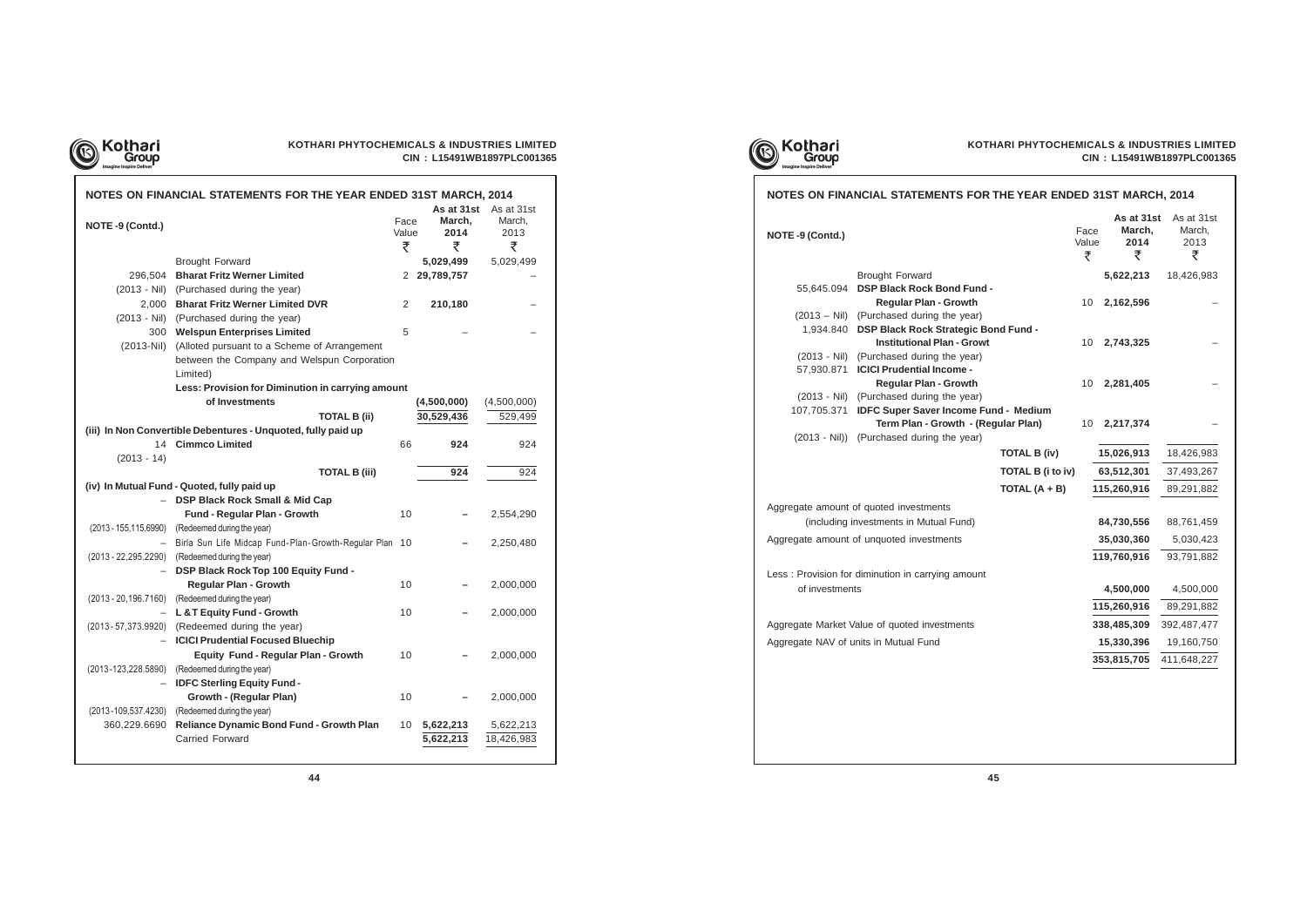

## **KOTHARI PHYTOCHEMICALS & INDUSTRIES LIMITED CIN : L15491WB1897PLC001365**

| NOTES ON FINANCIAL STATEMENTS FOR THE YEAR ENDED 31ST MARCH, 2014 |           | As at 31st<br>March,<br>2014 |            | As at 31st<br>March,<br>2013 |
|-------------------------------------------------------------------|-----------|------------------------------|------------|------------------------------|
| <b>NOTE -10</b>                                                   | ₹         | ₹                            | ₹          | ₹                            |
| DEFERRED TAX ASSETS / (LIABILITIES) (NET)                         |           |                              |            |                              |
| <b>Assets</b>                                                     |           |                              |            |                              |
| Accrued expenses deductable on                                    |           |                              |            |                              |
| payment basis / Employee Benefits                                 | 668,734   |                              | 631,249    |                              |
| Provision for Diminution in the Value                             |           |                              |            |                              |
| of Investments                                                    | 1,460,025 |                              | 1,529,550  |                              |
| Carry over Unabsorbed Losses                                      | 3,546,592 |                              | 13,854,815 |                              |
|                                                                   |           | 5,675,351                    |            | 16,015,614                   |
| <b>Less: Liabilities</b>                                          |           |                              |            |                              |
| Difference between net book value of                              |           |                              |            |                              |
| depreciable fixed assets as per books                             |           |                              |            |                              |
| vis - a - vis written down value as per Income Tax Act            |           | 8,139,254                    |            | 8,322,819                    |
|                                                                   |           | (2,463,903)                  |            | 7,692,795                    |
|                                                                   |           |                              |            |                              |
| <b>NOTE -11</b>                                                   |           |                              |            |                              |
| <b>LONG TERM LOANS AND ADVANCES</b>                               |           |                              |            |                              |
| (Unsecured, Considered good unless stated otherwise)              |           |                              |            |                              |
| <b>Security Deposits</b>                                          |           |                              |            |                              |
| - To Related Party                                                |           |                              |            |                              |
| - To Others                                                       | 2,708,372 |                              | 2,297,193  |                              |
|                                                                   |           | 2,708,372                    |            | 2,297,193                    |
| Advance payment of Tax (Net of Provision)                         |           |                              |            |                              |
| (Inclusive of Tax Deducted at Source)                             |           | 3,245,672                    |            | 5,794,348                    |
| Advance for Building                                              |           | 1,102,170                    |            | 1,102,170                    |
| Capital Advances                                                  |           | 5,470,449                    |            | 1,810,000                    |
| Other Loans and Advances                                          |           | 67,465                       |            | 67,352                       |
|                                                                   |           | 12,594,128                   |            | 11,071,063                   |
| Less: Provision for Doubtful Advances                             |           | 52,521                       |            | 52,521                       |
|                                                                   |           | 12,541,607                   |            | 11,018,542                   |
|                                                                   |           |                              |            |                              |



## **NOTES ON FINANCIAL STATEMENTS FOR THE YEAR ENDED 31ST MARCH, 2014**

**NOTE -12**

## **INVENTORIES**

**Raw Materials Materials - in - Process Finished Goods Stores and Spare Parts** 

## **NOTE -13**

## **TRADE RECEIVABLES**

(Unsecured, Considered good unless stated other **Debts over six months Other Debts** 

## **NOTE -14**

## **CASH AND BANK BALANCES**

Balances with Banks # **Cash in Hand Fixed deposits with banks** 

# Balance with Banks includes Unpaid Dividend of Unpaid Fractional amount of shares  $\bar{z}$  2,34,914/-

| THE TEAR ENDED 3131 MARGH, 2014                                   |                                       |
|-------------------------------------------------------------------|---------------------------------------|
| As at 31st<br>March,<br>2014<br>₹                                 | As at 31st<br>March,<br>2013<br>₹     |
| 40,627,234                                                        | 28,657,304                            |
| 28,859,539                                                        | 23,622,991                            |
| 8,519,913                                                         | 3,650,996                             |
| 11,266,345                                                        | 6,001,644                             |
| 89,273,031                                                        | 61,932,935                            |
| rwise)<br>1,604,691<br>32,340,474<br>33,945,165                   | 3,331,697<br>27,576,985<br>30,908,682 |
|                                                                   |                                       |
| 12,947,981                                                        | 8,409,779                             |
| 38,837                                                            | 164,706                               |
| 45,207,500                                                        | 79,007,500                            |
| 58,194,318                                                        | 87,581,985                            |
| f ₹ 1,29,215/- (2013 ₹ 1,06,969/-) and<br>$(2013 \; 2,35,138)$ -) |                                       |
| 47                                                                |                                       |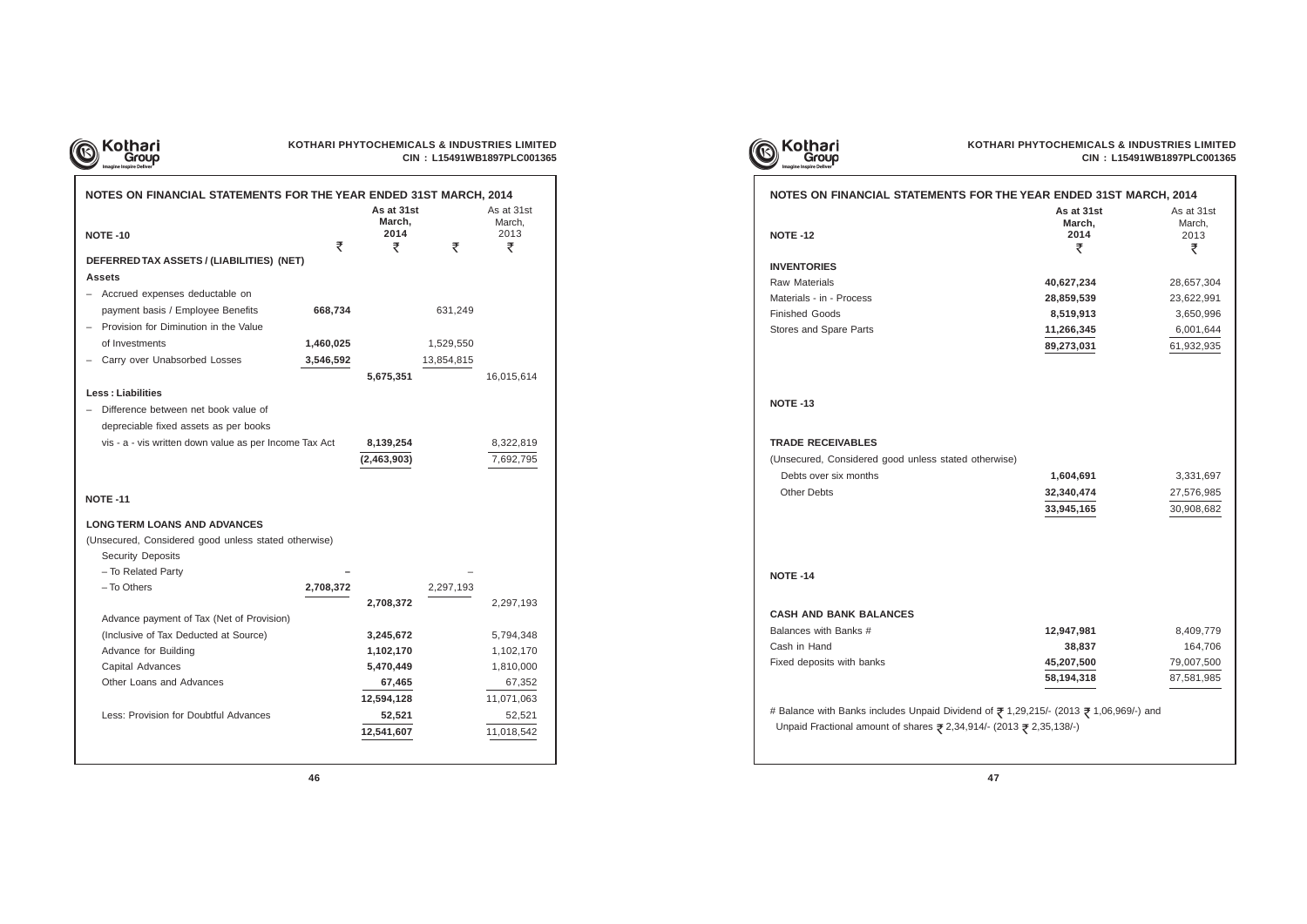| NOTES ON FINANCIAL STATEMENTS FOR THE YEAR ENDED 31ST MARCH, 2014 |                                   |                                   |
|-------------------------------------------------------------------|-----------------------------------|-----------------------------------|
| <b>NOTE -15</b>                                                   | As at 31st<br>March,<br>2014<br>₹ | As at 31st<br>March,<br>2013<br>₹ |
| <b>OTHER CURRENT ASSETS</b>                                       |                                   |                                   |
| Interest accrued on Loans and Deposits                            | 847,811                           | 950,831                           |
| Export Incentive Receivable                                       | 1,090,729                         | 1,258,937                         |
|                                                                   | 1,938,540                         | 2,209,768                         |
|                                                                   |                                   |                                   |
| <b>NOTE -16</b>                                                   |                                   |                                   |
| <b>SHORT TERM LOANS AND ADVANCES</b>                              |                                   |                                   |
| Advances to Suppliers                                             | 8,112,505                         | 4,984,959                         |
| Balance with Customs, Central Excise Authorities                  | 10,468,827                        | 9,869,372                         |
| Other Loans and Advances                                          | 2,486,259                         | 1,955,511                         |
|                                                                   | 21,067,591                        | 16,809,842                        |
|                                                                   |                                   |                                   |
|                                                                   |                                   |                                   |
|                                                                   |                                   |                                   |
|                                                                   |                                   |                                   |
|                                                                   |                                   |                                   |
|                                                                   |                                   |                                   |
|                                                                   |                                   |                                   |
|                                                                   |                                   |                                   |



| <b>NOTE - 17</b>               | ₹           | 2013 - 2014<br>₹ | ₹          | 2012 - 2013<br>₹ |
|--------------------------------|-------------|------------------|------------|------------------|
|                                |             |                  |            |                  |
| <b>REVENUE FROM OPERATIONS</b> |             |                  |            |                  |
| <b>SALE OF PRODUCTS</b>        |             |                  |            |                  |
| Calcium Sennoside              | 3,601,553   |                  | 33,457,531 |                  |
| <b>Brucine Sulphate</b>        | 7,276,857   |                  | 179,635    |                  |
| Strychnine Sulphate            | 101,048,054 |                  | 85,784,006 |                  |
| Tolbutamide                    | 11,111,876  |                  | 7,534,119  |                  |
| Chlorpropamide                 | 5,514,585   |                  | 6,243,426  |                  |
| Metformin HCL                  |             |                  | 364,320    |                  |
| Formaldehyde                   | 55,185,009  |                  | 48,125,864 |                  |
| Hexamine                       | 2,484,618   |                  | 675,004    |                  |
| Paraformaldehyde               | 5,890,287   |                  | 5,242,574  |                  |
| Phenolic Resin                 | 100,090,640 |                  | 93,668,395 |                  |
| Polyester & Staple Yarn        | 14,654,929  |                  |            |                  |
| Viscose Staple Fibre           | 23,888,668  |                  |            |                  |
|                                |             | 330,747,076      |            | 281,274,874      |
| OTHER OPERATING REVENUE        |             |                  |            |                  |
| <b>Export Incentives</b>       | 1,635,217   |                  | 2,096,181  |                  |
| Claims                         | 108,493     |                  | 78,253     |                  |
| Sale of Scrap                  | 188,279     |                  | 78,597     |                  |
|                                |             | 1,931,989        |            | 2,253,031        |
|                                |             | 332,679,065      |            | 283,527,905      |
| <b>LESS : EXCISE DUTY</b>      |             | 17,611,397       |            | 15,286,167       |
|                                |             | 315,067,668      |            | 268, 241, 738    |

| ncentives |  |  |
|-----------|--|--|
| Scrap     |  |  |

| TE - 17                      | ₹           | 2013 - 2014<br>₹ | ₹          | 2012 - 2013<br>₹ |
|------------------------------|-------------|------------------|------------|------------------|
| <b>VENUE FROM OPERATIONS</b> |             |                  |            |                  |
| <b>LE OF PRODUCTS</b>        |             |                  |            |                  |
| Icium Sennoside              | 3,601,553   |                  | 33,457,531 |                  |
| ucine Sulphate               | 7,276,857   |                  | 179,635    |                  |
| ychnine Sulphate             | 101,048,054 |                  | 85,784,006 |                  |
| butamide                     | 11,111,876  |                  | 7,534,119  |                  |
| lorpropamide                 | 5,514,585   |                  | 6,243,426  |                  |
| tformin HCL                  |             |                  | 364,320    |                  |
| rmaldehyde                   | 55,185,009  |                  | 48,125,864 |                  |
| xamine                       | 2,484,618   |                  | 675,004    |                  |
| raformaldehyde               | 5,890,287   |                  | 5,242,574  |                  |
| enolic Resin                 | 100,090,640 |                  | 93,668,395 |                  |
| yester & Staple Yarn         | 14,654,929  |                  |            |                  |
| cose Staple Fibre            | 23,888,668  |                  |            |                  |
|                              |             | 330,747,076      |            | 281,274,874      |
| <b>HER OPERATING REVENUE</b> |             |                  |            |                  |
| port Incentives              | 1,635,217   |                  | 2,096,181  |                  |
| aims                         | 108,493     |                  | 78,253     |                  |
| le of Scrap                  | 188,279     |                  | 78,597     |                  |
|                              |             | 1,931,989        |            | 2,253,031        |
|                              |             | 332,679,065      |            | 283,527,905      |
| <b>SS : EXCISE DUTY</b>      |             | 17,611,397       |            | 15,286,167       |
|                              |             | 315,067,668      |            | 268,241,738      |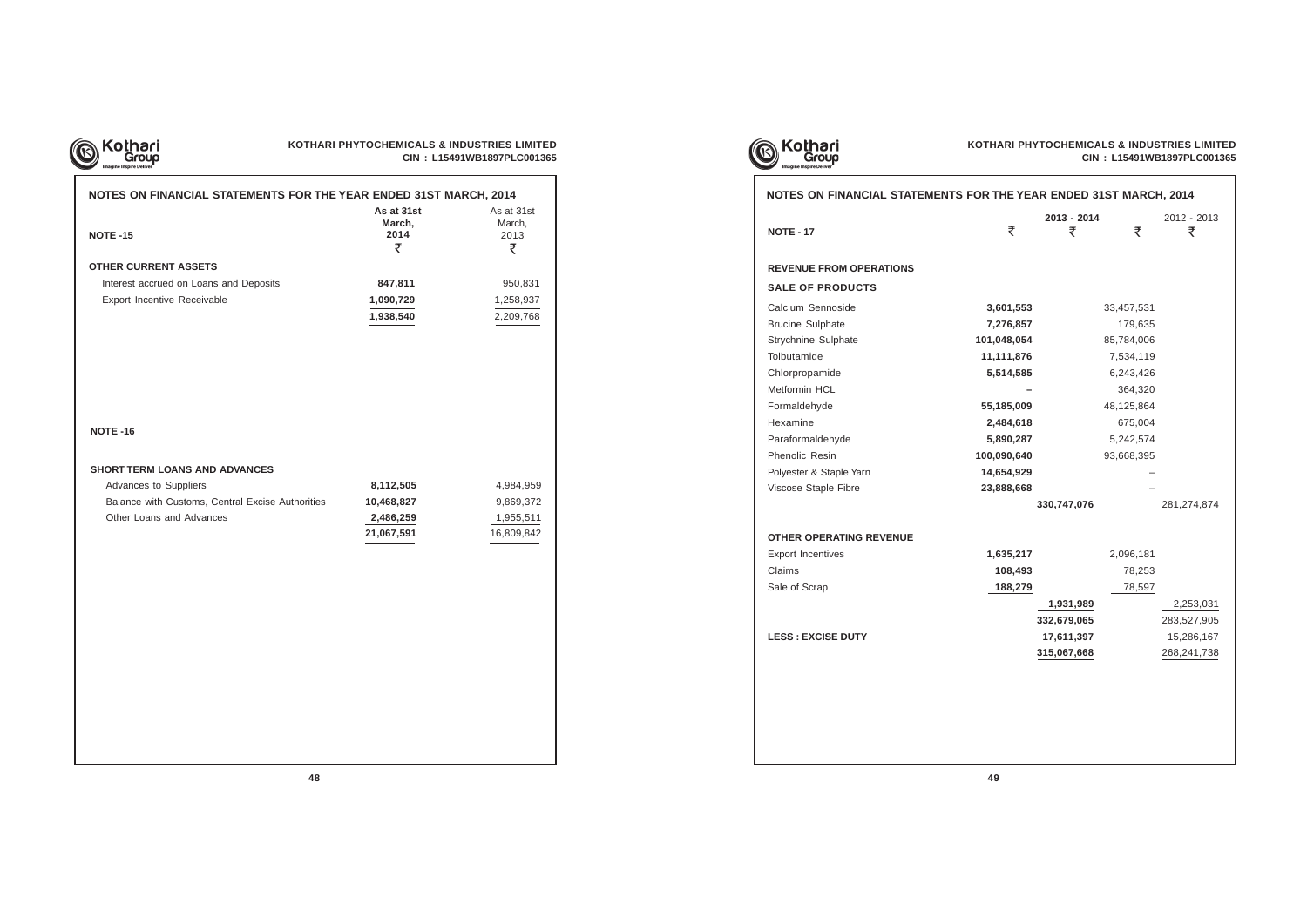

## **KOTHARI PHYTOCHEMICALS & INDUSTRIES LIMITED CIN : L15491WB1897PLC001365**

| NOTES ON FINANCIAL STATEMENTS FOR THE YEAR ENDED 31ST MARCH, 2014 |         |                  |         |                  |
|-------------------------------------------------------------------|---------|------------------|---------|------------------|
| <b>NOTE - 18</b>                                                  | ₹       | 2013 - 2014<br>₹ | ₹       | 2012 - 2013<br>₹ |
| <b>OTHER INCOME</b>                                               |         |                  |         |                  |
| <b>Interest</b>                                                   |         |                  |         |                  |
| Interest on Advances, Deposits and Others - Gross                 |         | 5,259,950        |         | 5,736,247        |
| <b>Dividend</b>                                                   |         |                  |         |                  |
| From Long Term Investments - Other than Trade                     |         | 11,506,089       |         | 3,284,884        |
| Net gain on Sale of Investments                                   |         |                  |         |                  |
| Profit on Sale of Investments - Other than Trade                  |         | 1,321,401        |         | 1,739,976        |
| <b>Other Non - Operating Income</b>                               |         |                  |         |                  |
| Exchange Rate Fluctuation (Net)                                   | 18,944  |                  |         |                  |
| Liabilities / Provision no longer                                 |         |                  |         |                  |
| required, written back                                            | 112,933 |                  | 652,726 |                  |
| Profit on Sales of Fixed Assets                                   | 14,904  |                  |         |                  |
| Miscellaneous Income                                              | 26,200  |                  | 15,774  |                  |
|                                                                   |         | 172,981          |         | 668,500          |
|                                                                   |         | 18,260,421       |         | 11,429,607       |
|                                                                   |         |                  |         |                  |







**2013 - 2014** 2012 - 2013 **NOTE -19**

| <b>COST OF MATERIALS CONSUMED</b> |
|-----------------------------------|
| Senna Leaves and Pods             |
| Methanol and Spirit               |
| Nuxvomica Bark and Seeds          |
| N. Propyl Amine                   |
| Remax                             |
| PTS Amide                         |
| Methanol                          |
| Ammonia                           |
| <b>ISO Propanol</b>               |
| N. Butylamine                     |
| P. C. B. S. Amide                 |
| Dicynodiamide                     |
| Dimethylamine                     |
| Phenol                            |
| DEG                               |
| Others                            |

| <b>NOTE -19</b>                        | $2013 - 2014$ | $2012 - 2013$ |
|----------------------------------------|---------------|---------------|
|                                        | ₹             | ₹             |
| <b>COST OF MATERIALS CONSUMED</b>      |               |               |
| Senna Leaves and Pods                  | 1,255,450     | 13,478,145    |
| Methanol and Spirit                    | 1,472,342     | 9,615,673     |
| Nuxvomica Bark and Seeds               | 28,139,850    | 23,665,140    |
| N. Propyl Amine                        | 233,039       | 150,462       |
| Remax                                  | 5,029,679     | 3,268,681     |
| <b>PTS Amide</b>                       | 2,769,458     | 1,735,437     |
| Methanol                               | 54,863,555    | 45,147,905    |
| Ammonia                                | 808,841       | 816,563       |
| <b>ISO Propanol</b>                    | 278,741       | 315,972       |
| N. Butylamine                          | 318,441       | 254,075       |
| P.C.B.S. Amide                         | 963,305       |               |
| Dicynodiamide                          | 884,466       | 427,492       |
| Dimethylamine                          | 1,052,891     | 538,881       |
| Phenol                                 | 54,940,278    | 51,773,810    |
| DEG                                    | 2,066,440     | 800,752       |
| Others                                 | 15,608,753    | 14,265,776    |
|                                        | 170,685,529   | 166,254,764   |
|                                        |               |               |
| <b>NOTE -20</b>                        |               |               |
| <b>PURCHASES OF STOCK - IN - TRADE</b> |               |               |
| Polyester & Staple Yarn                | 10,933,676    |               |
| Viscose Staple Fibre                   | 27,290,849    |               |
|                                        | 38,224,525    |               |
|                                        |               |               |

**NOTE -20**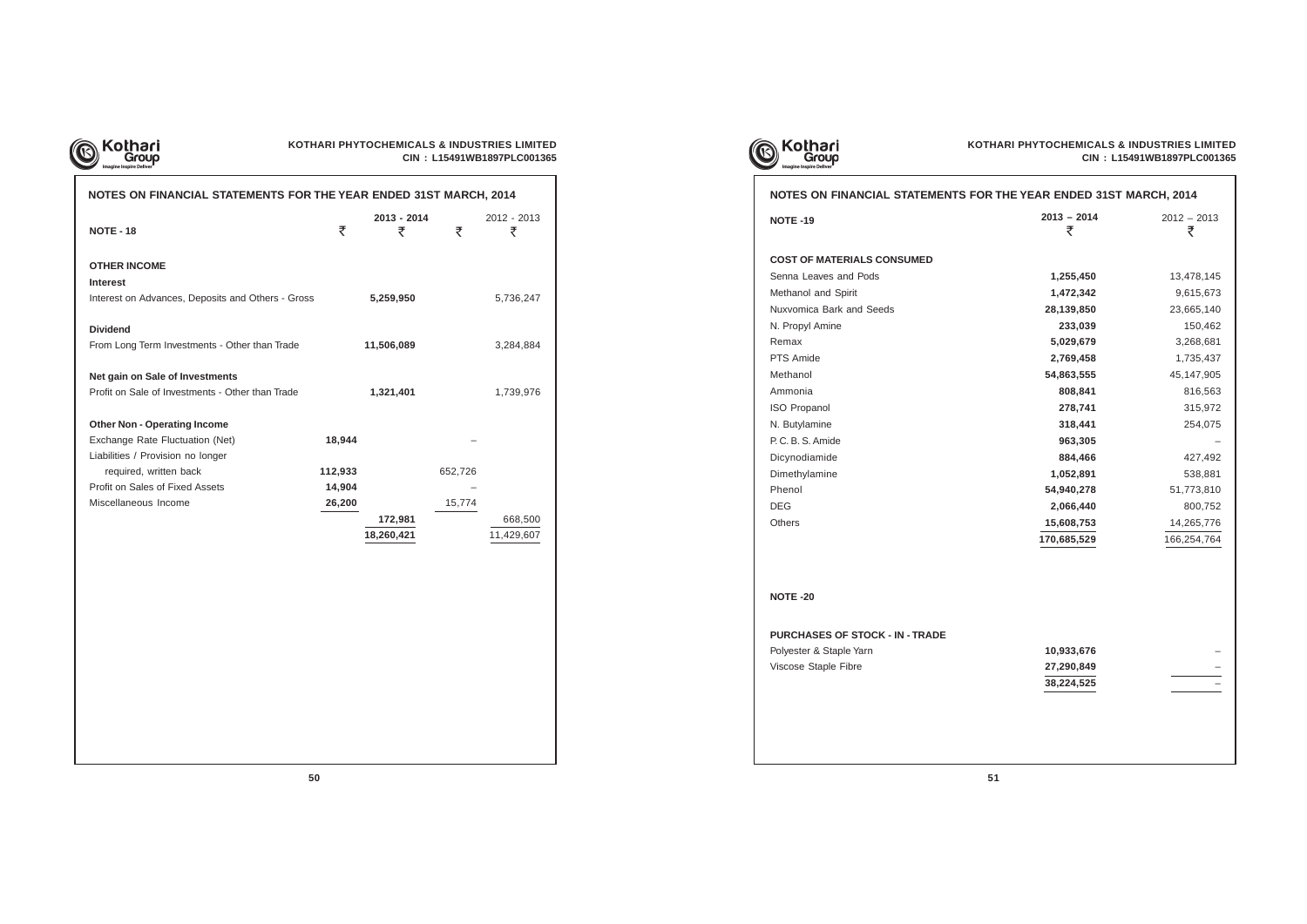

## **KOTHARI PHYTOCHEMICALS & INDUSTRIES LIMITED CIN : L15491WB1897PLC001365**

**FINANCE COSTS Interest Expenses** 

| <b>NOTE - 21</b><br><b>CHANGES IN INVENTORIES OF FINISHED GOODS,</b><br><b>WORK - IN - PROGRESS AND STOCK - IN - TRADE</b><br><b>Finished Goods</b><br>Opening Inventories<br>3,650,996<br>Closing Inventories<br>8,519,913<br>Net (Increase) / Decrease<br><b>Materials - in - Process</b><br>Opening Inventories<br>23,622,991<br>Closing Inventories<br>28,859,539 | 2013 - 2014<br>₹<br>₹<br>(4,868,917) | ₹<br>4,187,641<br>3,650,996 | 2012 - 2013<br>₹<br>536,645 |
|-----------------------------------------------------------------------------------------------------------------------------------------------------------------------------------------------------------------------------------------------------------------------------------------------------------------------------------------------------------------------|--------------------------------------|-----------------------------|-----------------------------|
|                                                                                                                                                                                                                                                                                                                                                                       |                                      |                             |                             |
|                                                                                                                                                                                                                                                                                                                                                                       |                                      |                             |                             |
|                                                                                                                                                                                                                                                                                                                                                                       |                                      |                             |                             |
|                                                                                                                                                                                                                                                                                                                                                                       |                                      |                             |                             |
|                                                                                                                                                                                                                                                                                                                                                                       |                                      |                             |                             |
|                                                                                                                                                                                                                                                                                                                                                                       |                                      |                             |                             |
|                                                                                                                                                                                                                                                                                                                                                                       |                                      |                             |                             |
|                                                                                                                                                                                                                                                                                                                                                                       |                                      |                             |                             |
|                                                                                                                                                                                                                                                                                                                                                                       |                                      |                             |                             |
|                                                                                                                                                                                                                                                                                                                                                                       |                                      | 11,191,910                  |                             |
|                                                                                                                                                                                                                                                                                                                                                                       |                                      | 23,622,991                  |                             |
| Net (Increase) / Decrease                                                                                                                                                                                                                                                                                                                                             | (5, 236, 548)                        |                             | (12, 431, 081)              |
|                                                                                                                                                                                                                                                                                                                                                                       | (10, 105, 465)                       |                             | (11, 894, 436)              |
| <b>NOTE -22</b>                                                                                                                                                                                                                                                                                                                                                       |                                      |                             |                             |
| <b>EMPLOYEE BENEFITS EXPENSES</b>                                                                                                                                                                                                                                                                                                                                     |                                      |                             |                             |
| Salaries, Wages and Bonus                                                                                                                                                                                                                                                                                                                                             | 22,321,955                           |                             | 22,053,027                  |
| Contribution to Provident and Other Funds                                                                                                                                                                                                                                                                                                                             | 1,416,362                            |                             | 1,602,896                   |
| Workmen and Staff Welfare Expenses                                                                                                                                                                                                                                                                                                                                    | 1,215,379                            |                             | 739,633                     |
|                                                                                                                                                                                                                                                                                                                                                                       | 24,953,696                           |                             | 24,395,556                  |

| Kothari<br>Group |  |
|------------------|--|
|                  |  |



## **NOTES ON FINANCIAL STATEMENTS FOR**

**52 53**

**NOTE -23**

**NOTE -24**

## **DEPRECIATION AND AMORTISATION EXPENSE**

**Depreciation Amortisation** 

| <b>R THE YEAR ENDED 31ST MARCH, 2014</b> |                                    |  |  |  |  |
|------------------------------------------|------------------------------------|--|--|--|--|
| $2013 - 2014$<br>₹                       | 2012-2013<br>₹                     |  |  |  |  |
| 2,594,756<br>2,594,756                   | 2,010,250<br>2,010,250             |  |  |  |  |
| ES<br>10,850,432<br>12,752<br>10,863,184 | 11,114,029<br>12,752<br>11,126,781 |  |  |  |  |
|                                          |                                    |  |  |  |  |
|                                          |                                    |  |  |  |  |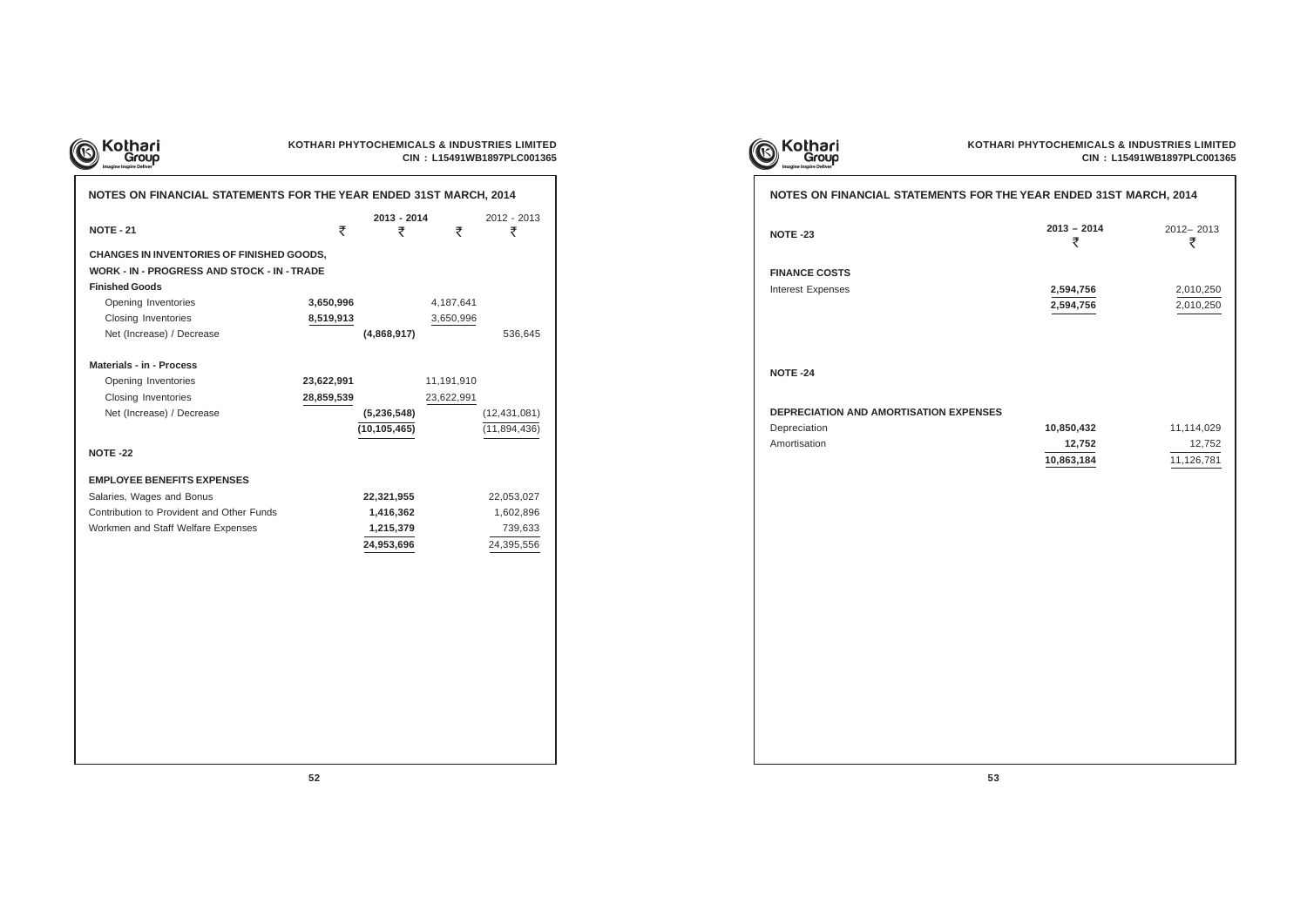

## **KOTHARI PHYTOCHEMICALS & INDUSTRIES LIMITED CIN : L15491WB1897PLC001365**

| NOTES ON FINANCIAL STATEMENTS FOR THE YEAR ENDED 31ST MARCH, 2014                                                                                                                                                                                                                                                                                                                                                                                                                                                                                                                                                             |                                                                                                                                                                                                               |                                     |                                                                                                                                                                                                                                  |                                     |
|-------------------------------------------------------------------------------------------------------------------------------------------------------------------------------------------------------------------------------------------------------------------------------------------------------------------------------------------------------------------------------------------------------------------------------------------------------------------------------------------------------------------------------------------------------------------------------------------------------------------------------|---------------------------------------------------------------------------------------------------------------------------------------------------------------------------------------------------------------|-------------------------------------|----------------------------------------------------------------------------------------------------------------------------------------------------------------------------------------------------------------------------------|-------------------------------------|
| <b>NOTE - 25</b>                                                                                                                                                                                                                                                                                                                                                                                                                                                                                                                                                                                                              | ₹                                                                                                                                                                                                             | 2013 - 2014<br>₹                    | ₹                                                                                                                                                                                                                                | 2012 - 2013<br>₹                    |
| <b>OTHER EXPENSES</b><br><b>Manufacturing Expenses</b><br>Consumption of stores and spare parts<br>Power and Fuel<br>Repairs to Buildings<br>Repairs to Machinery<br>Repairs to Other Assets                                                                                                                                                                                                                                                                                                                                                                                                                                  | 2,860,083<br>17,677,753<br>2,600,847<br>3,051,108<br>378,046                                                                                                                                                  | 26,567,837                          | 3,044,518<br>25,013,615<br>2,550,122<br>4,830,159<br>401,595                                                                                                                                                                     | 35,840,009                          |
| <b>Selling and Distribution Expenses</b><br>Freight, Shipping, Delivering and<br>Selling Expenses<br>Selling Agents' Commission<br>(Other than Sole Selling Agents)<br>Sales Promotion Expenses                                                                                                                                                                                                                                                                                                                                                                                                                               | 5,672,745<br>5,000<br>58,915                                                                                                                                                                                  | 5,736,660                           | 5,742,258<br>83,170<br>49,248                                                                                                                                                                                                    | 5,874,676                           |
| <b>Establishment Expenses</b><br>Rent<br>Rates and Taxes<br><b>Bank Charges</b><br>Travelling and Conveyance Expenses<br>Postage and Telephone<br>Printing and Stationery<br>Subscription<br>Insurance<br>Motor Vehicle Expense<br><b>Directors' Sitting Fees</b><br>Directors' Commission<br>Research and Development Expenses<br>Exchange Rate Fluctuations (Net)<br>Legal and Professional Fee<br><b>Internal Audit Fees</b><br><b>Cost Audit Fees</b><br>Obsolete and Discarded Assets Written Off<br>Bad and Sundry Receivables Written off<br>Provision for Diminution in Value of Investment<br>Miscellaneous Expenses | 537,930<br>852,525<br>224,330<br>1,824,559<br>543,539<br>314,185<br>114,673<br>1,109,923<br>531,490<br>50,000<br>300,000<br>1,363,836<br>1,545,318<br>67,416<br>25,000<br>3,879,835<br>2,070,145<br>2,007,217 |                                     | 489,292<br>1,059,418<br>219,286<br>2,033,874<br>486,296<br>246,227<br>123,331<br>757,054<br>489,168<br>36,000<br>300,000<br>1,420,428<br>653,293<br>1,213,261<br>56,180<br>20,000<br>409,548<br>26,932<br>1,800,000<br>2,219,641 |                                     |
| <b>Payment to Auditors</b><br>Auditor<br>For Other Services<br>For Reimbursement of Expenses<br>For Service Tax                                                                                                                                                                                                                                                                                                                                                                                                                                                                                                               | 210,000<br>121,750<br>77,987<br>40,041                                                                                                                                                                        | 17,361,921<br>449,778<br>50,116,196 | 205,000<br>136,500<br>42,530<br>41,851                                                                                                                                                                                           | 14,059,229<br>425,881<br>56,199,795 |





## **NOTES ON FINANCIAL STATEMENTS FOR**

**NOTE -26**

## **EARNING PER ORDINARY SHARE BASIC AND DILUTED**

Number of Ordinary Shares at the beginning of the Number of Ordinary Shares at the end of the year Weighted average number of Ordinary Shares outstanding during the year

**Nominal value of each Ordinary Share (₹)** 

**Profit after Tax (ह)** 

Earning Per Share (Basic and Diluted) ( $\overline{\overline{z}}$ )

|        | THE YEAR ENDED 31ST MARCH, 2014 |                  |  |  |  |  |  |
|--------|---------------------------------|------------------|--|--|--|--|--|
|        | $2013 - 2014$                   | $2012 - 2013$    |  |  |  |  |  |
| e year | 3,883,175                       | 3,883,175        |  |  |  |  |  |
|        | 3,883,175                       | 3,883,175        |  |  |  |  |  |
| A      | 3,883,175                       | 3,883,175        |  |  |  |  |  |
| В      | 10<br>28,738,971                | 10<br>26,045,738 |  |  |  |  |  |
| (B/A)  | 7.40                            | 6.71             |  |  |  |  |  |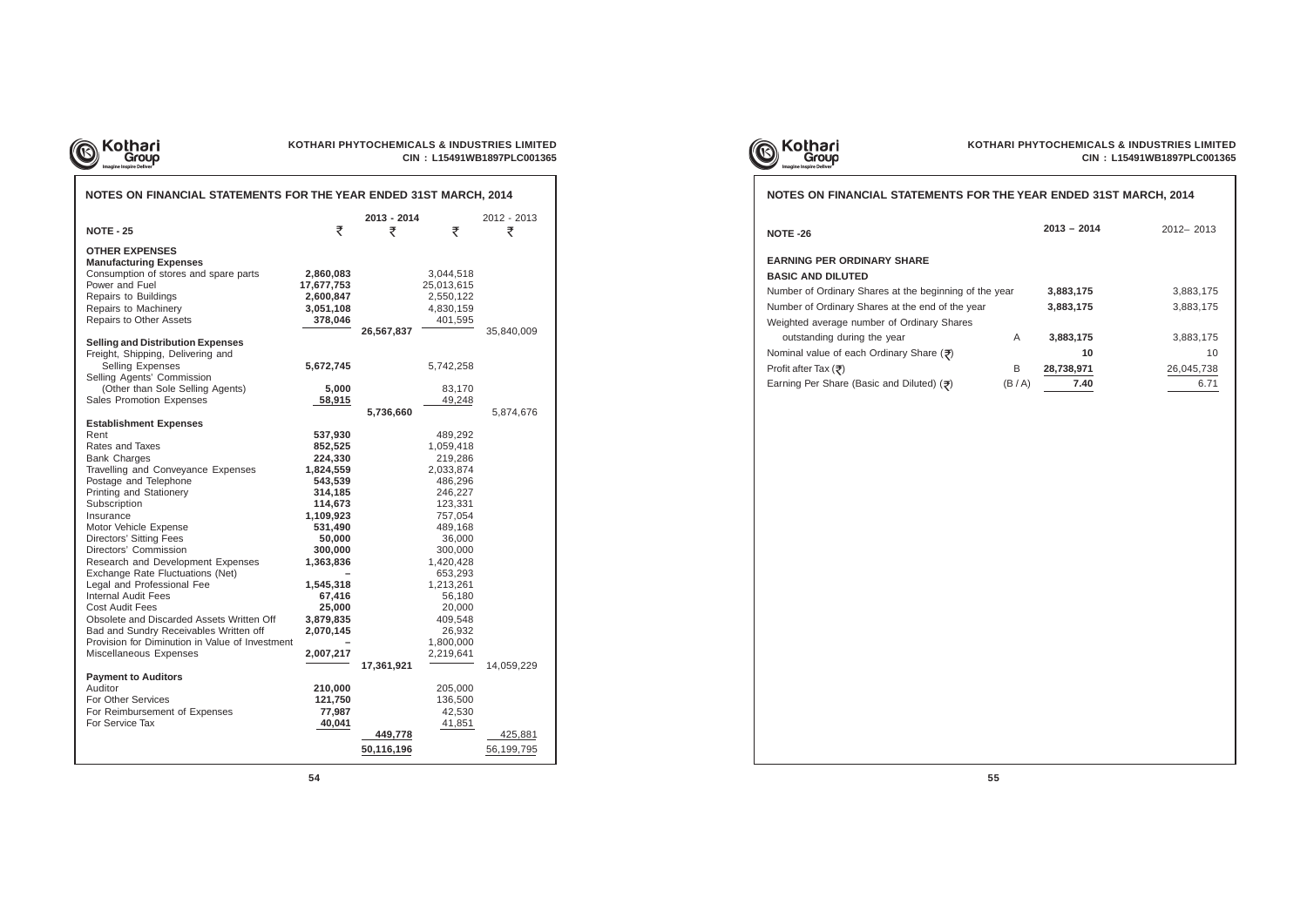

| KOTHARI PHYTOCHEMICALS & INDUSTRIES LIMITED |
|---------------------------------------------|
| CIN: L15491WB1897PLC001365                  |

|                                                                                                                                                                                                                                                                                                                                                 |                                                                         |                                                                                                                                                                                                 |                                                                                                                                                                                                                | $2012 - 2013$                                                                                                                                                                                                                                                                                                        |
|-------------------------------------------------------------------------------------------------------------------------------------------------------------------------------------------------------------------------------------------------------------------------------------------------------------------------------------------------|-------------------------------------------------------------------------|-------------------------------------------------------------------------------------------------------------------------------------------------------------------------------------------------|----------------------------------------------------------------------------------------------------------------------------------------------------------------------------------------------------------------|----------------------------------------------------------------------------------------------------------------------------------------------------------------------------------------------------------------------------------------------------------------------------------------------------------------------|
|                                                                                                                                                                                                                                                                                                                                                 |                                                                         |                                                                                                                                                                                                 |                                                                                                                                                                                                                | ₹                                                                                                                                                                                                                                                                                                                    |
|                                                                                                                                                                                                                                                                                                                                                 |                                                                         |                                                                                                                                                                                                 |                                                                                                                                                                                                                | 3,126,110                                                                                                                                                                                                                                                                                                            |
|                                                                                                                                                                                                                                                                                                                                                 |                                                                         |                                                                                                                                                                                                 |                                                                                                                                                                                                                |                                                                                                                                                                                                                                                                                                                      |
| Sales Tax under dispute                                                                                                                                                                                                                                                                                                                         |                                                                         |                                                                                                                                                                                                 |                                                                                                                                                                                                                | 322,570                                                                                                                                                                                                                                                                                                              |
| Commissioner under appeal                                                                                                                                                                                                                                                                                                                       |                                                                         |                                                                                                                                                                                                 | 98,317                                                                                                                                                                                                         | 98,317                                                                                                                                                                                                                                                                                                               |
|                                                                                                                                                                                                                                                                                                                                                 |                                                                         |                                                                                                                                                                                                 |                                                                                                                                                                                                                | 22,644,293                                                                                                                                                                                                                                                                                                           |
| <b>Employee Benefits</b>                                                                                                                                                                                                                                                                                                                        |                                                                         |                                                                                                                                                                                                 |                                                                                                                                                                                                                |                                                                                                                                                                                                                                                                                                                      |
| Defined Benefit Plans                                                                                                                                                                                                                                                                                                                           |                                                                         |                                                                                                                                                                                                 |                                                                                                                                                                                                                |                                                                                                                                                                                                                                                                                                                      |
|                                                                                                                                                                                                                                                                                                                                                 |                                                                         |                                                                                                                                                                                                 |                                                                                                                                                                                                                |                                                                                                                                                                                                                                                                                                                      |
| <b>Description</b>                                                                                                                                                                                                                                                                                                                              | 2014                                                                    | 2013                                                                                                                                                                                            |                                                                                                                                                                                                                | <b>Leave Encashment</b><br>(Unfunded)<br>2013                                                                                                                                                                                                                                                                        |
| Reconciliation of Opening and Closing<br>Balances of the Present Value of the<br>Defined Benefit Obligation<br>Present value of Obligation<br>at the beginning of the year<br><b>Current Service Cost</b><br><b>Interest Cost</b><br>Actuarial (Gain) / Losses<br><b>Benefits Paid</b><br>Present value of Obligation at the<br>end of the year | 3,718,371<br>210,977<br>297,470<br>(136, 746)<br>(11, 538)<br>4,078,534 | 3,179,618<br>181,923<br>254,369<br>102,461<br>3,718,371                                                                                                                                         |                                                                                                                                                                                                                | ₹<br>1,080,271<br>202,525<br>73,723<br>360,311<br>(317, 469)<br>1,399,361                                                                                                                                                                                                                                            |
|                                                                                                                                                                                                                                                                                                                                                 | <b>NOTE -27</b>                                                         | Estimated amount of Contracts to be executed on<br>Capital Account and not provided for:-<br>Total Salaries, Wages and Bonus for the year.<br>Company for the year ended 31st March, 2014.<br>₹ | [Net of advance ₹ 4,862,949/- (2013 ₹ 1,302,500/-)]<br>Claims against the Company not acknowledged as debts:-<br>Demand in respect of earlier years made by Provident Fund<br><b>Gratuity</b><br>(Funded)<br>₹ | NOTES ON FINANCIAL STATEMENTS FOR THE YEAR ENDED 31ST MARCH, 2014<br>$2013 - 2014$<br>₹<br>19,515,639<br>322,570<br>23,215,986<br>The following table sets forth the particulars in respect of the Defined Benefit Plans of the<br>2014<br>₹<br>1,399,361<br>144,484<br>95,992<br>449,714<br>(540, 098)<br>1,549,453 |



|                                                    | THE YEAR ENDED 31ST MARCH, 2014 |                                  | NOTES ON FINANCIAL STATEMENTS FOR THE YEAR ENDED 31ST MARCH, 2014 |                                            |                |
|----------------------------------------------------|---------------------------------|----------------------------------|-------------------------------------------------------------------|--------------------------------------------|----------------|
|                                                    | ₹                               | $2013 - 2014$ $2012 - 2013$<br>₹ | <b>Gratuity</b><br>(Funded)<br>2014<br>2013                       | <b>Leave Encashr</b><br>(Unfunded)<br>2014 |                |
|                                                    | 19,515,639                      | 3,126,110                        | ₹<br>₹                                                            | ₹                                          |                |
| 322,570                                            |                                 | 322,570                          |                                                                   |                                            |                |
| 98,317                                             |                                 | 98,317                           |                                                                   |                                            |                |
| 23,215,986                                         |                                 |                                  | 2,461,950<br>3,719,452                                            |                                            |                |
| 22,644,293                                         |                                 |                                  | 325,073<br>247,657                                                |                                            |                |
|                                                    |                                 |                                  | 1,009,845                                                         |                                            |                |
|                                                    |                                 |                                  |                                                                   |                                            |                |
| ars in respect of the Defined Benefit Plans of the |                                 |                                  | (11, 538)                                                         |                                            |                |
| <b>Leave Encashment</b><br>(Unfunded)              |                                 |                                  | 4,032,987 3,719,452                                               |                                            |                |
| 2013<br>2014<br>₹<br>₹                             |                                 |                                  | Reconciliation of the Present Value of                            |                                            |                |
|                                                    |                                 |                                  | 4,078,534 3,718,371 1,549,453 1,39                                |                                            |                |
| 3,179,618<br>1,399,361 1,080,271                   |                                 |                                  | 4,032,987 3,719,452                                               |                                            |                |
| 181,923<br>144,484<br>202,525                      |                                 |                                  | (45, 547)                                                         | 1,081 (1,549,453) (1,399                   |                |
| 254,369<br>95,992<br>73,723                        |                                 |                                  | Expenses recognized in the Statement                              |                                            |                |
| 449,714<br>102,461<br>360,311                      |                                 |                                  |                                                                   |                                            |                |
| $(540,098)$ $(317,469)$<br>$-$                     |                                 |                                  | 210,977<br>181,923                                                | 144,484                                    | 20             |
|                                                    |                                 |                                  | 297,470<br>254,369                                                | 95,992                                     | $\overline{7}$ |
|                                                    |                                 |                                  | (325, 073)<br>(247, 657)                                          |                                            |                |
|                                                    |                                 |                                  | (136, 746)<br>102,461                                             | 449,714                                    | 36             |
|                                                    |                                 |                                  | 46,628<br>291,096                                                 | 690,190                                    | 63             |

| FINANCIAL STATEMENTS FOR THE YEAR ENDED 31ST MARCH, 2014                                             |                                          |                     |                               |                                                    |
|------------------------------------------------------------------------------------------------------|------------------------------------------|---------------------|-------------------------------|----------------------------------------------------|
| ontd.)<br>escription                                                                                 | <b>Gratuity</b><br>(Funded)<br>2014<br>₹ | 2013<br>₹           | 2014<br>₹                     | <b>Leave Encashment</b><br>(Unfunded)<br>2013<br>₹ |
| econciliation of the Opening and<br>osing balances of the Fair Value<br><b>Plan Assets</b>           |                                          |                     |                               |                                                    |
| Fair Value of Plan Assets at the<br>beginning of the year                                            | 3,719,452                                | 2,461,950           |                               |                                                    |
| <b>Expected Return on Plan Assets</b>                                                                | 325,073                                  | 247,657             |                               |                                                    |
| Contributions                                                                                        |                                          | 1,009,845           |                               |                                                    |
| Actuarial (Gain) / Losses                                                                            |                                          |                     |                               |                                                    |
| <b>Benefits Paid</b>                                                                                 | (11, 538)                                |                     |                               |                                                    |
| Fair Value of Plan Assets at the<br>end of the year                                                  |                                          | 4,032,987 3,719,452 |                               |                                                    |
| econciliation of the Present Value of<br>e Defined Benefit Obligation and<br>ir value of Plan Assets |                                          |                     |                               |                                                    |
| Present value of Obligation at<br>the end of the year                                                | 4,078,534                                | 3,718,371           | 1,549,453                     | 1,399,361                                          |
| Fair Value of Plan Assets at the<br>end of the year                                                  |                                          | 4,032,987 3,719,452 |                               |                                                    |
| Assets / (Liabilities) recognized<br>in the Balance Sheet                                            | (45, 547)                                |                     | 1,081 (1,549,453) (1,399,361) |                                                    |
| penses recognized in the Statement<br>Profit and Loss                                                |                                          |                     |                               |                                                    |
| <b>Current Service Cost</b>                                                                          | 210,977                                  | 181,923             | 144,484                       | 202,525                                            |
| <b>Interest Cost</b>                                                                                 | 297,470                                  | 254,369             | 95,992                        | 73,723                                             |
| Expected return on Plan Assets                                                                       | (325,073)                                | (247, 657)          |                               |                                                    |
| Actuarial (Gain) / Losses                                                                            | (136, 746)                               | 102,461             | 449,714                       | 360,311                                            |
| <b>Total Expense recognized</b>                                                                      | 46,628                                   | 291,096             | 690,190                       | 636,559                                            |
|                                                                                                      |                                          |                     |                               |                                                    |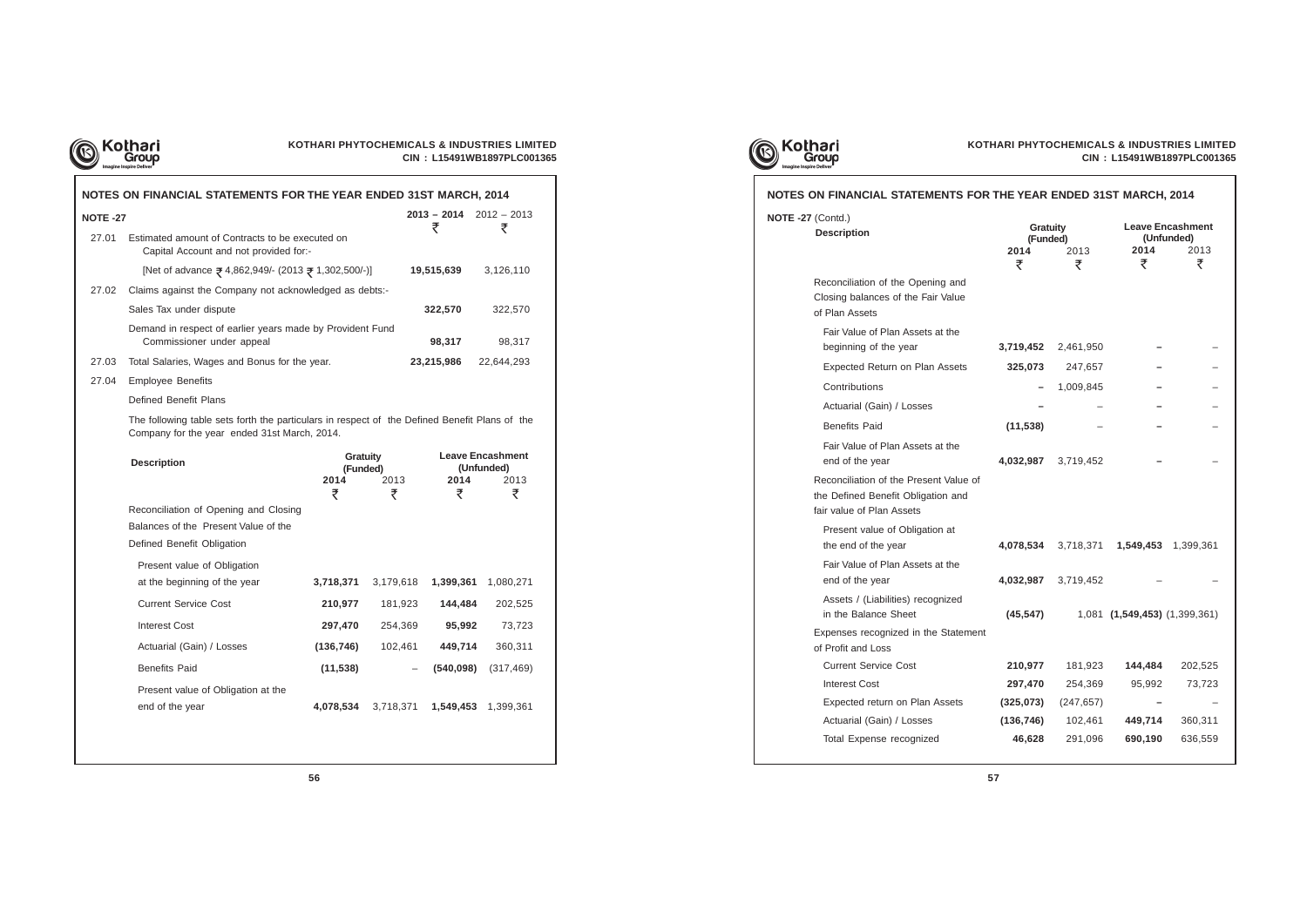

| NOTE -27 (Contd.)<br><b>Description</b>                                                                                                                                                                     | <b>Gratuity</b><br>(Funded)<br>2014<br>₹ | 2013<br>₹                                                                                  | Leave Encashment<br>(Unfunded)<br>2014<br>₹ | 2013<br>₹ |
|-------------------------------------------------------------------------------------------------------------------------------------------------------------------------------------------------------------|------------------------------------------|--------------------------------------------------------------------------------------------|---------------------------------------------|-----------|
| <b>Category of Plan Assets</b>                                                                                                                                                                              |                                          |                                                                                            |                                             |           |
| Fund with LIC                                                                                                                                                                                               | 4,032,987                                | 3,719,452                                                                                  |                                             |           |
| Actual return on Plan Assets                                                                                                                                                                                | 325,073                                  | 247,657                                                                                    |                                             |           |
| Principal Acturial Assumptions                                                                                                                                                                              |                                          |                                                                                            |                                             |           |
| Discount Rate                                                                                                                                                                                               | 8.00%                                    | $8.00\%$                                                                                   | $8.50 \%$                                   | 8.00%     |
| Salary Escalation                                                                                                                                                                                           | 6.00%                                    | 6.00%                                                                                      | $6.00 \%$                                   | 5.00 %    |
| Inflation Rate                                                                                                                                                                                              |                                          |                                                                                            | $6.00 \%$                                   | 5.00 %    |
| Expected return on Assets                                                                                                                                                                                   | 8.75%                                    | 10.06%                                                                                     |                                             |           |
| <b>Disclosures</b><br>A) List of Related Parties<br>Enterprises having substantial interest in the Company :-<br><b>Commercial House Private Limited</b>                                                    |                                          | Information in accordance with the requirements of Accounting Standard 18 on Related Party |                                             |           |
| Enterprises in which the Company is having substantial interest – Associate :-<br>Gillanders Arbuthnot & Company Limited<br>Enterprises over which key management personnel and relatives of such personnel |                                          |                                                                                            |                                             |           |
| are able to exercise significant influence* :-<br>G. Das & Company Private Limited                                                                                                                          |                                          |                                                                                            |                                             |           |
| Albert David Limited                                                                                                                                                                                        |                                          |                                                                                            |                                             |           |
| <b>Bhaktwatsal Investments Limited</b>                                                                                                                                                                      |                                          |                                                                                            |                                             |           |
| Vishnuhari Investments & Properties Limited                                                                                                                                                                 |                                          |                                                                                            |                                             |           |
| M. D. Kothari & Company Limited                                                                                                                                                                             |                                          |                                                                                            |                                             |           |
| <b>Bharat Fritz Werner Limited</b>                                                                                                                                                                          |                                          |                                                                                            |                                             |           |
| Names of the Key Management Personnel of the Company :-                                                                                                                                                     |                                          |                                                                                            |                                             |           |
| Non Executive Directors *<br>Mr. A. K. Kothari - Chairman                                                                                                                                                   |                                          |                                                                                            |                                             |           |



|                                          |                                          | NOTES ON FINANCIAL STATEMENTS FOR THE YEAR ENDED 31ST MARCH, 2014 |                                                                                      |                          |                                                                                                                                        |                                               |
|------------------------------------------|------------------------------------------|-------------------------------------------------------------------|--------------------------------------------------------------------------------------|--------------------------|----------------------------------------------------------------------------------------------------------------------------------------|-----------------------------------------------|
| NOTE-27 (Contd.)                         |                                          |                                                                   |                                                                                      |                          |                                                                                                                                        |                                               |
| <b>B. *TRANSACT</b>                      |                                          | ONS WITH RELATED PARTIES DURING THE YEAR                          |                                                                                      | A,                       |                                                                                                                                        |                                               |
| Nature of Transactions                   | Enterprises controlled by<br>the Company | substantial interest in the<br>Enterprises having<br>Company      | Enterprises in which the<br>substantial interest -<br>Company is having<br>Associate |                          | management personnel and<br>Enterprises over which key<br>relatives of such personnel<br>are able to exercise<br>significant influence | Key Management<br>Personnel of the<br>Company |
|                                          | $2013 - 2014$ $2012 - 2013$<br>₩<br>₩    | $-2013$<br>₩<br>$2013 - 20142012$<br>₩                            | $2013 - 20142012 - 2013$<br>₩                                                        | ₩                        | $2013 - 2014$ $2012 - 2013$<br>$\mathsf{h}\mathsf{v}$<br>₩                                                                             | 2013-2014 2012-2013<br>₩<br>₩                 |
| Rent & Electricity Paid                  | $\mathbf{I}$<br>T.                       | $\mathbf{I}$<br>I.                                                | 83,907                                                                               | 83,907                   | $\mathbf{I}$<br>I.                                                                                                                     | J.<br>I.                                      |
| Loans Given (Unsecured)                  | $\mathbf{I}$<br>п.                       | $\overline{\phantom{a}}$<br>J.                                    | 30,000,000                                                                           | $\mathbf{I}$             | J.<br>-1                                                                                                                               | $\mathbf{I}$<br>-1                            |
| Loans Recovered                          | ı<br>т                                   | $\mathbf{I}$<br>ı                                                 | 30,000,000                                                                           | 1                        | I.<br>л                                                                                                                                | $\overline{\phantom{a}}$<br>л                 |
| Interest on Loans Given                  | $\overline{\phantom{a}}$<br>J.           | $\mathbf{I}$<br>J.                                                | 271,233                                                                              | $\overline{\phantom{a}}$ | $\overline{\phantom{a}}$<br>J.                                                                                                         | $\overline{\phantom{a}}$<br>J.                |
| Loans taken (Unsecured)                  | -1<br>J.                                 | $\mathbf{I}$<br>ı                                                 | I.                                                                                   | -1                       | 6,500,000<br>ı                                                                                                                         | J.<br>п                                       |
| Repayment of loans                       |                                          |                                                                   |                                                                                      |                          |                                                                                                                                        |                                               |
| (Unsecured)                              | T<br>I.                                  | 2,000,000<br>I.                                                   | I.                                                                                   | T                        | 11,775,000 11,000,000                                                                                                                  | T<br>I.                                       |
| ken<br>Interest on Loans Tak             | -1<br>т.                                 | 26,301<br>ı                                                       | ш                                                                                    |                          | 946,494<br>270,986                                                                                                                     | J.<br>т.                                      |
| Dividend Received                        | т                                        | ı                                                                 | 11,012,156                                                                           | 2,753,039                | 316,508<br>316,508                                                                                                                     | ı<br>ı                                        |
| Sale of Investments                      | J.<br>I.                                 | $\mathbf{I}$<br>I.                                                | 276,228                                                                              | J.                       | $\mathbf{I}$<br>т                                                                                                                      | T<br>I.                                       |
| Acquisition of Investment                |                                          |                                                                   |                                                                                      |                          |                                                                                                                                        |                                               |
| In Equity Shares                         | ı<br>ı                                   | I<br>ı                                                            |                                                                                      | T                        | T<br>29,789,757                                                                                                                        | ı<br>ı                                        |
| In Equity Shares DVR                     | $\mathbf I$<br>T                         | $\mathsf I$<br>I.                                                 | T                                                                                    | 1                        | 210,180                                                                                                                                |                                               |
| Directors' sitting fees                  | T<br>T                                   | T<br>ı                                                            | J.                                                                                   | T                        | $\mathbf{I}$<br>т                                                                                                                      | 13,000<br>11,000                              |
| Directors' Commission                    | ı<br>I.                                  | I.<br>ı                                                           | I.                                                                                   | $\overline{\phantom{a}}$ | T<br>т                                                                                                                                 | 100,000<br>100,000                            |
| Outstanding balances<br>at the year end: |                                          |                                                                   |                                                                                      |                          |                                                                                                                                        |                                               |
| - Payables :- Unsecured                  |                                          |                                                                   |                                                                                      |                          |                                                                                                                                        |                                               |
| Loans - Bodies Corporate                 | $\mathsf I$<br>T                         | $\mathsf I$<br>J.                                                 | I.                                                                                   | $\mathsf{I}$             | $-11,775,000$                                                                                                                          | $\begin{array}{c} \hline \end{array}$<br>I.   |
|                                          |                                          |                                                                   |                                                                                      |                          |                                                                                                                                        |                                               |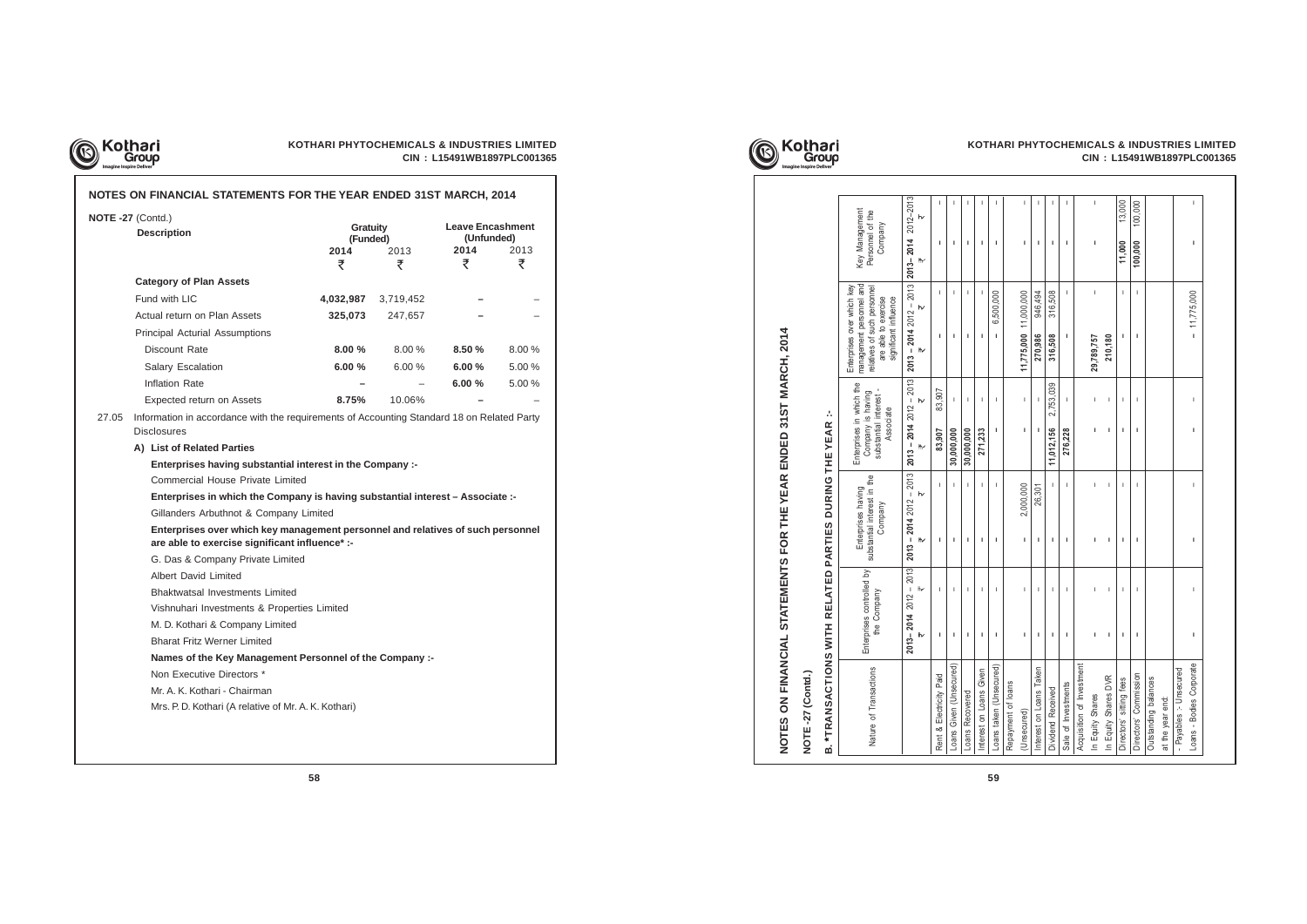

## **KOTHARI PHYTOCHEMICALS & INDUSTRIES LIMITED CIN : L15491WB1897PLC001365**

**Capital Expenditure Bulk Drugs**  $Chemicals$ 

| NOTES ON FINANCIAL STATEMENTS FOR THE YEAR ENDED 31ST MARCH, 2014                                                                                                                                                                                                                                                                                                                                                                                                                                                                                                                                                                                                                               |                                                                  |                                                      |
|-------------------------------------------------------------------------------------------------------------------------------------------------------------------------------------------------------------------------------------------------------------------------------------------------------------------------------------------------------------------------------------------------------------------------------------------------------------------------------------------------------------------------------------------------------------------------------------------------------------------------------------------------------------------------------------------------|------------------------------------------------------------------|------------------------------------------------------|
| NOTE -27 (Contd.)                                                                                                                                                                                                                                                                                                                                                                                                                                                                                                                                                                                                                                                                               |                                                                  |                                                      |
| 27.06 Information in accordance with the requirements of Accounting Standard 17 on Segment<br>Reporting.<br>The Company has three primary business segments viz:<br><b>Bulk Drugs</b><br>Chemicals<br>Trading<br><b>Bulk Drugs</b><br>Comprises manufacture, Job Work and sale of Bulk Drugs and related products.<br>Chemicals<br>Comprises manufacture and sale of Formaldehyde, Hexamine and Phenolic Resin etc.<br>Trading<br>Comprises Purchases and Sales of Viscose Staple Fibre, Polyster and Staple Yarn etc.<br>Others represent all unallocable items not included in the segments<br>There are no intersegment transactions during the year.<br>Information about Business Segments |                                                                  |                                                      |
| <b>Revenue External (Net Sales and other incomes)</b><br><b>Bulk Drugs</b><br>Chemicals<br>Trading                                                                                                                                                                                                                                                                                                                                                                                                                                                                                                                                                                                              | 2013 - 2014<br>₹<br>130,055,535<br>146,468,536<br>38,543,597     | 2012-2013<br>₹<br>135,592,633<br>132,649,105         |
| Others                                                                                                                                                                                                                                                                                                                                                                                                                                                                                                                                                                                                                                                                                          | 18,260,421<br>Total 333,328,089                                  | 11,429,607<br>279,671,345                            |
| Profit/ (Loss) before Tax                                                                                                                                                                                                                                                                                                                                                                                                                                                                                                                                                                                                                                                                       |                                                                  |                                                      |
| <b>Bulk Drugs</b><br>Chemicals<br>Trading<br><b>Others</b><br>Total                                                                                                                                                                                                                                                                                                                                                                                                                                                                                                                                                                                                                             | 36,943,333<br>(3,571,391)<br>119,339<br>12,504,387<br>45,995,668 | 33,053,519<br>(5,615,850)<br>4,140,966<br>31,578,635 |
| <b>Depreciation and Amortisation</b><br><b>Bulk Drugs</b><br>Chemicals<br>Trading<br>Others<br><b>Total</b>                                                                                                                                                                                                                                                                                                                                                                                                                                                                                                                                                                                     | 7,356,529<br>3,487,374<br>19,281<br>10,863,184                   | 7,212,787<br>3,887,390<br>26,604<br>11,126,781       |





## **NOTES ON FINANCIAL STATEMENTS FOR**

## **Assets**

**Bulk Drugs**  $Chemicals$ 

## **Liabilities \***

**Bulk Drugs**  $Chemicals$ 

| ES ON FINANCIAL STATEMENTS FOR THE YEAR ENDED 31ST MARCH, 2014   |              |                   |                |
|------------------------------------------------------------------|--------------|-------------------|----------------|
| $\equiv$ -27 (Contd.)                                            |              | 2013 - 2014<br>₹  | 2012-2013<br>₹ |
| <b>Capital Expenditure</b>                                       |              |                   |                |
| <b>Bulk Drugs</b>                                                |              | 12,060,778        | 6,032,550      |
| Chemicals                                                        |              | 139,972           | 795,751        |
| Trading                                                          |              |                   |                |
| Others                                                           |              |                   |                |
| <b>Total</b>                                                     |              | 12,200,750        | 6,828,301      |
| Assets                                                           |              |                   |                |
| <b>Bulk Drugs</b>                                                |              | 212,914,905       | 212,359,862    |
| Chemicals                                                        |              | 89,297,044        | 83,795,036     |
| Trading                                                          |              | 141,410           |                |
| Others                                                           |              | 118,843,604       | 102,856,599    |
|                                                                  |              | Total 421,196,963 | 399,011,497    |
|                                                                  |              |                   |                |
| Liabilities*                                                     |              |                   |                |
| <b>Bulk Drugs</b>                                                |              | 34,434,571        | 23,171,679     |
| Chemicals                                                        |              | 35,356,347        | 26,406,283     |
| Trading                                                          |              |                   |                |
| <b>Others</b>                                                    |              | 14,017,417        | 31,697,636     |
| <b>Total</b>                                                     |              | 83,808,335        | 81,275,598     |
| * Excluding Shareholders' Funds                                  |              |                   |                |
| <b>Information about Secondary Segments</b>                      |              |                   |                |
| Segment Revenue (External) by Geographical Location of Customers |              |                   |                |
| Within India                                                     |              | 183,125,103       | 130,978,100    |
| Outside India                                                    |              | 131,942,565       | 137,263,638    |
|                                                                  |              | Total 315,067,668 | 268,241,738    |
| <b>Segment Assets by Geographical Locations</b>                  |              |                   |                |
| Within India                                                     |              | 301,846,759       | 296, 154, 898  |
| Outside India                                                    |              | 506,600           |                |
|                                                                  | <b>Total</b> | 302,353,359       | 296,154,898    |
|                                                                  |              |                   |                |
| <b>Segment Capital Expenditure</b>                               |              |                   |                |
| Within India                                                     |              | 12,200,750        | 5,405,301      |
| Outside India                                                    |              |                   | 1,423,000      |
| <b>Total</b>                                                     |              | 12,200,750        | 6,828,301      |
|                                                                  |              |                   |                |

**NOTE -27** (Contd.)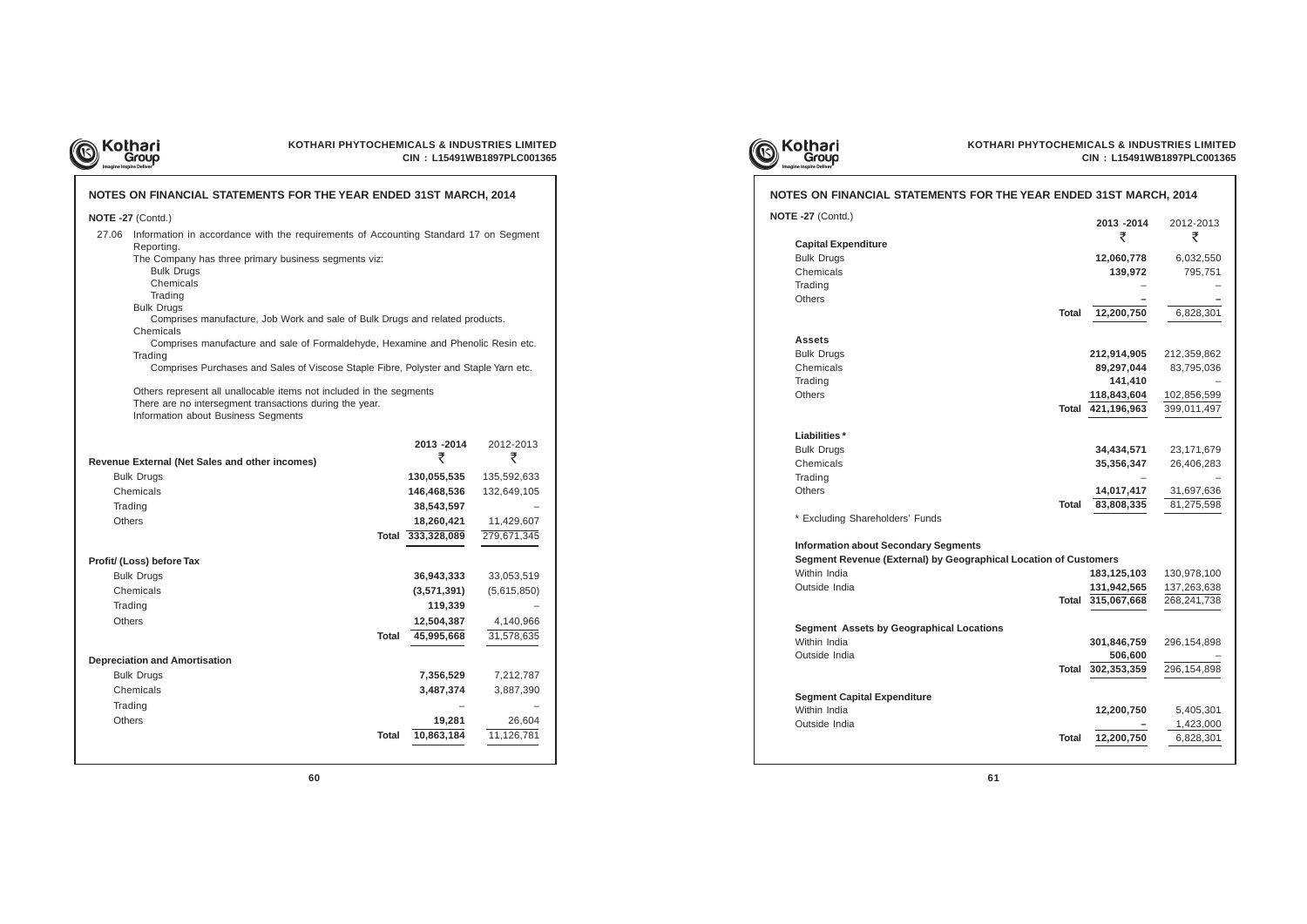| Kothari                                                         | <b>KOTHARI PHYTOCHEMICALS &amp; INDUSTRIES LIMITED</b><br>CIN: L15491WB1897PLC00136                                                     |                                                                                                                                                                                                                                                                                                                            |  |  |  |  |
|-----------------------------------------------------------------|-----------------------------------------------------------------------------------------------------------------------------------------|----------------------------------------------------------------------------------------------------------------------------------------------------------------------------------------------------------------------------------------------------------------------------------------------------------------------------|--|--|--|--|
|                                                                 |                                                                                                                                         | ELECTRONIC CLEARING SERVICES (ECS) MANDATE FORMAT                                                                                                                                                                                                                                                                          |  |  |  |  |
| To<br>Share Department<br>Kolkata - 700 001                     | KOTHARI PHYTOCHEMICALS & INDUSTRIES LIMITED<br>C-4, Gillander House, 8 Netaji Subhas Road                                               |                                                                                                                                                                                                                                                                                                                            |  |  |  |  |
| Dear Sirs,                                                      | FORM FOR ELECTRONIC CLEARING SERVICES FOR PAYMENT OF DIVIDEND                                                                           | (Please fill in the information in CAPITAL LETTERS in ENGLISH ONLY. Please TICK $(V)$ wherever                                                                                                                                                                                                                             |  |  |  |  |
| applicable)<br>For shares held in physical form :               |                                                                                                                                         |                                                                                                                                                                                                                                                                                                                            |  |  |  |  |
|                                                                 |                                                                                                                                         | For Office Use only                                                                                                                                                                                                                                                                                                        |  |  |  |  |
| Master Folio No.                                                |                                                                                                                                         | ECS Ref. No.:                                                                                                                                                                                                                                                                                                              |  |  |  |  |
| For shares held in electronic form:<br><b>DPID</b><br>Client ID |                                                                                                                                         |                                                                                                                                                                                                                                                                                                                            |  |  |  |  |
| Name of Sole/First Holder                                       |                                                                                                                                         |                                                                                                                                                                                                                                                                                                                            |  |  |  |  |
| Name of Bank                                                    |                                                                                                                                         |                                                                                                                                                                                                                                                                                                                            |  |  |  |  |
| <b>Branch Name</b>                                              |                                                                                                                                         |                                                                                                                                                                                                                                                                                                                            |  |  |  |  |
| <b>Branch Code</b>                                              | and code number.                                                                                                                        | (9 Digits Code Number appearing on the MICR Band of the cheque supplied by the Bank)<br>Please attach a xerox copy of a cheque or a blank cheque of your bank<br>account duly cancelled for ensuring accuracy of the bank's name, branch                                                                                   |  |  |  |  |
| Account type $(\checkmark)$                                     | Savings<br>Current                                                                                                                      | Cash Credit                                                                                                                                                                                                                                                                                                                |  |  |  |  |
| Ledger No./Ledger Folio No.                                     |                                                                                                                                         |                                                                                                                                                                                                                                                                                                                            |  |  |  |  |
|                                                                 | Bank A/c No. (as appearing in the cheque book)                                                                                          |                                                                                                                                                                                                                                                                                                                            |  |  |  |  |
| Effective date of this mandate                                  |                                                                                                                                         |                                                                                                                                                                                                                                                                                                                            |  |  |  |  |
|                                                                 | Kothari Phytochemicals & Industries Limited, will not be held responsible.<br>I hereby agree to avail the ECS facility provided by RBI. | I hereby declare that the particulars given above are correct and complete. If any transaction is delayed<br>or not effected at all for reasons of incompleteness or incorrectness of information supplied as above,<br>I further undertake to inform the Company any change in my Bank/Branch and account number, if any. |  |  |  |  |
|                                                                 |                                                                                                                                         | (Signature of Sole / First Holder)                                                                                                                                                                                                                                                                                         |  |  |  |  |
| Place:                                                          |                                                                                                                                         |                                                                                                                                                                                                                                                                                                                            |  |  |  |  |
|                                                                 |                                                                                                                                         | (Name of Sole / First Holder)                                                                                                                                                                                                                                                                                              |  |  |  |  |

|          | KOTHARI PHYTOCHEMICALS & INDUSTRIES LIMITED<br>Kothari<br>CIN: L15491WB1897PLC001365 |                                                                                                                                      |                                             |                                                                                                                                      |      |               |                             |                        |                        |  |
|----------|--------------------------------------------------------------------------------------|--------------------------------------------------------------------------------------------------------------------------------------|---------------------------------------------|--------------------------------------------------------------------------------------------------------------------------------------|------|---------------|-----------------------------|------------------------|------------------------|--|
|          |                                                                                      | NOTES ON FINANCIAL STATEMENTS FOR THE YEAR ENDED 31ST MARCH, 2014                                                                    |                                             |                                                                                                                                      |      |               |                             |                        |                        |  |
|          | NOTE -27 (Contd.)                                                                    |                                                                                                                                      |                                             |                                                                                                                                      |      |               |                             |                        |                        |  |
|          |                                                                                      |                                                                                                                                      |                                             | $2013 - 2014$                                                                                                                        |      |               |                             | $2012 - 2013$          |                        |  |
|          |                                                                                      |                                                                                                                                      |                                             |                                                                                                                                      | ₹    |               |                             |                        | ₹                      |  |
| 27.07    | Expenditure in foreign currency:                                                     |                                                                                                                                      |                                             |                                                                                                                                      |      |               |                             |                        |                        |  |
|          |                                                                                      | <b>Bank Commission</b>                                                                                                               |                                             | 22,766                                                                                                                               |      |               |                             | 31,846                 |                        |  |
| 27.08    | consumed:                                                                            | Value of imported and indigenous raw materials and spare parts and components                                                        |                                             |                                                                                                                                      |      |               |                             |                        |                        |  |
|          |                                                                                      |                                                                                                                                      | Raw Materials<br>Spare Parts and Components |                                                                                                                                      |      |               |                             |                        |                        |  |
|          |                                                                                      |                                                                                                                                      | $2013 - 2014$                               | $2012 - 2013$                                                                                                                        |      | $2013 - 2014$ |                             | $2012 - 2013$          |                        |  |
|          |                                                                                      | ₹                                                                                                                                    | %                                           | ₹                                                                                                                                    | %    | ₹             | %                           | ₹                      | %                      |  |
|          | Imported                                                                             | 4,165,504                                                                                                                            | 2.44                                        | 1,328,152                                                                                                                            | 0.80 |               |                             |                        |                        |  |
|          |                                                                                      | Indigenous 166,520,025 97.56 164,926,612 99.20                                                                                       |                                             |                                                                                                                                      |      |               | 2,860,083 100 3,044,518 100 |                        |                        |  |
|          |                                                                                      | 170,685,529 100.00 166,254,764 100.00                                                                                                |                                             |                                                                                                                                      |      |               | 2,860,083 100               | 3,044,518 100          |                        |  |
|          |                                                                                      |                                                                                                                                      |                                             |                                                                                                                                      |      |               | 2013-2014<br>₹              |                        | 2012-2013<br>₹         |  |
| 27.09    | Capital Goods<br><b>Raw Materials</b>                                                | C. I. F. Value of Imports:                                                                                                           |                                             |                                                                                                                                      |      |               |                             |                        | 1,423,000<br>3,218,950 |  |
| 27.10    | Earnings in foreign exchange:<br>Export of goods (calculated on F.O.B. basis)        |                                                                                                                                      |                                             |                                                                                                                                      |      |               | 128,829,362                 |                        | 134,641,322            |  |
| 27.11    | Total consumption of Stores and Spares Parts<br>(including other heads of accounts)  |                                                                                                                                      |                                             |                                                                                                                                      |      |               | 4,429,543                   |                        | 6,100,947              |  |
| 27.12    |                                                                                      | The previous year's figures have been regrouped / reclassified,<br>wherever necessary to conform to the current year's presentation. |                                             |                                                                                                                                      |      |               |                             |                        |                        |  |
|          |                                                                                      |                                                                                                                                      |                                             | Signature to Note '1' to '27'                                                                                                        |      |               |                             |                        |                        |  |
| Kolkata, |                                                                                      |                                                                                                                                      |                                             | A.K.Basak<br>Partner<br>Membership Number-10240<br>For and on behalf of<br>Dutta, Ghosh & Associates<br><b>Chartered Accountants</b> |      | M. L. Daga    | A. K. Kothari               | On behalf of the Board | P. D. Kothari          |  |